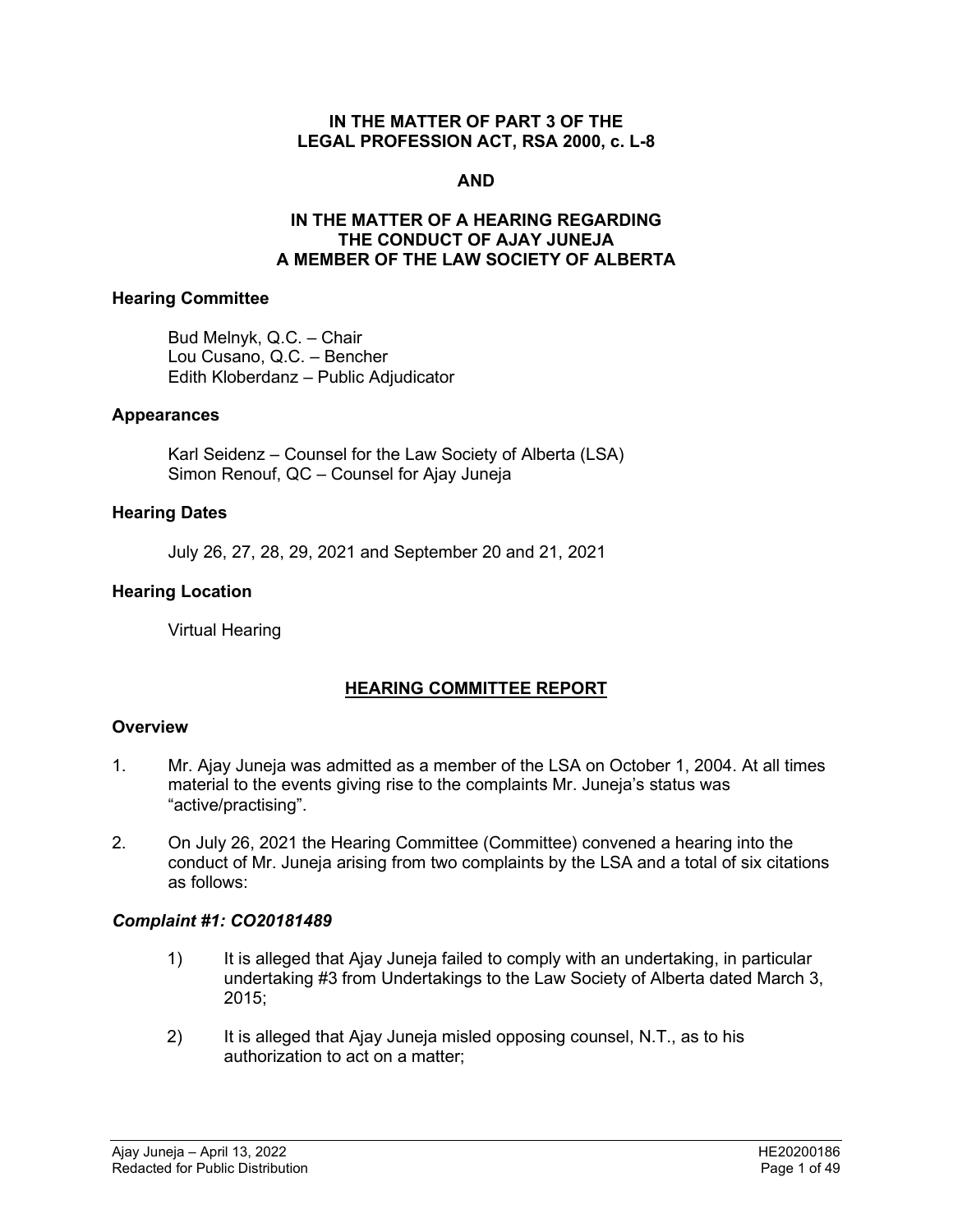- 3) It is alleged that Ajay Juneja failed to comply with an undertaking, in particular undertaking #9 from Undertakings to the Law Society of Alberta dated March 3, 2015;
- 4) It is alleged that Ajay Juneja failed to be candid with the Law Society.

# *Complaint #2: CO20181994*

- 5) It is alleged that Ajay Juneja conducted himself in such a manner that brought discredit to the profession;
- 6) It is alleged that Ajay Juneja failed to be candid with the Law Society.
- 3. At the outset of the hearing and by consent, counsel for the parties submitted a Statement of Agreed Facts and Exhibits.
- 4. The Committee, after reviewing all of the evidence and exhibits, hearing the testimony of witnesses for the LSA and Mr. Juneja, and considering the arguments of the parties, for the reasons set out below, finds Mr. Juneja guilty of conduct deserving of sanction on citations 1, 2, 3, 4, 5 and 6.
- 5. The appropriate sanction for this conduct, as well as any order for costs and any other matters, will be determined at the sanctioning phase of the hearing.

# **Preliminary Matters**

- 6. Jurisdiction was established through Exhibits 1 to 4. The parties had no objection to the constitution of the Committee or its jurisdiction.
- 7. The hearing proceeded as a public hearing.
- 8. The Committee directed that the names of individual complainants and witnesses be anonymized in this Hearing Report and redacted in any other materials prior to the materials being made public.
- 9. There was a concern about the confidentiality and sensitivity of certain medical information. In accordance with the LSA's Publication and Redaction Guideline for Adjudicators, to the extent possible, the Committee will avoid referencing specific medical diagnoses, conditions or information in this Hearing Report. The Committee orders that any such information be redacted in this Hearing Report, transcripts or exhibits before they are made available publicly.
- 10. An Agreed Exhibit Binder was submitted by the parties at the start of the hearing, and the documents therein were entered into the record. There were 35 exhibits in the Agreed Exhibit Binder, including the jurisdictional exhibits. Over the course of the hearing a further 28 exhibits were entered for a total 63 exhibits.

# **Agreed Statement of Facts/Background**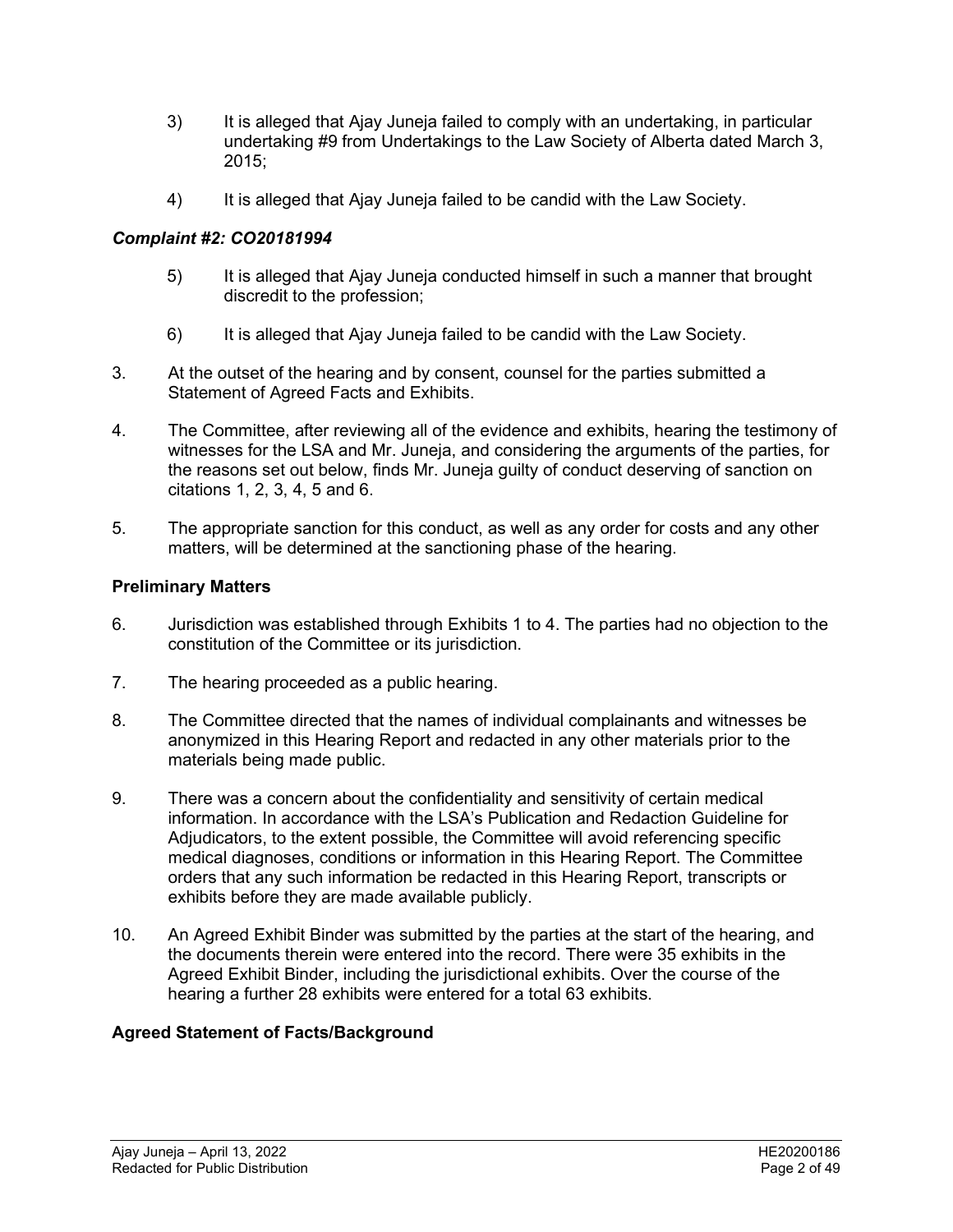- 11. Mr. Juneja was admitted to the Alberta Bar in 2004 and practiced and resided in Edmonton, Alberta. Throughout the relevant periods of time Mr. Juneja was employed by a lawyer, JC, with the J law firm.
- 12. In 2011 Mr. Juneja was suspended but applied in 2014 to be reinstated to active status. On February 18, 2015 a Practice Review Panel issued a Decision of Practice Review Reinstatement Panel. That Decision required that Mr. Juneja sign written undertakings. Mr. Juneja signed those undertakings with the LSA on March 3, 2015, which included undertakings 3 and 9:
	- 3. (Practice Restrictions) Restrict my practice to criminal and personal injury law subject to reapplication to the Practice Review Committee.
	- 9. (Abstention) Abstain from alcohol and all other psychoactive (mood altering) substances unless such drugs are prescribed by a physician who is fully aware of my substance dependence and feels that their use is necessary.
- 13. The March 3, 2015 Undertakings contained the following statement:

I understand that I am bound by these undertakings as a condition of my reinstatement to the Law Society of Alberta, and that they shall remain in effect (and I will continue to be bound by them), until I am advised in writing that they have been varied or removed.

14. On April 7, 2015 a Reinstatement Panel of the Credentials and Education Committee approved the reinstatement application of Mr. Juneja subject to two conditions: (1) that his law practice be restricted to criminal and personal injury law and (2) that he return to the Credentials and Education Committee to vary these conditions.

# **Preliminary Legal Issues**

- 15. During the course of this proceeding counsel for the LSA sought to enter as exhibits contemporaneously-made witness notes. Counsel for Mr. Juneja objected. It is certainly the case that these notes were relevant and material. However, the Committee was not prepared to allow the notes to be entered as exhibits for the following reasons:
	- (a) While the notes were in all instances made contemporaneously by the witnesses shortly after the events, each of the witnesses had a fair and strong recollection of the events.
	- (b) Allowing the notes in such a situation would only act to bolster the evidence of the witness, which evidence the witness would otherwise be able to provide orally. Expressed another way, the Committee felt that the probative value was not outweighed by any prejudicial effect.
	- (c) While the notes were not entered as exhibits, the witnesses were nonetheless allowed an opportunity to review their respective notes should they have needed to refresh their memories.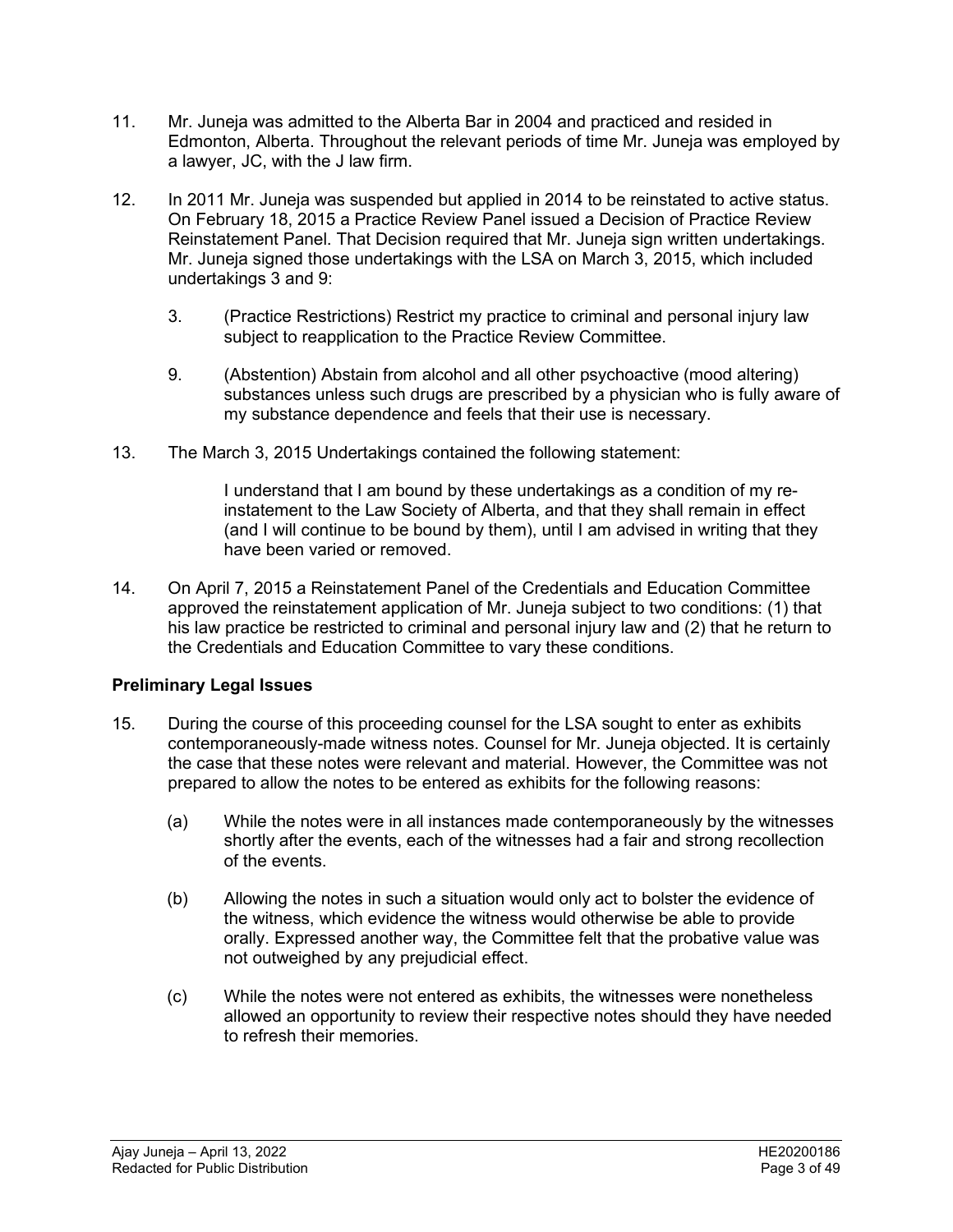# **Citation 1: Breach of Practice Restrictions**

#### *Particulars: Citation 1*

- 16. This citation alleges that Mr. Juneja failed to comply with an undertaking to the LSA dated March 3, 2015, namely to restrict his practice to criminal and personal injury law. The alleged particulars are as follows:
	- (a) Between May 21, 2018 and June 7, 2018 Mr. Juneja is alleged to have acted for the Defendant in Court of Queen's Bench action […], which was neither a criminal or personal injury matter; and
	- (b) Mr. Juneja acted for the Defendant between June 25, 2018 and July 24, 2018 in Court of Queen's Bench action […], which was neither a criminal or personal injury matter.

### *Evidence: Citation 1*

#### *Evidence of DM*

- 17. DM is counsel with the LSA Practice Management department. DM has had conduct of Mr. Juneja's practice management file since 2018 and had worked with Mr. Juneja on two separate referrals. DM gave evidence regarding varying practice conditions and undertakings as follows:
	- (a) DM confirmed that Mr. Juneja was still bound by the practice restrictions and undertakings and that DM had no authority to modify those restrictions or undertakings. DM referred to the Decision of Practice Review Reinstatement Panel dated February 18, 2015. This Decision confirmed that Mr. Juneja was obligated to provide written undertakings to the Manager, Practice Review, which included the practice restrictions noted above.
	- (b) In order for Mr. Juneja to modify or vary any of the undertakings he would have to make the necessary application to either the Practice Review Committee or the Manager, Practice Review. When Mr. Juneja sought reinstatement in 2014, he was advised by the LSA that any modifications to his practice would have to be managed through the Practice Review Committee.
	- (c) Mr. Juneja did make a request in 2016 to modify his practice restrictions and the Practice Review Committee determined that Mr. Juneja could operate a professional corporation and could further practice administrative law provided he attended an approved administrative law course.
	- (d) DM also gave evidence regarding the reporting requirements of Mr. Juneja, which were initially monthly and then varied to quarterly in 2016. DM made reference to six written and signed self-reports from Mr. Juneja to the Manager, Practice Review, dated December 15, 2016, March 15, 2017, July 9, 2017, September 15, 2017, December 15, 2017 and March 15, 2018. Each of these self-reports asked the following question: "Practice Restrictions: Restrict my practice to criminal and personal injury law, subject to reapplication to the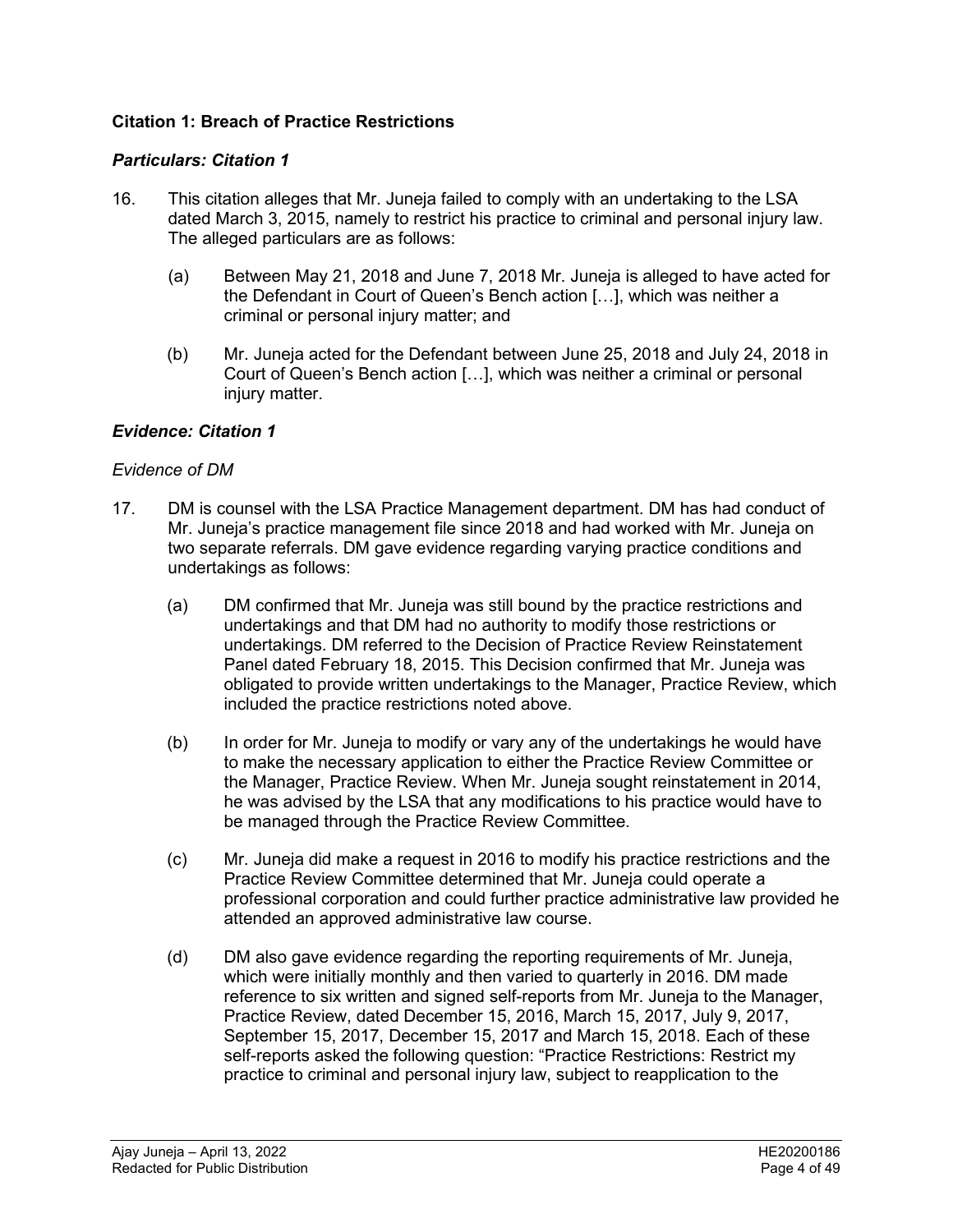practice review committee*.*" In each report Mr. Juneja replied: "I only practice in the areas of Personal Injury and Criminal Law."

### *Evidence of KH*

18. The LSA also called KH, who was with the Practice Management department and had conduct of Mr. Juneja's file prior to DM from about 2016 to 2018. The evidence of KH was that at no time did Mr. Juneja, or his supervising lawyer, JC, ever inform the LSA that Mr. Juneja was doing account taxations for the J law firm where Mr. Juneja worked.

#### *Evidence of NT*

- 19. The LSA called NT as a witness. NT was a lawyer that had been retained by another lawyer, LH. LH was formerly employed by the J law firm. When LH left the employ of the J law firm, a dispute arose over retention of client files and payment of trust monies. Following the departure of LH from the J law firm, LH commenced a claim against the J law firm for the release of certain client files (LH Litigation).
- 20. NT stated that at all times he dealt directly with Mr. Juneja and not with JC. In an email dated May 21, 2018 from Mr. Juneja to NT, Mr. Juneja states:

As stated therein please direct all future correspondence to this matter to my attention. In regards to your application for May 24, 2018, it needs to be rescheduled as I am not available that day, and as stated in my correspondence I will be cross-examining your client on her affidavit in advance on any such application.

21. NT also stated that all of the files claimed by LH which were to be transferred to LH were criminal files.

#### *Evidence of LH*

- 22. LSA called LH, a former colleague of Mr. Juneja at the J law firm, who gave evidence as follows:
	- (a) LH was a lawyer that formerly was employed as an associate with the J law firm, which was the same law firm where Mr. Juneja was employed. When LH left the employ of the J law firm, a dispute arose over retention of client files and payment of trust monies. LH commenced the LH Litigation.
	- (b) When LH left the J law firm her initial communications regarding her files were with JC, but after May 17, 2018 her communications were entirely with Mr. Juneja.
	- (c) It was Mr. Juneja who questioned and cross examined her on June 4, 2018.
	- (d) Mr. Juneja appeared in court on June 7, 2018 on behalf of JC in respect of the application by LH over the disputed client files.
	- (e) All the client files in dispute were criminal files.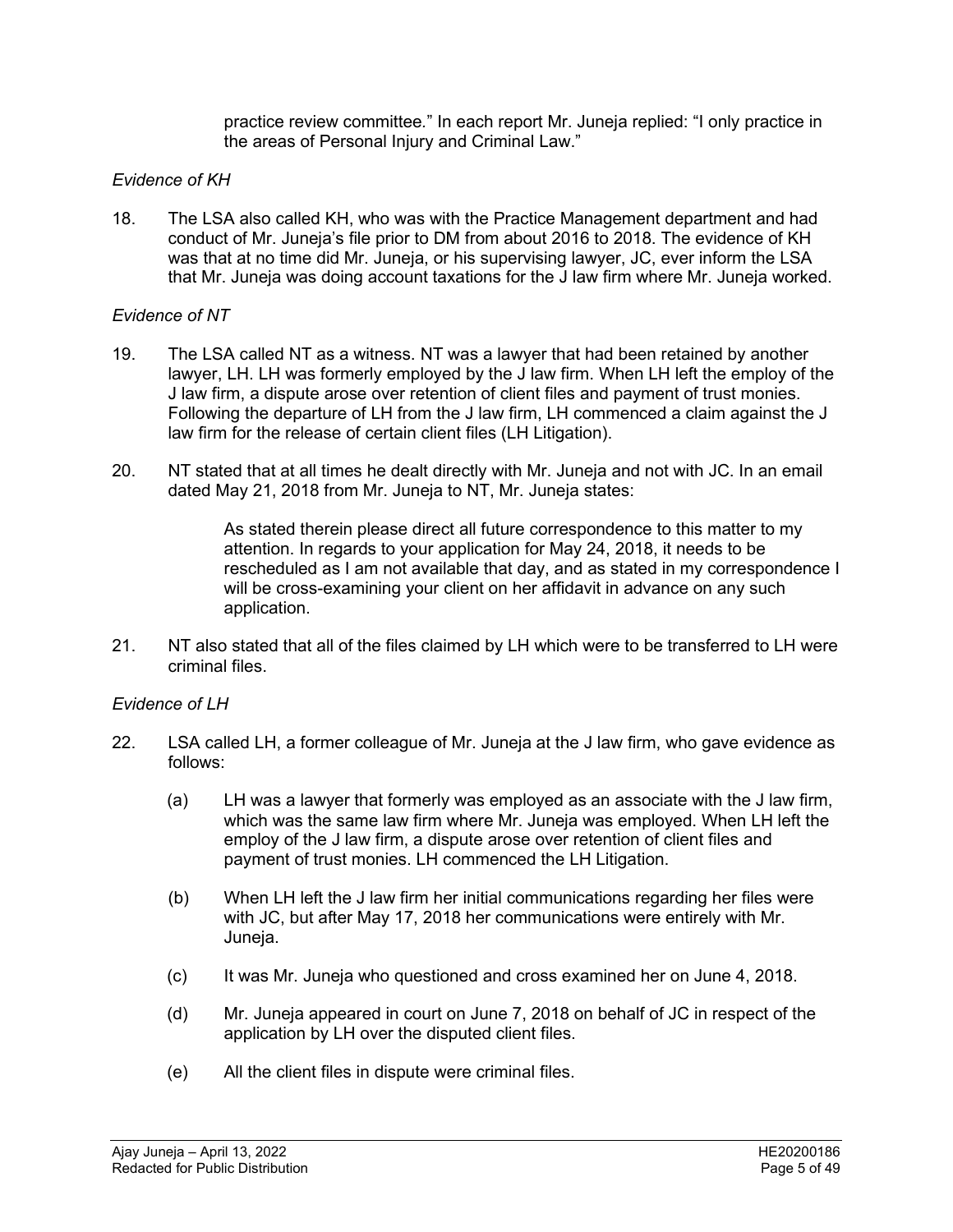(f) Mr. Juneja had handled taxation matters in the past for the J law firm.

# *Evidence of NF*

- 23. The LSA also called NF, who is a practicing lawyer. He acted for plaintiffs that were involved in a commercial dispute. This matter concerned litigation between a friend and long-time client of JC where the client, AO, had been sued by NF's client regarding a real estate deal gone awry (AO Litigation). The AO Litigation was a claim by the prospective purchasers of a condominium property seeking, among other things, the return of a deposit.
- 24. NF stated that he dealt with JC as the lawyer acting for the defendants, but that he also had contact with LH, who at the time was still an associate with JC. Following the departure of LH, NF gave evidence that Mr. Juneja communicated with him in respect of the AO Litigation as follows:
	- (a) Mr. Juneja and NF exchanged a series of emails between June 25, 2018 and July 18, 2018 which can be summarized as follows:
		- i. In the June 25, 2018 email Mr. Juneja advised NF that JC had taken conduct of the file and that all future communication should be directed to JC. That email further stated that Mr. Juneja was "attempting to facilitate communication" while JC was out of the office, and that JC wished to cross examine NF's client on his affidavit. That email also contained the following statement: "[JC] is available for all of the two-day trial times requested".
		- ii. The July 2, 2018 email from Mr. Juneja to NF contained the following comments:

Further to our conversation of last Friday, please find attached draft forms of our application and affidavits in support, on behalf of [JC's] client.

In regards to your application, we will be seeking to cross-examine Mr. [X] on his latest version of events (which significantly differs from the contents of the Statement of Claim). In support of this request we will rely on the decision of Justice Veit in J.M.S. v. J.L., which states that cross examination is an absolute right.

In response to your application to have the counterclaim in this action struck, we will be [JC] will be relying [sic] upon 4.34, that specifically excludes the one-year limitation period after a claim is served.

I expect Mr. [JC] will provide you with a formal offer to settle …

If you require more time to file your Statement of Defence, no problem. I am sure Mr. [JC] will agree to any reasonable amount of time you request.

iii. The email of July 4, 2018 from Mr. Juneja to NF advised that JC intends to examine the client of NF on his affidavit and forwarding the application of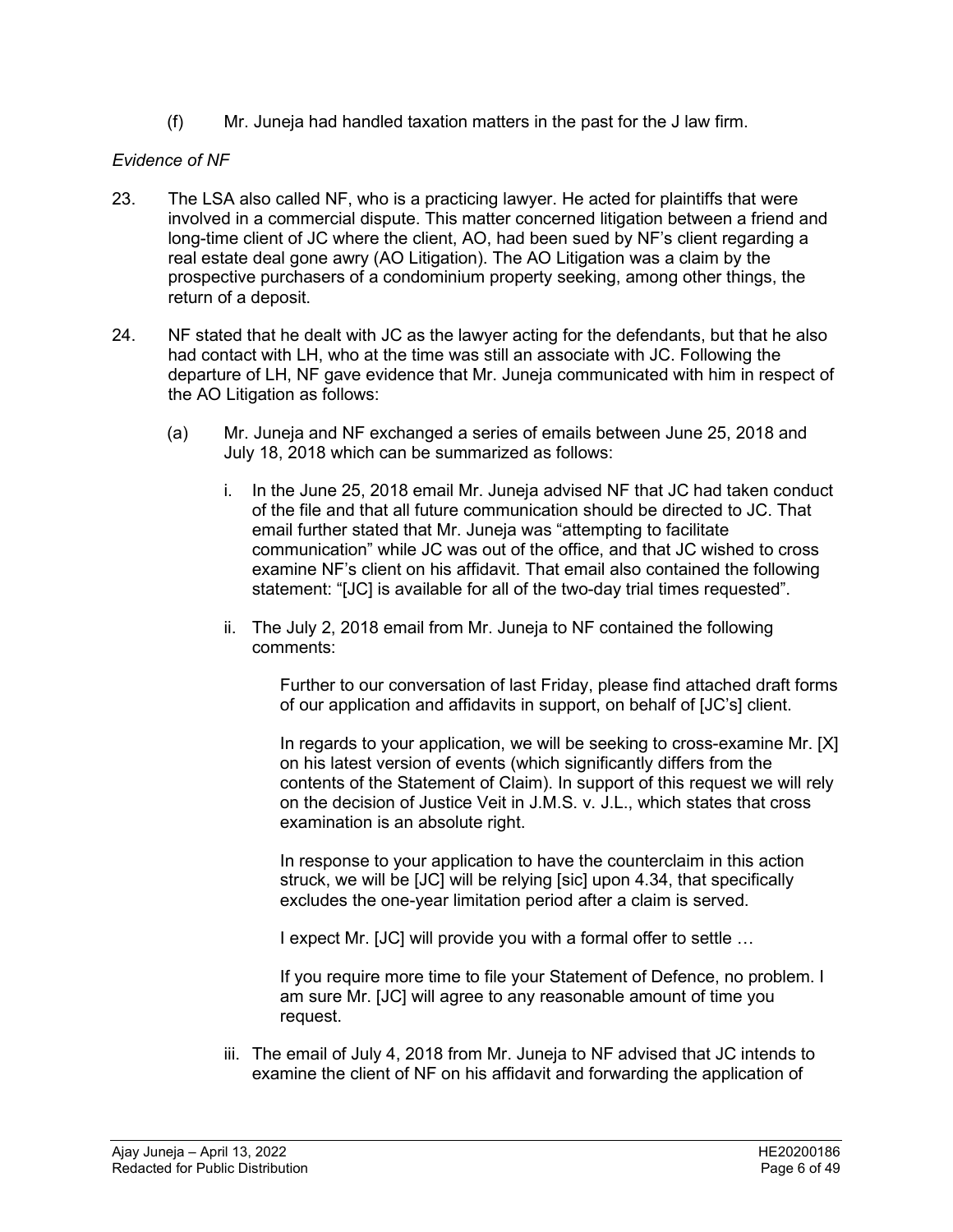JC's client and supporting affidavit. In this email Mr. Juneja discusses in some detail the legal position and arguments to be put forth by JC's client.

- iv. A July 9, 2018 email from Mr. Juneja to NF where Mr. Juneja states that he does not have "confirmation of my application from Friday."
- (b) All of the emails from Mr. Juneja to NF indicated by way of a footnote that Mr. Juneja's practice was restricted to personal injury and criminal law.
- (c) There were two dates set for questioning. On the first date JC was to attend, but due to his unavailability the matter was adjourned on short notice. On this second date Mr. Juneja attended and conducted the questioning. On June 7, 2018 Mr. Juneja questioned the client of NF for about one hour. According to the transcript, Mr. Juneja stated at the start of the questioning:

Okay before I start, for the purpose of the record, I'd just like to state that I'm doing the questioning on behalf of [JC] as his agent.

- (d) On March 6, 2020 NF emailed Mr. Juneja regarding settlement of the AO Litigation. NF indicated that he sent this email because he had noted in 2018 following the court applications that Mr. Juneja's emails contained a footnote regarding his practice being restricted. NF, after contacting the Practice Advisor, could not determine if the practice restriction was still in place. NF then advised the LSA on July 19, 2019 about the AO Litigation.
- (e) All the filed pleadings had indicated that JC was counsel of record.

#### *Evidence of JC*

- 25. JC was called to give evidence by Mr. Juneja. JC testified that Mr. Juneja had been employed with his firm for some five to seven years and that JC had provided an undertaking to the LSA to supervise Mr. Juneja.
- 26. Regarding the LH Litigation matter, JC's evidence was as follows:
	- (a) LH was a former employee with the J law firm.
	- (b) LH left the employ of the J law firm and a dispute arose thereafter regarding files to be transferred to LH and more particularly about client trust monies and the billing out of any files to be transferred.
	- (c) JC directed Mr. Juneja to deal with the LH Litigation matter as JC considered it to be "a self-representation of our own office" and that there was no actual thirdparty client, nor any remuneration. Given that Mr. Juneja had previously dealt with firm taxation matters, JC did not believe that Mr. Juneja's handling of the LH Litigation was a breach of the undertaking.
	- (d) JC also believed that Mr. Juneja was a defendant in the LH Litigation or that he was named in the pleadings. However, upon cross examination JC acknowledged that Mr. Juneja was not a party or named defendant in the LH Litigation.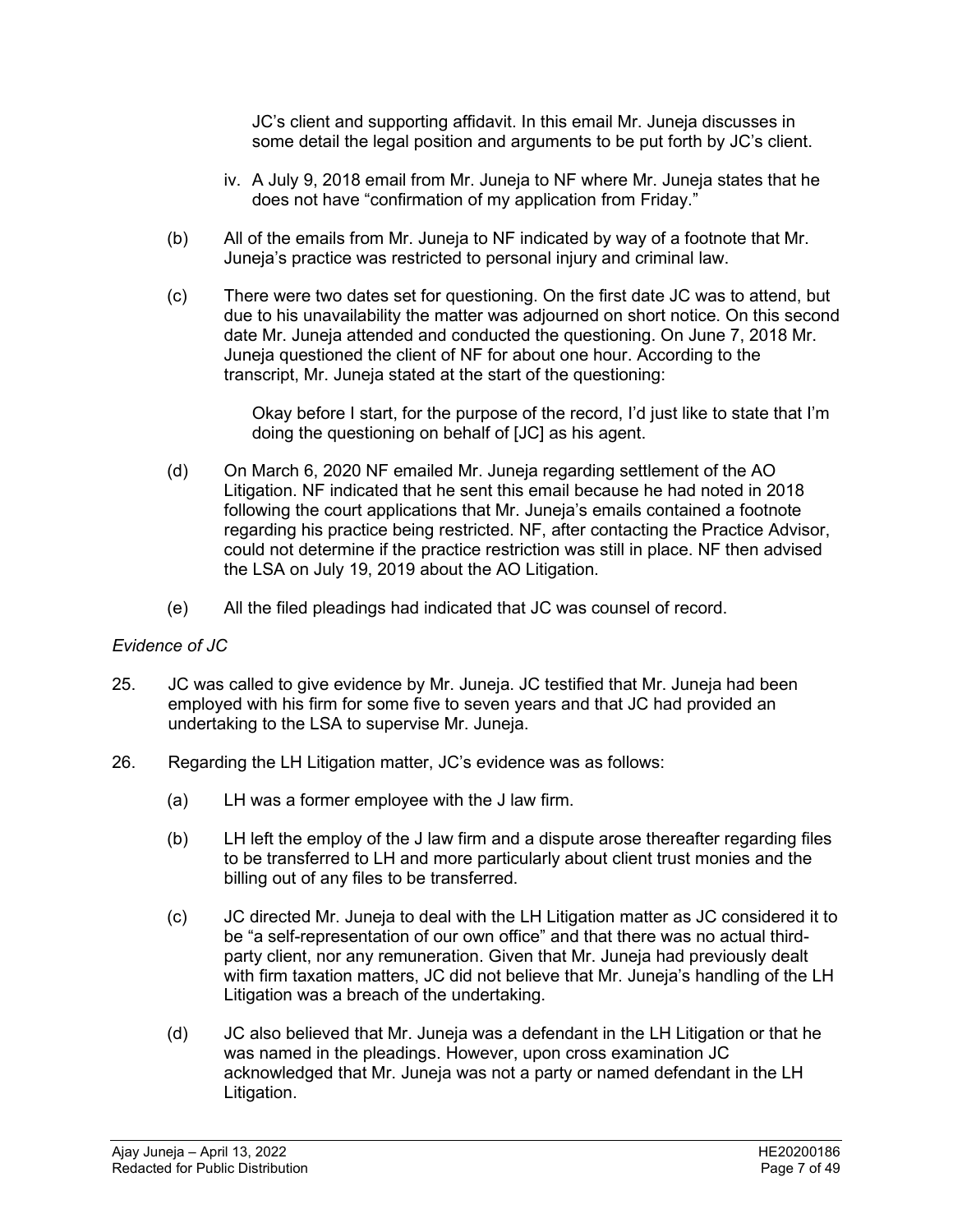- (e) JC indicated that Mr. Juneja had represented his firm in the past on account taxation matters.
- (f) JC did admit that the LH Litigation was neither a criminal nor personal injury matter.
- (g) JC agreed that Mr. Juneja conducted questioning in the AO Litigation and that Mr. Juneja endorsed an order at the behest of JC.
- (h) JC could not recall if Mr. Juneja raised any concerns with JC about his handling of the matter, but JC did indicate that if Mr. Juneja was concerned about his ability to deal with these files, then JC would simply assign the actions to another lawyer and in no way would Mr. Juneja's employment be compromised.
- 27. In respect of the AO Litigation JC's evidence was as follows:
	- (a) JC was contacted by friend, AO, regarding a civil action where the friend had been sued. This was during a period of time when JC was involved in personal matters and out of the office. As such JC requested that Mr. Juneja assist him in this matter regarding examinations.
	- (b) The other lawyer, NF, had been attempting to schedule dates for questioning, but due to JC being absent from the office, JC requested that Mr. Juneja handle all communications with NF. By way of a letter dated March 31, 2020 from JC to NF, JC requested that NF direct all further communications to the attention of JC.
	- (c) JC had been trying to fit the questioning into his work schedule, but given his personal situation and otherwise busy practice, JC was unable to reach a date where he could attend for questioning.
	- (d) JC wanted to deal with the AO Litigation as quickly as possible and since he could not attend at the scheduled questioning, JC instructed Mr. Juneja to attend and carry out the examination. JC felt that the questioning would not take "more than five minutes" and that Mr. Juneja was appearing as his agent only.
	- (e) The party represented by NF was ultimately noted in default.
	- (f) JC acknowledged that the AO Litigation was a commercial lawsuit and as such was neither criminal nor personal injury.
	- (g) JC agreed that Mr. Juneja conducted questioning in the AO Litigation.

# *Evidence of Mr. Juneja*

- 28. Mr. Juneja stated that he had been forthcoming in all his meetings with LSA staff from the Practice Review department. At all meetings the LSA had access to all files and staff.
- 29. Regarding the LH Litigation matter, Mr. Juneja provided the following evidence:
	- (a) All the files in the LH Litigation were criminal files.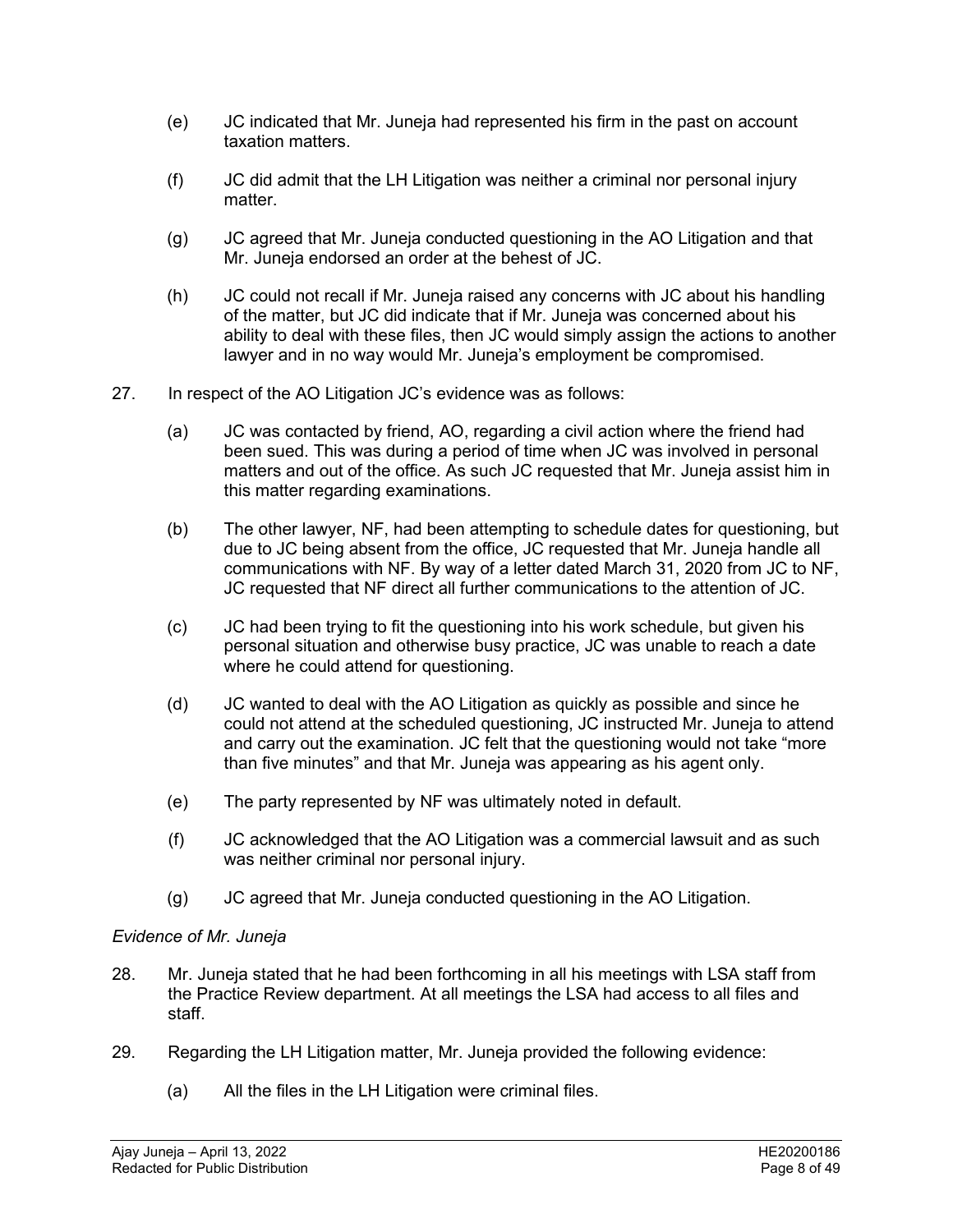- (b) Mr. Juneja initially thought he was a specific party to the LH Litigation and that his name was in the body of the Statement of Claim. However, it was pointed out to Mr. Juneja that his name appeared in an affidavit filed by LH, and Mr. Juneja believed that this made him a "party" to the action.
- (c) Mr. Juneja believed that his representation of the J law firm in actions against his employer would not strictly be construed as doing litigation work.
- (d) Mr. Juneja also testified that he did the "questioning on behalf of JC as his agent" [our emphasis] which was reflected on the transcript.
- 30. In respect of the AO Litigation, the evidence of Mr. Juneja was as follows:
	- (a) JC had asked Mr. Juneja to communicate with the opposing lawyer to advise that JC had taken over conduct of the AO Litigation and to then set up dates for the examination. An examination date was initially set, but due to the passage of a few days without confirmation by the other lawyer, JC was no longer available to do the questioning. A new date was set, but then opposing counsel had to cancel. Two or three appointments had been booked to do the questioning. On the morning of the scheduled cross examination of the other party, JC could not conduct same due to personal matters, and he asked Mr. Juneja to do so as his "agent". When Mr. Juneja indicated to JC that he was under practice restrictions, JC replied to appear as "agent", which he had done before, and "don't worry about it".
	- (b) JC asked Mr. Juneja to look up a rule from the Rules of Court and JC then composed an email which Mr. Juneja sent on behalf of JC.
	- (c) At no time was AO ever the client of Mr. Juneja and the only time he met AO was to commission an affidavit.
- 31. Regarding both the LH Litigation and the AO Litigation, Mr. Juneja had appeared on behalf of the J law firm to do fee assessment reviews, which is a process where a lawyer's accounts can be taxed by a review officer. While the initial review is done by a non-judge, appeals are to a Master and then a Justice, and in the case of such appeals Mr. Juneja appeared on behalf of the J law firm. All of the taxations involved a review of criminal related files. Mr. Juneja stated that he never contacted anybody at the LSA to ask if he could act on taxation matters since he believed that was within the purview of criminal law, and he believed the LSA was aware of his so acting since it was raised at a meeting with KH. The view of Mr. Juneja was that these taxation matters were akin to his acting in either or both of the LH Litigation and AO Litigation matters.

# *Analysis and Decision: Citation 1*

- 32. The following summarizes Mr. Juneja's position regarding citation 1:
	- (a) In respect of both the LH Litigation and AO Litigation matters, Mr. Juneja was instructed by his supervising lawyer, JC, to deal with these matters. As such, Mr. Juneja relied on the advice of his employer and supervisor, JC, in determining that acting for the firm did not run afoul of his practice restrictions.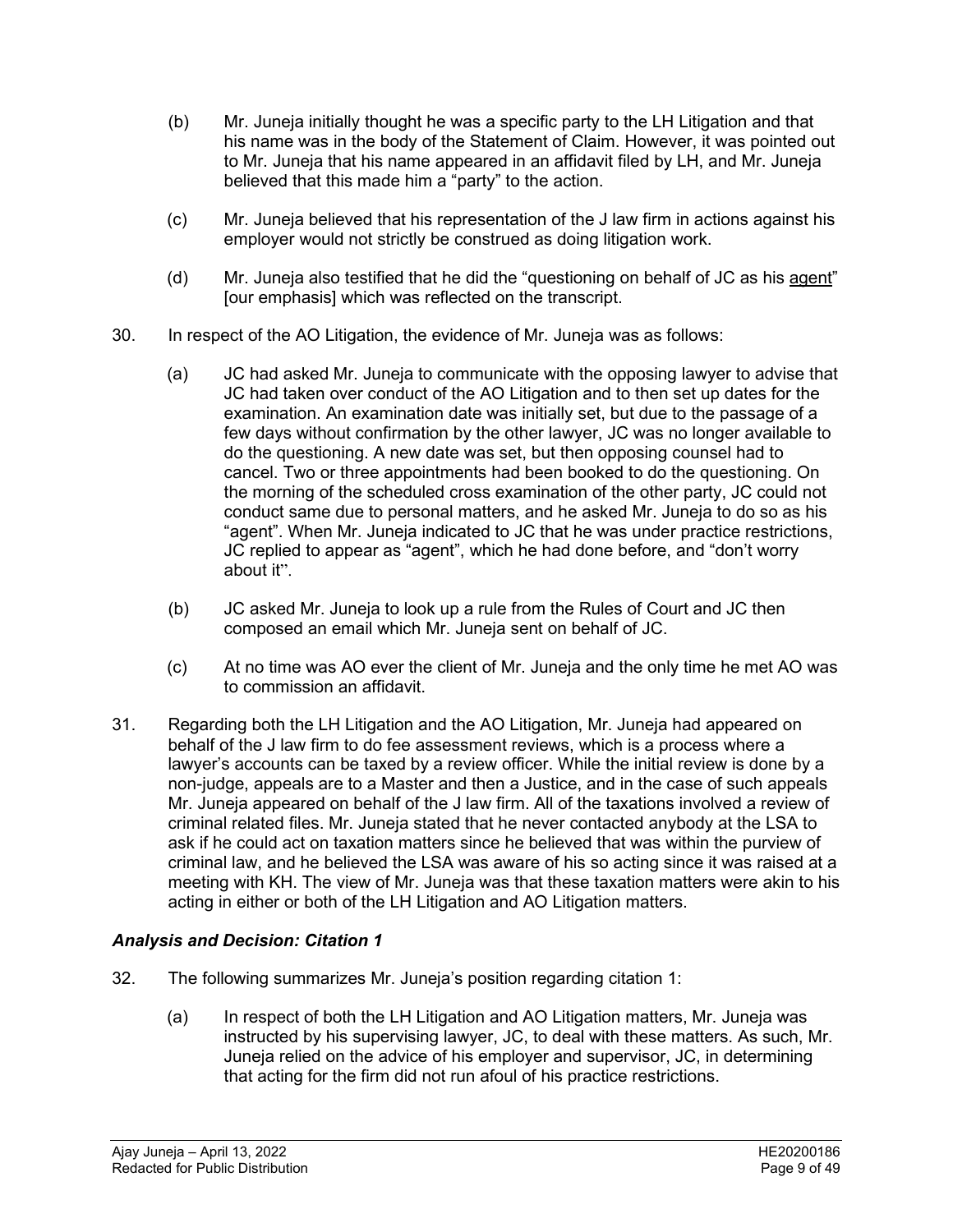- (b) The LH Litigation was not viewed as a civil action since it involved the representation of the J law firm and not a third-party client.
- (c) Mr. Juneja had appeared on behalf of the J law firm to do fee assessment reviews involving criminal files, which by analogy would be no different than a situation such as the LH Litigation where Mr. Juneja acted for the J law firm.
- (d) The LH Litigation disputed files were all criminal files.
- (e) Regarding the AO Litigation, Mr. Juneja was only an "agent" of JC for the purposes of the questioning.
- (f) Furthermore, the AO Litigation emails of July 2, 2018 from Mr. Juneja to NF contained four specific references by Mr. Juneja that JC was the lawyer handling the file and was the lawyer making all decisions regarding the AO Litigation. In the June 25, 2018 email Mr. Juneja indicated that JC had assumed conduct of the matter, that all future correspondence should be directed to JC, that Mr. Juneja was "attempting to facilitate communication" while JC was out of the office, and that JC wished to cross examine NF's client on his affidavit. That email also contained the following statement: "Mr. [JC] is available for all of the two-day trial times requested."
- (g) All of the filed pleadings in the AO Litigation listed JC as counsel.
- (h) In an email dated July 2, 2018 from Mr. Juneja to NF, Mr. Juneja makes four references to JC:
	- i. Further to our conversation of last Friday, please find attached draft forms of our application and affidavits in support, on behalf of [JC].
	- ii. In response to your application to have the counterclaim in this action struck, we will be [JC] relying upon 4.34, that specifically excludes the one-year limitation period after a claim is served.
	- iii. If you require time to file your Statement of Defence, no problem. I am sure [JC] will agree to any reasonable amount of time you request.
	- iv. I expect [JC] will provide you with a formal offer to settle on Wednesday with support for this offer.
- (i) The affidavit filed on July 9, 2018 lists the address for service and contact person as JC, though the Application filed on that same date provides "attn: Ajay Juneja".
- (j) That the AO Litigation questioning was scheduled on short notice and JC was going to conduct that questioning. However, due to the short notice period that questioning had to be re-scheduled for a later date the following week. JC was not available for this rescheduled date and thus Mr. Juneja appeared.

#### *Analysis*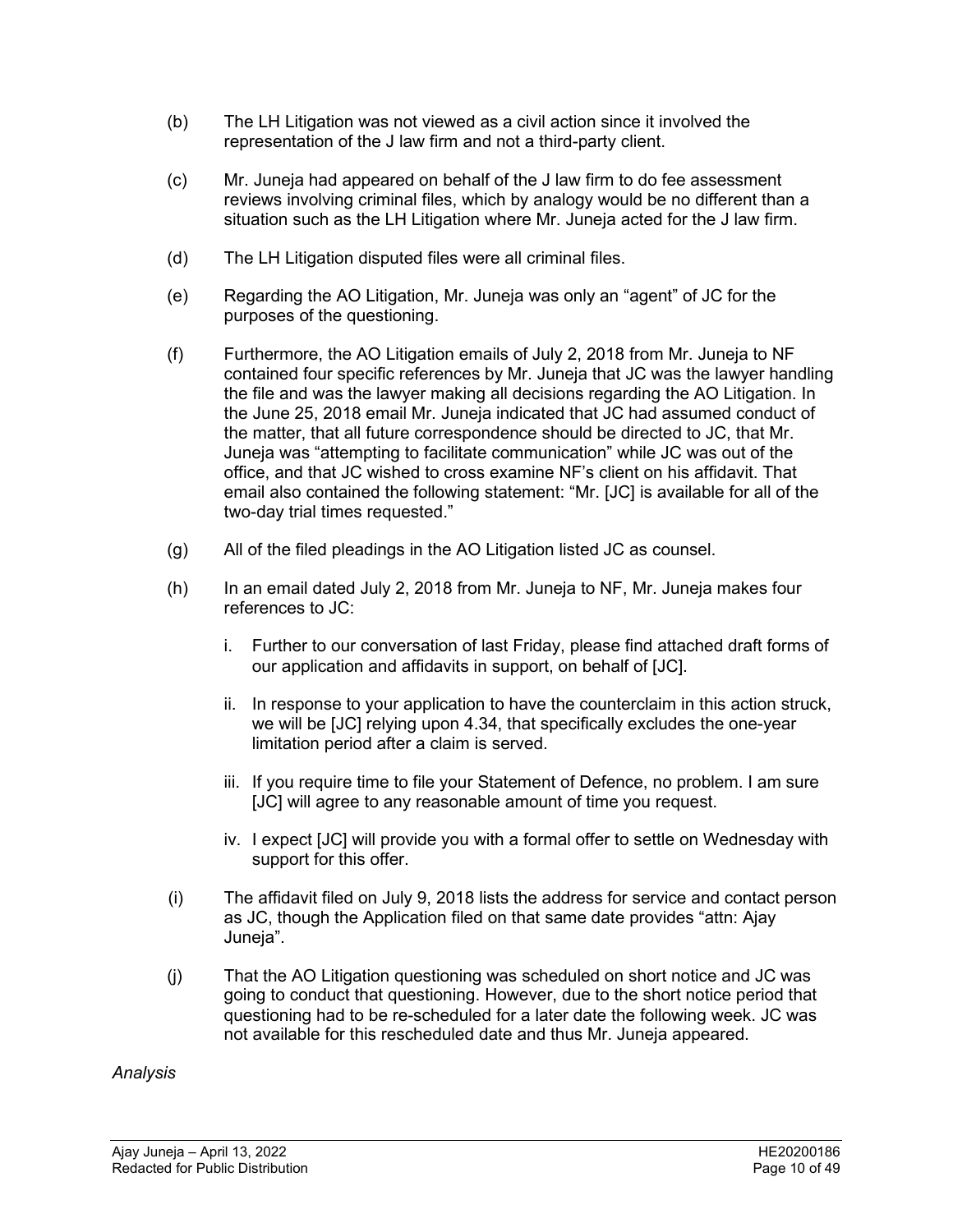33. There is no dispute that Mr. Juneja was subject to a practice restriction that had been imposed on him on February 18, 2015 by a Practice Review Committee. In furtherance of this decision, Mr. Juneja signed the required undertaking to restrict his practice to criminal or personal injury. That undertaking contained the following statement:

> I understand that I am bound by these undertaking (sic) as a condition of my reinstatement to the Law Society of Alberta, and that they shall remain in effect (and I will continue to be bound by them), until I am advised in writing that they have been varied or removed.

- 34. The practice restriction undertaking was clear that it was "subject to reapplication to the Practice Review Committee." Mr. Juneja made no such application. Mr. Juneja was aware, or ought to have been aware, that in order for him to vary a practice condition or undertaking he would be required to address any such variation with the Practice Review Committee. Mr. Juneja had done this earlier in 2016 and this requirement was also referenced in a number of self-reports filed by Mr. Juneja. It is reasonable to conclude that Mr. Juneja was aware of the process for modifying practice restrictions or undertakings.
- 35. It is further established by the evidence that Mr. Juneja at no time made any application to the LSA to vary or modify the practice restrictions, nor did the LSA at any time inform Mr. Juneja that this undertaking was varied or removed.
- 36. Respecting the LH Litigation:
	- (a) Whether or not one is engaged in the practice of a certain type of law is not dependent on for whom one acts or whether one was paid for services. In this case, acting for his employer does not change the nature of the legal work being done by Mr. Juneja. His employer may have been his client, but the work done was still civil litigation. The fact that Mr. Juneja was acting for his employer in the LH Litigation does not mean that Mr. Juneja was not practicing law, and as a result he failed to adhere to his practice restrictions.
	- (b) The fact that the files under dispute were criminal files does not then convert the underlying nature of the action into a criminal matter. The LH Litigation was clearly a civil action.
	- (c) There are clear indicia that Mr. Juneja was practicing law outside of the confines of his practice restrictions, which are evidenced by the following:
		- i. He conducted questioning of LH on June 4, 2018.
		- ii. He appeared in court on June 7, 2018 in respect of the application by LH over the disputed clients and argued the merits of the application.
		- iii. Mr. Juneja consented to an Order arising from the June 7, 2018 court appearance.
		- iv. Although some of the email communications with NT do suggest that Mr. Juneja was simply a conduit for JC, the collective effect of the emails leads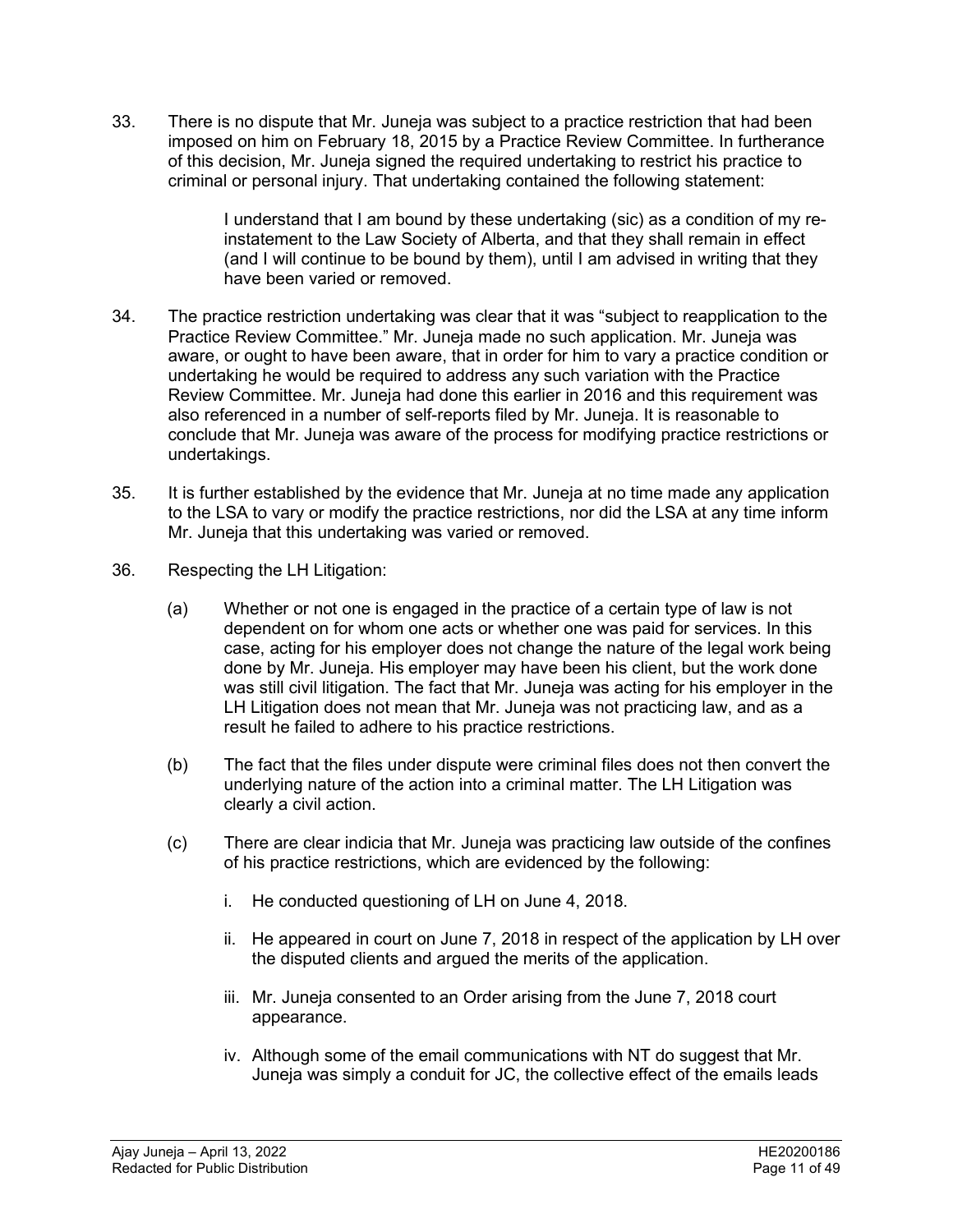reasonably to the conclusion that Mr. Juneja had the hallmarks of being a lawyer and that he was effectively practicing law.

- 37. Respecting the AO litigation:
	- (a) It was clearly a corporate/commercial litigation matter.
	- (b) On July 16, 2018 Mr. Juneja conducted a cross-examination on the affidavit of the opposing party, which is clearly practicing law. Acting as an "agent" does not mean one is not acting as a lawyer. Mr. Juneja's express indication on the record that he was acting as an "agent" reasonably shows that Mr. Juneja was aware that the LH Litigation was civil in nature and that he was attempting to find some justification for practicing outside of his practice restrictions.
	- (c) The emails of July 2, 2018 and June 25, 2018 with NF are mixed in terms of their probative value, but on a balance of convenience we find that they are indicative of practicing law. In particular, we note that Mr. Juneja cited case law in support of a legal position, cited the Rules of Court in respect of procedural matters and discussed the possibility of a formal offer to settle.
- 38. There can be a fine line between merely being a conduit for his supervisor, JC, and actually engaging in the practice of law. While the evidence from JC about Mr. Juneja's role to some extent mitigates in favour of Mr. Juneja's position that he was not acting in contravention of his practice restrictions, the onus still rests squarely on his shoulders to take active steps to contact the LSA to determine if this work was outside the scope of his practice restrictions. He did not do so.

#### *Decision*

- 39. The undertaking restricting Mr. Juneja to certain practice areas is clear and unequivocal. Mr. Juneja was well aware of those practice restrictions and his obligation to comply with them. Mr. Juneja was also aware that any variation of the practice restrictions undertaking would require that he make an application to the LSA.
- 40. The Committee therefore finds that Mr. Juneja breached his undertaking in respect of restricting his practice to criminal and personal injury law. In particular, the Committee finds that between May 21, 2018 and June 7, 2018 Mr. Juneja acted for the Defendants in the LH Litigation, which was neither a criminal or personal injury matter and that Mr. Juneja acted for Defendants between June 25, 2018 and July 24, 2018 in the AO Litigation, which was neither a criminal or personal injury matter.

#### **Citation 2: Misleading Counsel**

#### *Particulars: Citation 2*

41. Citation 2 alleges that Mr. Juneja misled opposing counsel, NT, as to the authority of Mr. Juneja to act on a matter and in particular that Mr. Juneja emailed NT on May 24, 2018 to advise NT that Mr. Juneja was acting in accordance with his current practice restrictions, which was untrue, and with the authorization of the LSA, which was also untrue.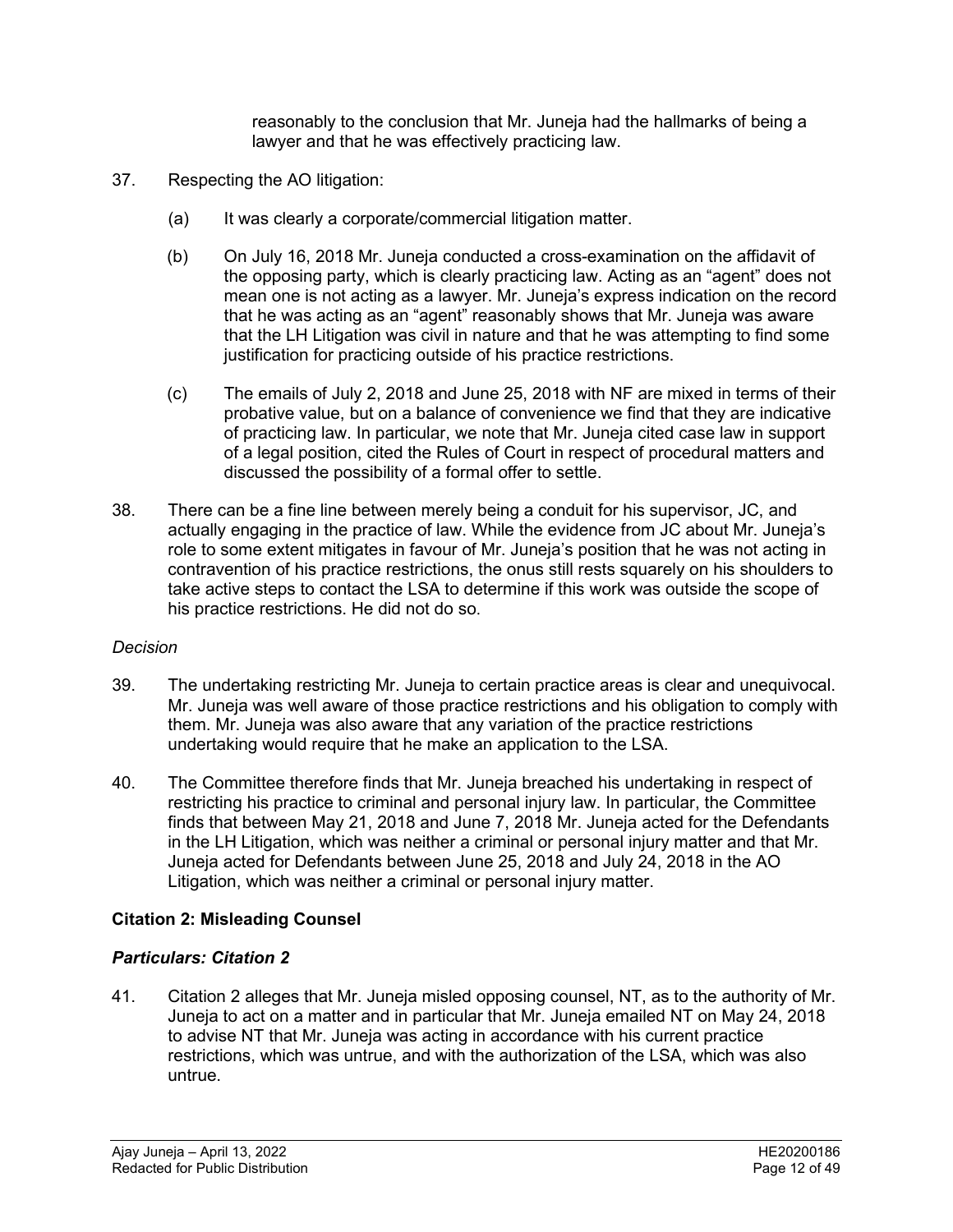# *Evidence: Citation 2*

### *Evidence of NT*

- 42. As noted above, the LSA called as a witness NT, who was the lawyer retained by LH in the LH Litigation. The pertinent evidence from NT relating to this citation was as follows:
	- (a) NT had noted that there was a practice restriction on the emails from Mr. Juneja. NT then followed up with an email dated May 24, 2018 to Mr. Juneja:

I've been alerted to the attached decision and Order from the Law Society of Alberta, dated 3 January 2014. It appears to restrict your practice to criminal defence and personal injury, with [JC] supervising you and undertaking to ensure that these are the only areas you practice, until such time as you satisfy the Law Society Committee otherwise.

Obviously this litigation is neither criminal defence or personal injury. However I appreciate that this Order was 3 years ago and I do not know what has transpired since. I trust that since [JC], your supervisor in this Order, is the one who retained you to represent him and since you have confirmed that you are acting in this litigation, that you are in compliance with this or subsequent Law Society conditions. Please confirm.

(b) Mr. Juneja on that same date replied to NT by email:

I have spoken with the Law Society on occasions concerning my representation of our firm, in matters such as this including taxations. I am acting in accordance with my current conditions.

(c) NT indicated that he accepted this explanation from Mr. Juneja.

# *Evidence of Mr. Juneja*

- 43. The evidence from Mr. Juneja was as follows:
	- (a) Mr. Juneja stated that he never contacted anyone at the LSA to ask if he could act on taxation matters since he believed that this was within the purview of criminal law (being that the files under taxation were criminal files), and he believed the LSA was aware of his so acting since it was raised at a meeting with KH.
	- (b) During cross examination, Mr. Juneja was asked if he expressly addressed the LH or AO Litigation with the LSA, and the following explanation was given by Mr. Juneja regarding his email of May 24, 2018:
		- A What I am saying to you is, no. I did not address those matters specifically with the Law Society. But my messages, as I read it, and as I intended it, does say that I discussed this particular matter or the [OA] with the Law Society. It says, "matters such as this" and those include taxations. To me this is an extension of taxation. We are fighting over money attributable, attributable files, we are fighting over possession of files. It's representation of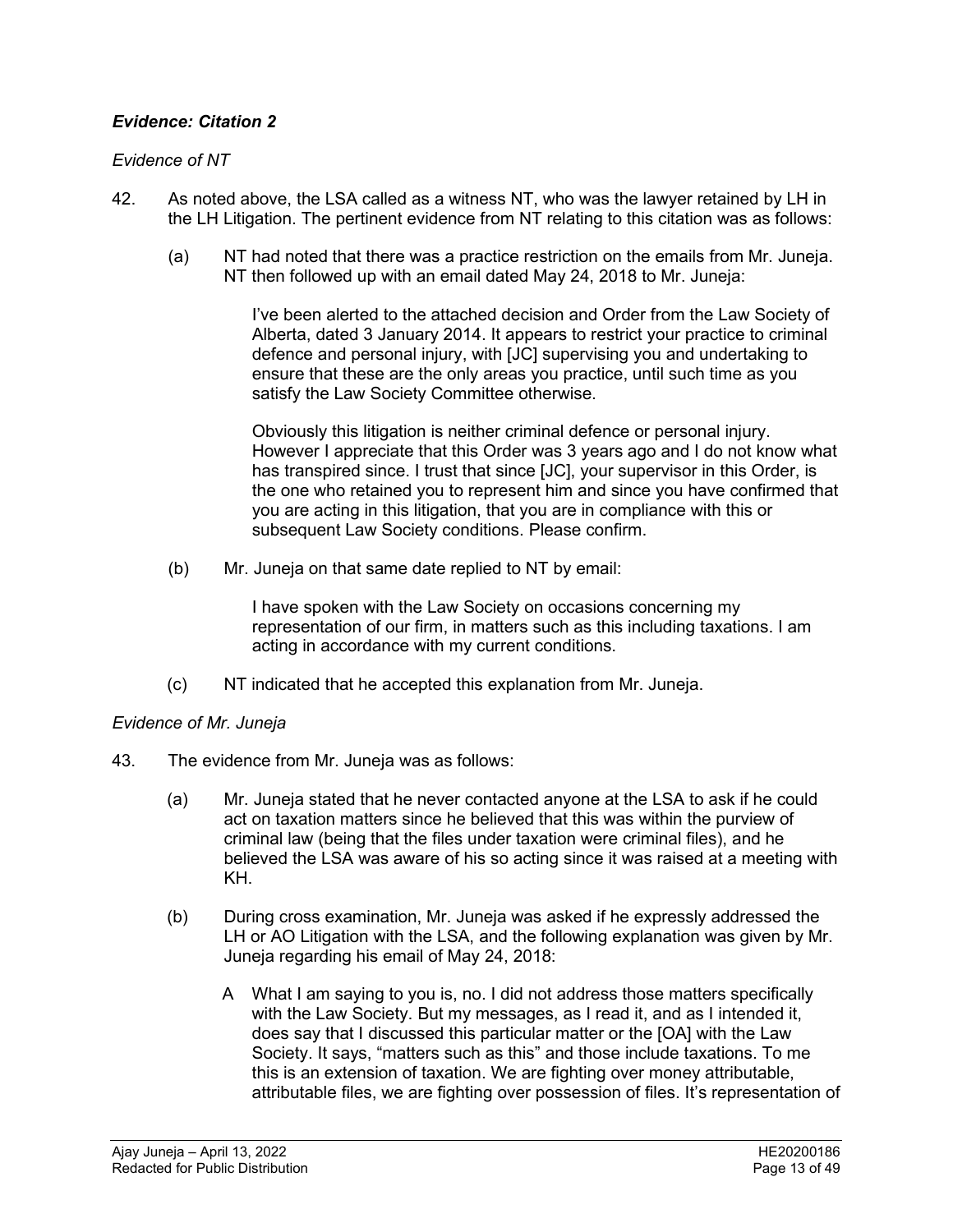our firm. The Law Society knew I was doing matters such as taxations, and that's what I'm referring to. I didn't say I spoke to the Law Society about this particular file, or in fact any particular file that I'm referring to here, and it doesn't mention that Mr. [KS].

- Q It mentions that you spoke to the Law Society of Alberta on occasions concerning my representation of our firm. Now you're saying that that only refers to taxations. Are we to read this email as only referring to taxations?
- A Yes. It clearly says: in matters such as this in [sic] including taxations.
- Q Okay.
- A It doesn't say these particular files.

# *Analysis and Decision: Citation 2*

### *Analysis*

- 44. The position of Mr. Juneja appears to be that his email of May 24, 2018 to NT was such that the statement of "matters such as this" was effectively qualified by the inclusion of the reference to including taxation matters. The Committee does not accept the explanation provided by Mr. Juneja. The email of May 24, 2018 from Mr. Juneja to NT clearly contains two false statements:
	- (a) At no time did Mr. Juneja speak with the LSA about the J law firm in "matters such as this", which would have been in specific reference to the LH Litigation. Mr. Juneja acknowledged under cross examination that he never spoke with anyone at the LSA specifically about the LH Litigation matter.
	- (b) The evidence from DM and KH was that they at no time during any of the meetings they had with Mr. Juneja did he mention representing the J law firm on taxations. KH was particularly certain that had this been discussed at any meetings with Mr. Juneja she would have certainly made a note to that effect. Both DM and KH were very certain about not being told about taxations, whereas Mr. Juneja could only say that he believed the LSA was aware. Given the strong degree of certainty by KH and DM, the Committee prefers the evidence of KH and DM to that of Mr. Juneja.
	- (c) Mr. Juneja may have intended his email to read as being qualified such that the LH Litigation was an "extension" of taxation matters, but that interpretation does not logically or reasonably flow from the express wording and is not consistent with other evidence on this issue.
	- (d) Taxations are administrative functions and do not fall within the terms of the practice restrictions. It is unreasonable to equate and connect taxations with litigation matters such as the LH Litigation. They are far from being the same type of legal matter.
- 45. The Committee is also of the view that it is not necessary to find that Mr. Juneja had an intention to mislead. Whether Mr. Juneja intended to mislead is not the issue. The email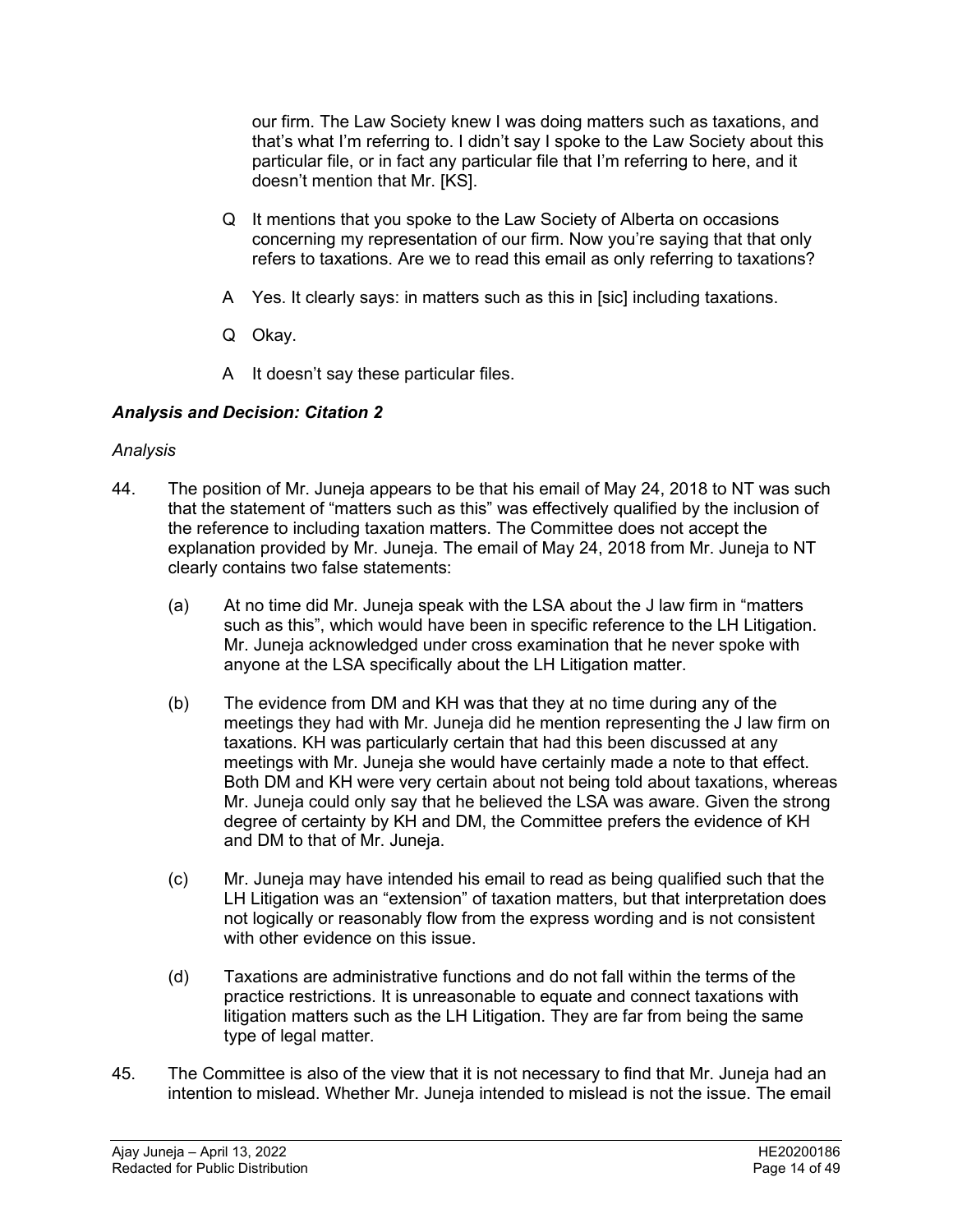viewed objectively would have reasonably misled NT. It is also clear that NT took Mr. Juneja at his word and did not otherwise question the truthfulness of the email of May 24, 2018. No doubt NT as a lawyer would have accepted the word of another lawyer.

#### *Decision*

- 46. It is therefore the finding of the Committee that Mr. Juneja misled NT in the reply email of May 24, 2018. In particular NT was misled in believing that Mr. Juneja was acting in accordance with his practice restrictions and that he had authority from the LSA to act in the LH Litigation, both of which were untrue. The Committee is concerned with the issues regarding Mr. Juneja's integrity that are raised by his email of May 24, 2018. It cannot be expected that NT was to divine from Mr. Juneja's email the meaning Mr. Juneja urged upon us in his evidence. This conduct is incompatible with the best interests of the members of the LSA, who have a reasonable expectation of honesty from other lawyers and that communications will be clear and not open to interpretation.
- 47. As clearly stated in the commentary under section 7.2-2 of the Code of Conduct (Code), no lawyer is entitled to deliberately mislead another lawyer. The Committee finds that the email from Mr. Juneja of May 24, 2018 was deliberately misleading and raises concerns about the integrity of Mr. Juneja. As such, we find that Mr. Juneja's conduct constitutes a breach of section 7.2-2 of the Code, which states that "A lawyer must not lie to or mislead another lawyer." The conduct is therefore deserving of sanction.

# **Citation 3: Abstention**

# *Particulars: Citation 3*

- 48. This citation alleges that Mr. Juneja breached his undertaking given March 3, 2015 to abstain from alcohol and all other psychoactive (mood altering) substances unless such drugs were prescribed. The factual particulars alleged are as follows:
	- (a) Mr. Juneja consumed cocaine around January 3, 2019 to April 3, 2019.
	- (b) Mr. Juneja consumed alcohol sometime between March 3, 2019 to April 3, 2019 and on September 14-15, 2018.
	- (c) Mr. Juneja consumed cannabis regularly starting February 25, 2018 without a prescription and also from September 14-15, 2018 for recreational purposes without a prescription.
- 49. This citation revolves around three time periods with unrelated evidence in respect of these time periods:
	- (a) Evidence regarding the consumption of cocaine around January 3, 2019 to April 3, 2019 and the use of alcohol during between March 3, 2019 to April 3, 2019 revolves around the evidence from two experts. The LSA called a psychiatrist, CE, and Mr. Juneja called a bioengineer, CB.
	- (b) Evidence regarding alcohol consumption on September 14-15, 2018 from certain third parties.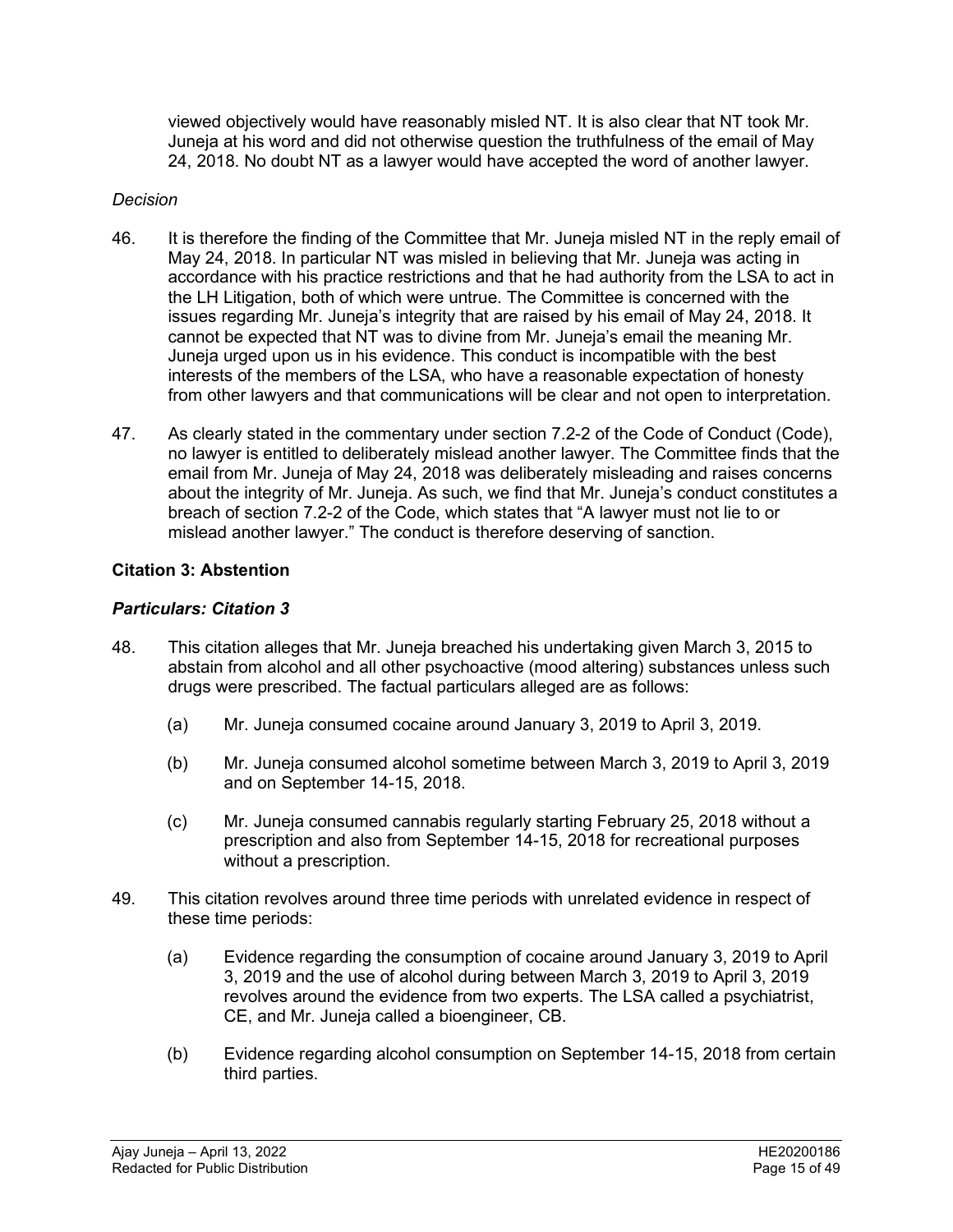- (c) Evidence regarding cannabis use on September 14-15, 2018 involving a purported prescription for cannabis and whether such use was recreational in nature.
- (d) Evidence regarding cannabis use on and after February 25, 2018 also involving the existence of a prescription for cannabis.

### *Evidence: Citation 3*

#### *Evidence of Expert Psychiatrist*

- 50. Following a self-report from Mr. Juneja in October 2018, which apparently raised an issue about cannabis use, a request was made by the LSA that Mr. Juneja attend for an Independent Medical Evaluation (IME). Mr. Juneja raised no objections to participating in an IME.
- 51. On March 28, 2019 and on April 16, 2019 Mr. Juneja attended for an IME with a psychiatrist, CE, who was qualified at the hearing as an expert psychiatrist, addictions specialist, medical review officer and occupational physician. A report was tendered in evidence from this IME on May 4, 2019 (IME Report). A second supplemental report (Addendum Report), dated May 31, 2021, by CE was also entered into evidence. CE stated that he uses a third party to act as a scribe and chaperone, who in this case was a registered social worker, during the two attendances by Mr. Juneja.
- 52. As part of the IME, CE referred Mr. Juneja for toxicology testing. This involved a hair follicle test, a blood test and a urine sample test. The toxicology reports came back with the following results:
	- (a) The urine was positive for cannabis.
	- (b) The hair test was positive for cocaine (and three of its breakdown products) and cannabis.
	- (c) The blood tested positive for one of the breakdown products of alcohol.
- 53. Two different collection sites were used:
	- (a) [A] Medical for the urine sample; and
	- (b) Second Impressions for the hair and blood samples.
- 54. The actual testing was done at [C], [D], and [U]. CE stated that the protocol he followed does not require him to obtain the chain of custody documents or to confirm whether a testing site is accredited.
- 55. CE testified that the rates of degradation of a second sample was outside the scope of his expertise, but that the laboratory would be able to advise as to the rates of degradation.
- 56. During the interview of April 16, 2019 Mr. Juneja stated to CE that he consumed edible cannabis on October 3, 2018, which was the day he was arrested for the charge of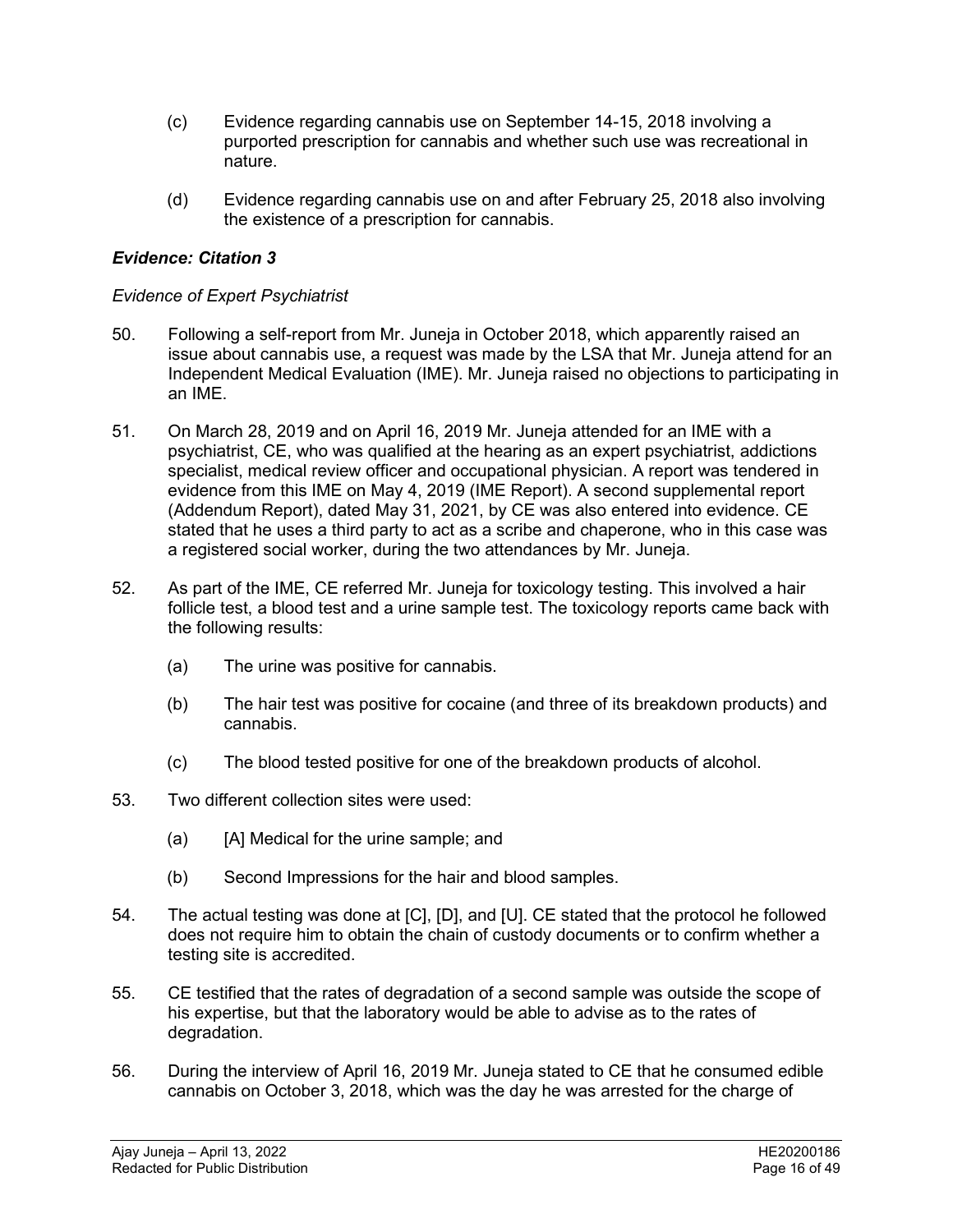resisting arrest and uttering threats (see below). Also, during the interview Mr. Juneja stated that in the last three months he had generally consumed edible cannabis two or three times per week and that he had last consumed cannabis the day prior to the IME. CE indicated in his evidence that consuming cannabis prior to meeting for an IME was unusual given the undertakings and issues that Mr. Juneja was dealing with as a lawyer.

- 57. CE indicated that the Medical Review Officer (MRO) who signed off on the reports assumes full responsibility for the integrity of the entire sample testing process, including collection and chain of custody. The MRO oversees the testing process from beginning to end and the "chain of custody" is a concept used in the context of forensic toxicology testing. Chain of custody requires that every step in the process, from the initial collecting of the sample to the final reporting, is documented. An MRO has a training and reference manual that is their "bible" of how to perform their work and it requires a high degree of fidelity. An MRO does not however review instrument and protocol validation and calibration used by laboratories.
- 58. CE stated that urine usually gives a two- to-three-day detection window for consumption of most substances, except for cannabis that is chronically used, where it can be a bit longer. For the blood test the presence of alcohol was not a "very high positive", but it was a "distinctively positive" and "you need roughly seven alcoholic beverages to test positive." As to when the alcohol was consumed, it would have been "within the last few days or weeks" prior to the testing. As regards the testing laboratory, [U], CE indicated that he had used this laboratory on many occasions, that they had a "stellar" reputation and CE had never heard of anyone challenging the integrity of [U].
- 59. CE would not as part of his role as an MRO obtain information about certification or laboratory testing procedures because CE assumes that a nationally accredited laboratory has properly performed the tests.
- 60. The expert psychiatrist's Addendum Report stated:
	- i. The hair sample tested positive for cocaine and three cocaine metabolites (breakdown products), one of which only forms when consumed in combination with alcohol.
	- ii. The window of detection for a positive cocaine hair test is approximately three months.
	- iii. The positive test results were not environmental, nor accidental, and could not be explained by the use of contaminated cannabis.
- 61. These test results were signed off by an MRO, but this person would not be involved in establishing laboratory standard operating procedures and protocols or conducting quality assurance or validation or calibration of any instruments.
- 62. At the April 16, 2019 meeting between Mr. Juneja and CE, Mr. Juneja indicated that he was not in agreement with the test results. Mr. Juneja had earlier emailed CE on April 11, 2019 wherein Mr. Juneja denied using either cocaine or alcohol. In that email, Mr. Juneja advised CE that he was contacted by an MRO regarding the blood and hair test results both showing positive for alcohol and cocaine. The MRO asked Mr. Juneja for an explanation concerning these positives, which Mr. Juneja denied, and Mr. Juneja asked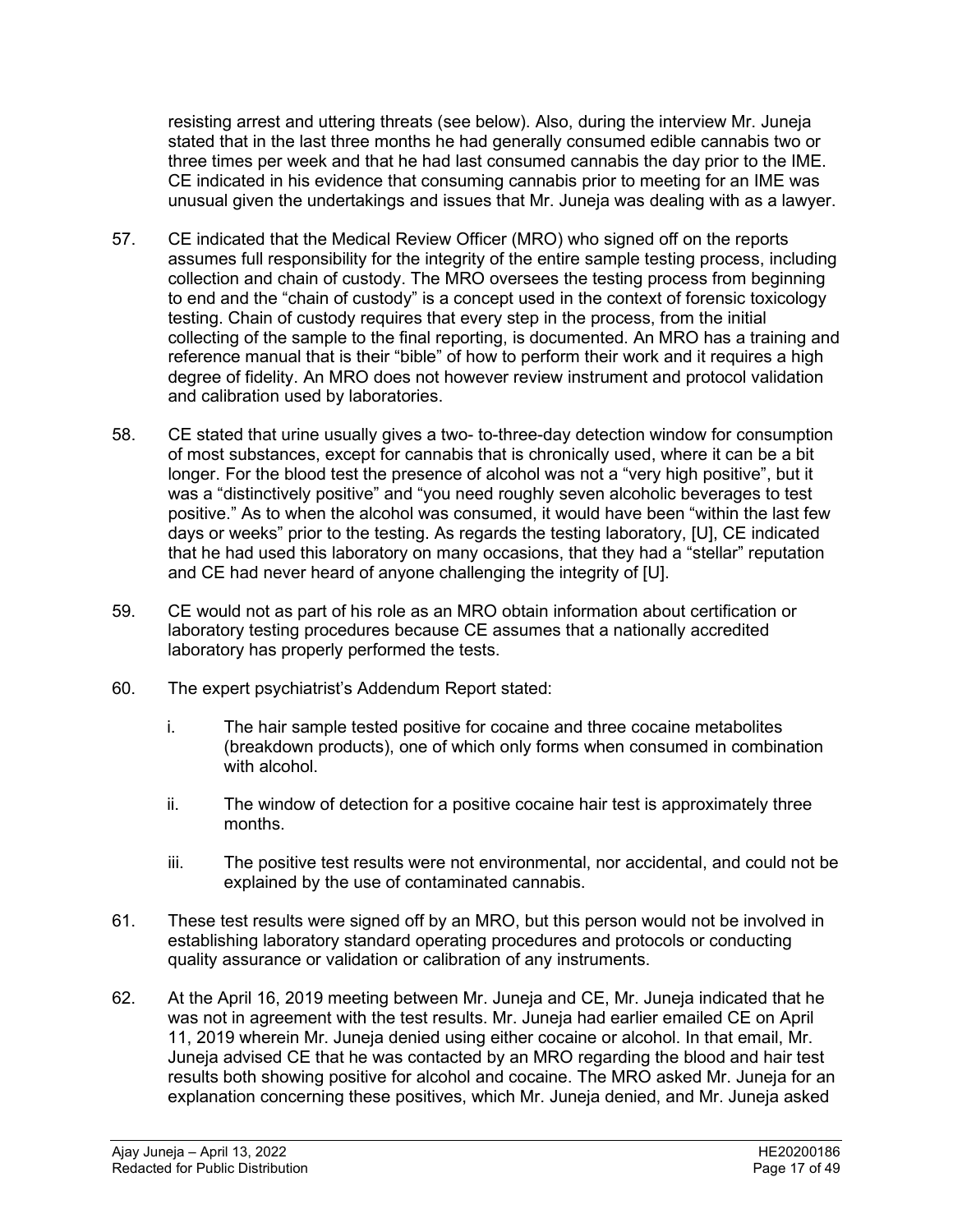about the time frame of the testing. Mr. Juneja's email stated that the MRO indicated that was something that Mr. Juneja would have to discuss with the employer that requested the test. CE gave evidence that the role of the MRO would be to rule out any explanations for a non-negative test or a presumptively positive test, and that usually the implications of the result would be discussed with the requestor of the test. CE did not request any second sample be tested. Mr. Juneja did not refute the positive cannabis test since he was not denying using cannabis.

- 63. CE gave evidence that where a test result is being questioned, the request to have the second sample tested would usually come from the donor directly to the testing company. The testing protocol does not require that CE have the second sample tested. CE stated that he had the option to request a testing of the second sample, but that the MRO's function was to deliver a result, which they did.
- 64. During the cross examination of CE, a question was raised about the consumption of "near beer" and whether that could lead to a positive test for alcohol (PEth test). CE testified that he was "not aware of any empirical evidence that would support that hypothesis." When presented with a scenario where someone consumed seven near beers over a period of several weeks, CE did advise that this would mathematically equate to the same amount of alcohol as seven ordinary beers. However, CE noted that he was "simply not aware of any published evidence on Near Beer over a period of days or weeks and the impact on the PEth." CE also stated that he intuitively did not consider this hypothetical near beer as a plausible explanation for the positive PEth test.
- 65. When questioned about the sensitivity of the PEth test to such things as personal care items, over-the-counter medications, cleaning products, desserts, wine, vinegar and the like, CE testifed that:

What is established is that, in order to reach the 20 nanograms per ML cutoff, you need a substantial amount of exposure to ethanol or alcohol, and that is not a consequence of incidental or dietary exposure, only because it needs too much alcohol in order for that to go by unnoticed. For example, if you claim that it's the dessert or tiramisu, it's not plausible that you would not have detected alcohol, simply given the amount that is required to test positive. So, yes, all of these parameters, I mean, there's always research happening with these. The bottom line is that the result I observed, I could not explain by incidental exposure or environmental exposure.

- 66. During cross examination CE also was questioned about alcohol ingestion through food or through environmental factors. Mr. Juneja advised CE via correspondence that he was using […], but CE stated that no such medication was on the medication list in his IME Report. As part of the protocol for an IME Mr. Juneja would be required to complete a self-assessment questionnaire that requests a list of medications that Mr. Juneja would be taking, but Mr. Juneja did not list any […] products.
- 67. CE had reviewed the video footage from the afterhours club and the police station that was taken on September 14-15, 2018 (which is more fully canvassed in citation 5). In reviewing Mr. Juneja's physical demeanour in those videos, CE in response to a question about whether Mr. Juneja's conduct, when measured against the criteria for alcohol, cocaine or cannabis intoxication, met the minimum criteria for any of the intoxication syndromes, CE replied: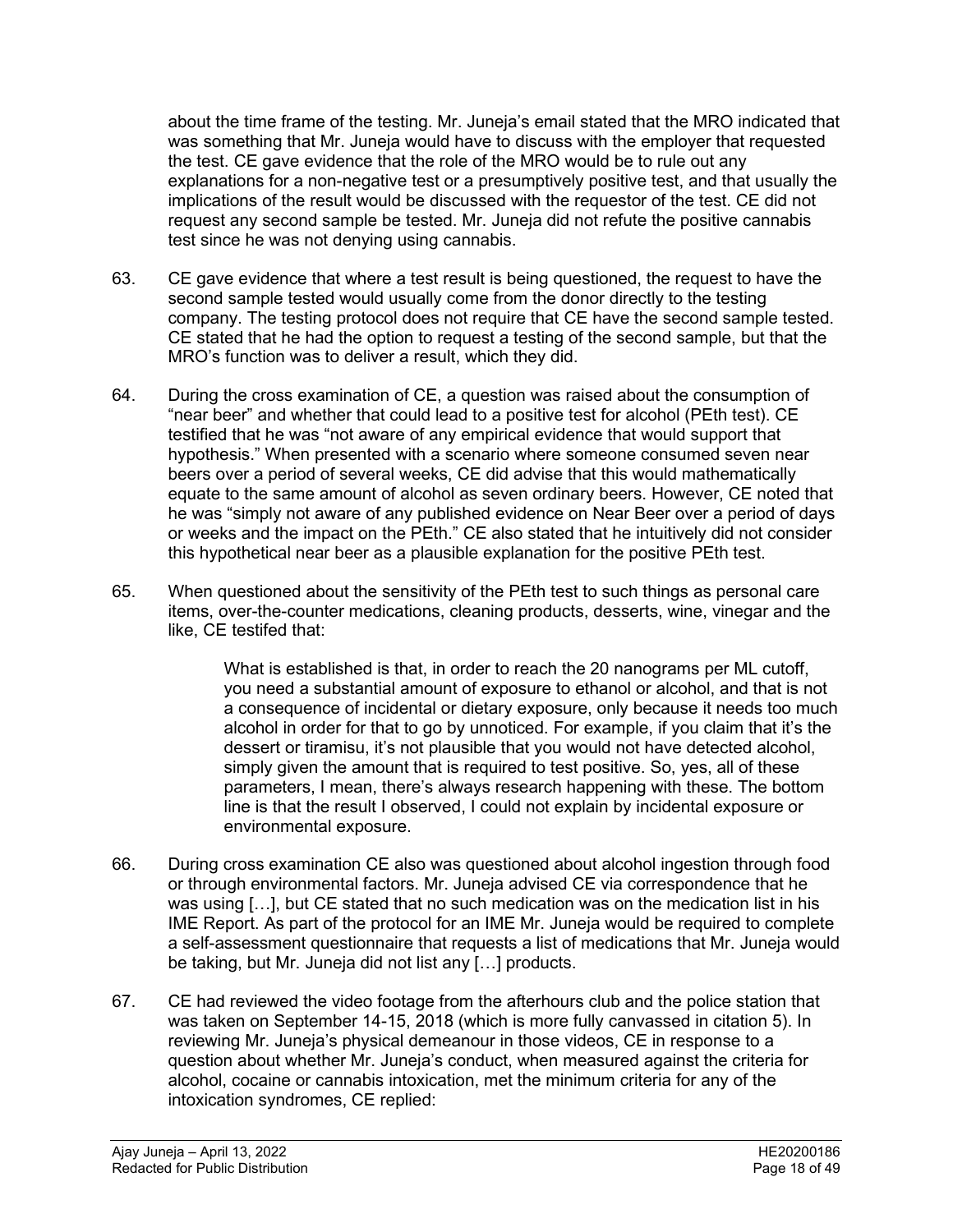The viewing of what I would deem not optimal quality video clips, I would not substitute an assessment to determine that. So alI I could say is, based on the review of these particular clips, I was not able to suggest that he met criteria for any of those intoxication syndromes. It does not mean and it's not a reliable way of saying he was not intoxicated. I'm simply saying, I did not see him meeting the criteria solely based on the video. But again, that doesn't substitute an assessment.

68. CE wrote in his Addendum Report that he was *"*unable to confirm with a reasonable medical certainty that Mr. Juneja was under the influence of alcohol, cocaine, cannabis, or any other psychoactive substance at the material time."

### *Evidence of Expert Bioengineer*

- 69. Mr. Juneja called a bioengineer, CB, who was qualified at the hearing as an expert in all areas of laboratory testing and analysis, including forensic testing of biological samples, laboratory protocols and procedures, and quality assurance as regards laboratory testing methods and protocols. While qualified as an expert in this area, CB is not a physician or an MRO. CB provided evidence as follows:
	- (a) A fundamental aspect of laboratory testing is "chain of custody", which requires that a detailed record be maintained of the laboratory process.
	- (b) When discussing the technical aspects of the testing process, CB gave evidence as to the importance of protocol validation and instrument calibration when he stated:

While the test results suggested a level of accuracy and reliability appropriate for the clinical context, in situations where the results of the testing may lead to significant legal or administrative consequences, additional measures should be taken.

- (c) If an individual disputes lab results, then a testing facility or lab would provide a chain of custody, protocols used for the testing and the standard operating procedures used. If a second sample was taken, that second sample should be tested as quickly as possible. A second hair and urine sample should still provide a valid test result if tested a few days after the first sample results were issued, but the blood sample will depend on how it was stored.
- (d) As to the laboratory report, CB testified:

The laboratory report showing various positive and negative specific test results appears to be relatively typical for a medical office within which physicians can offer drug testing services to patients. However, for any situation in which legal or other significant administrative action may depend upon the test results, additional measures must be taken in order to ensure accuracy and reliability of the laboratory methods, testing procedures, and results.

(e) CB gave further evidence about these "additional measures", which would include most importantly a chain of custody for the tracking of samples, the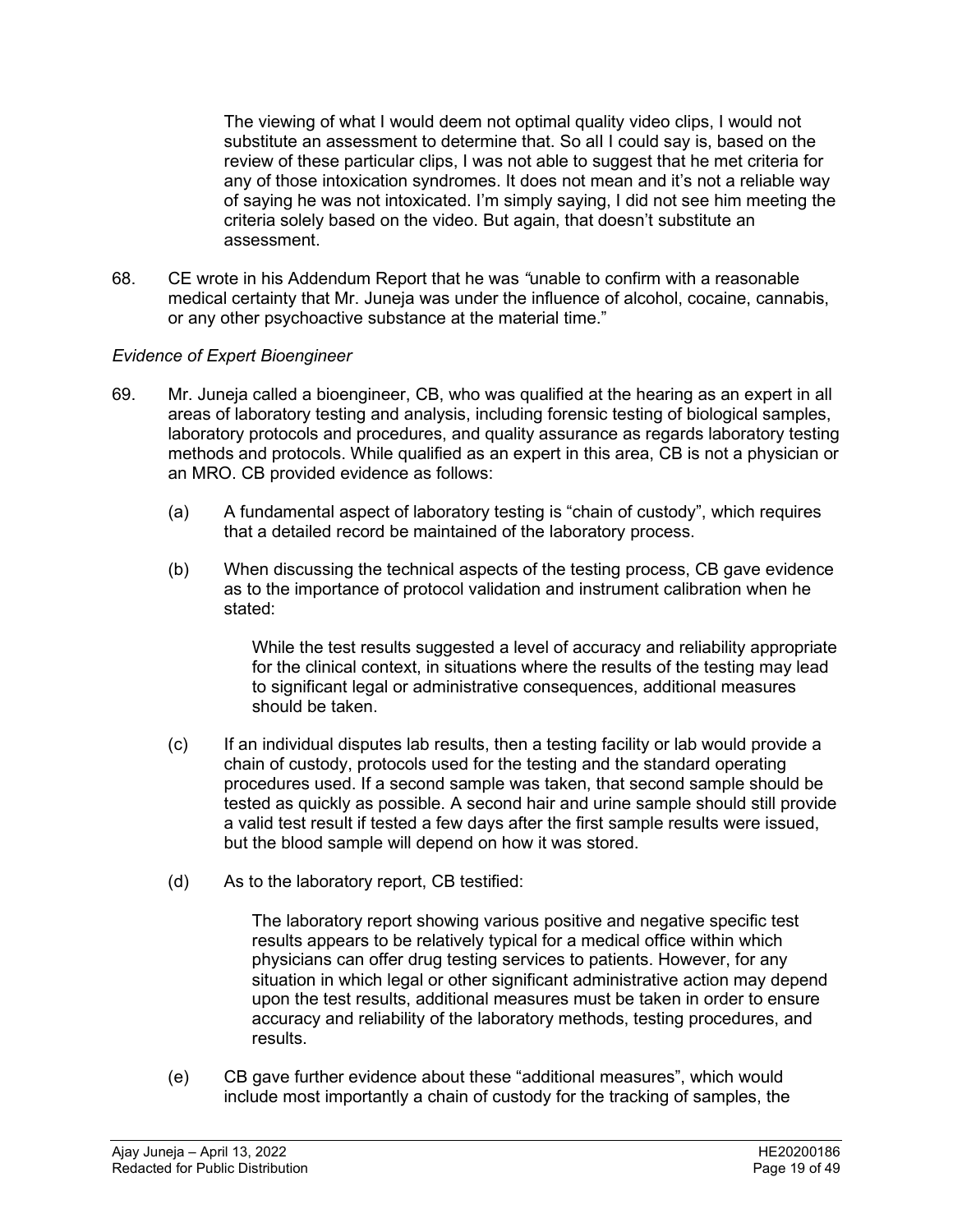storage conditions for biological samples, instrument protocol validation and laboratory standard operating procedures.

- (f) CB was not certain if a donor would be able to request this "additional information" from the testing laboratory, though CB did not see any reason why a donor could not.
- (g) CB could not however impugn the toxicology results presented here and he stated: "I want to be clear that I'm not saying that I definitely know something was incorrect, as well as I don't know something was correct." He further stated:

…Although these documents and methods may exist within the [U], I have not been provided information or documents demonstrating as such. In order to confirm the results of the testing shown, I recommend that supporting documentation for the above confirmational elements, as well as any other available laboratory documents supporting confirmation of this testing, are provided for review.

- (h) An MRO is not required to comply with any of the "additional measures" prior to that officer signing off on reports.
- (i) Regarding [U], CB indicated that they were an approved and accredited testing facility in 2020, but he could not state whether they were so approved in 2019.

# *Witness Evidence Regarding Alcohol Use on September 14-15, 2018*

- 70. The consumption of alcohol on September 14-15, 2018 involves an incident that took place during the early morning hours of September 15, 2018. Specifics of this event principally concern citation 5 and are more particularized below under that citation. Suffice to say that an altercation took place between Mr. Juneja and the security staff at an afterhours club in Edmonton, which resulted in the police being called. Mr. Juneja was arrested at the afterhours club and taken to police headquarters where a further altercation took place between Mr. Juneja and various police officers. The Committee heard evidence relating to alcohol use from the following persons:
	- (a) BC, a security staff person at the afterhours club, in giving evidence about his contact with Mr. Juneja, stated: "He had obviously been drinking, he smelled of alcohol."
	- (b) CS, another security staff person at the afterhours club, indicated that Mr. Juneja "smelled of alcohol".
	- (c) Constable LM, one of two arresting officers, when asked about whether he thought Mr. Juneja had been drinking, stated:

Yeah. Just based on his behaviour. I could smell the alcohol coming from his breath, just basically his aggressive behaviour, him slurring his words, like I could tell he was under the influence of alcohol.

(d) Sergeant JM, who later on the morning of September 15, 2018 escorted Mr. Juneja from the police cell, gave evidence as follows: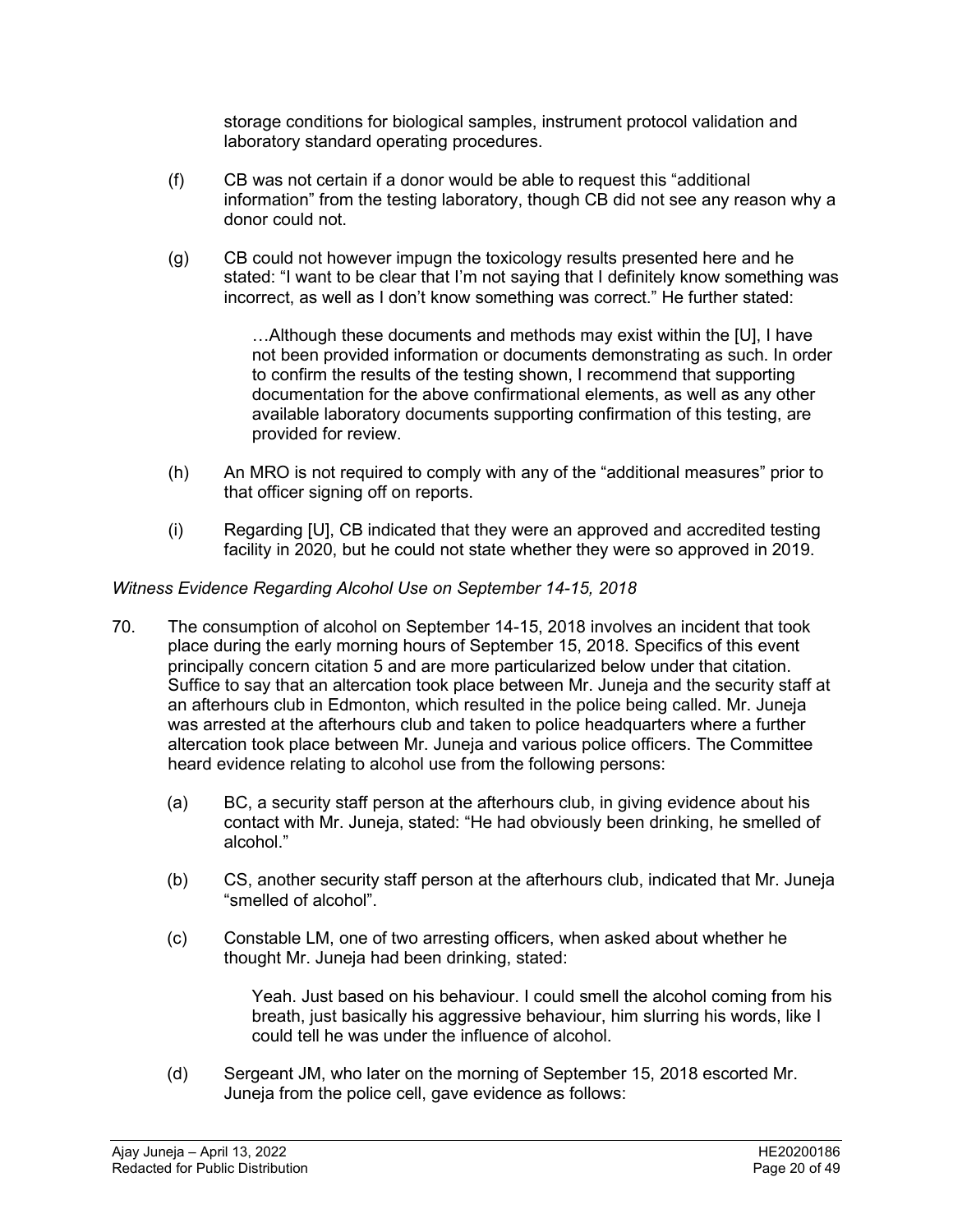Yes. I noticed his eyes were bright red, like very red, the whites of his eyes were very red. There was a strong odour of liquor coming from him. I noticed that his gait was off. He staggered when he walked. He was – he shouted a lot, and he was very belligerent. And I formed the opinion, anyway, that he was intoxicated by alcohol.

- (e) Detective TS was tasked with processing Mr. Juneja's release from custody on the morning of September 15, 2018 and he gave evidence as follows:
	- i. About 10:54 a.m. TS opened the Mr. Juneja's cell door and offered Mr. Juneja a telephone to call a lawyer. TS gave evidence that at this moment he "noted that there was a strong smell or odour, which I stated in my notes that he reeked of liquor. As he spoke, a stale but very strong odour came out of his mouth".
	- ii. After providing Mr. Juneja with his property, TS walked Mr. Juneja to another building about a block away where Mr. Juneja could pay his fine. TS stated in his evidence: "As he walked, he was very careful and laboured in his walking, and it showed me that he was still very intoxicated on alcohol."
	- iii. TS advised Mr. Juneja that he would be investigating the threats made by Mr. Juneja against the arresting officer, to which Mr. Juneja replied that these were not threats, but were a "challenge".
	- iv. When reviewing the police cell videos, TS could not say if Mr. Juneja was intoxicated, though TS agreed that Mr. Juneja showed no indicia of being intoxicated.
	- v. TS was quite certain that Mr. Juneja was intoxicated and that for this reason he was not prepared to let Mr. Juneja drive following the payment of the fine.

# *Evidence of JC*

71. Mr. Juneja's principal, JC, provided evidence on behalf of Mr. Juneja. JC stated that he does not tolerate alcohol or drug use by his staff lawyers and that JC had never seen Mr. Juneja in a state where he was "unfit for work that would give me the impression that he was breaching his undertakings".

#### *Evidence of LH*

72. LH was aware that Mr. Juneja used cannabis from time to time pursuant to a prescription and that she had consumed cannabis with him on occasion in the form of "baked goods". LH was with the J law firm until April 30, 2018.

#### *Evidence of Mr. Juneja*

73. On at least one occasion, Mr. Juneja informed KH that he was using a sleep medication. Regarding cannabis use, Mr. Juneja indicated that he discussed this with KH since in the most recent report Mr. Juneja had indicated that he had a prescription for cannabis. KH asked Mr. Juneja if his doctor was aware of his issues, to which Mr. Juneja informed KH that "yes", his doctor was aware.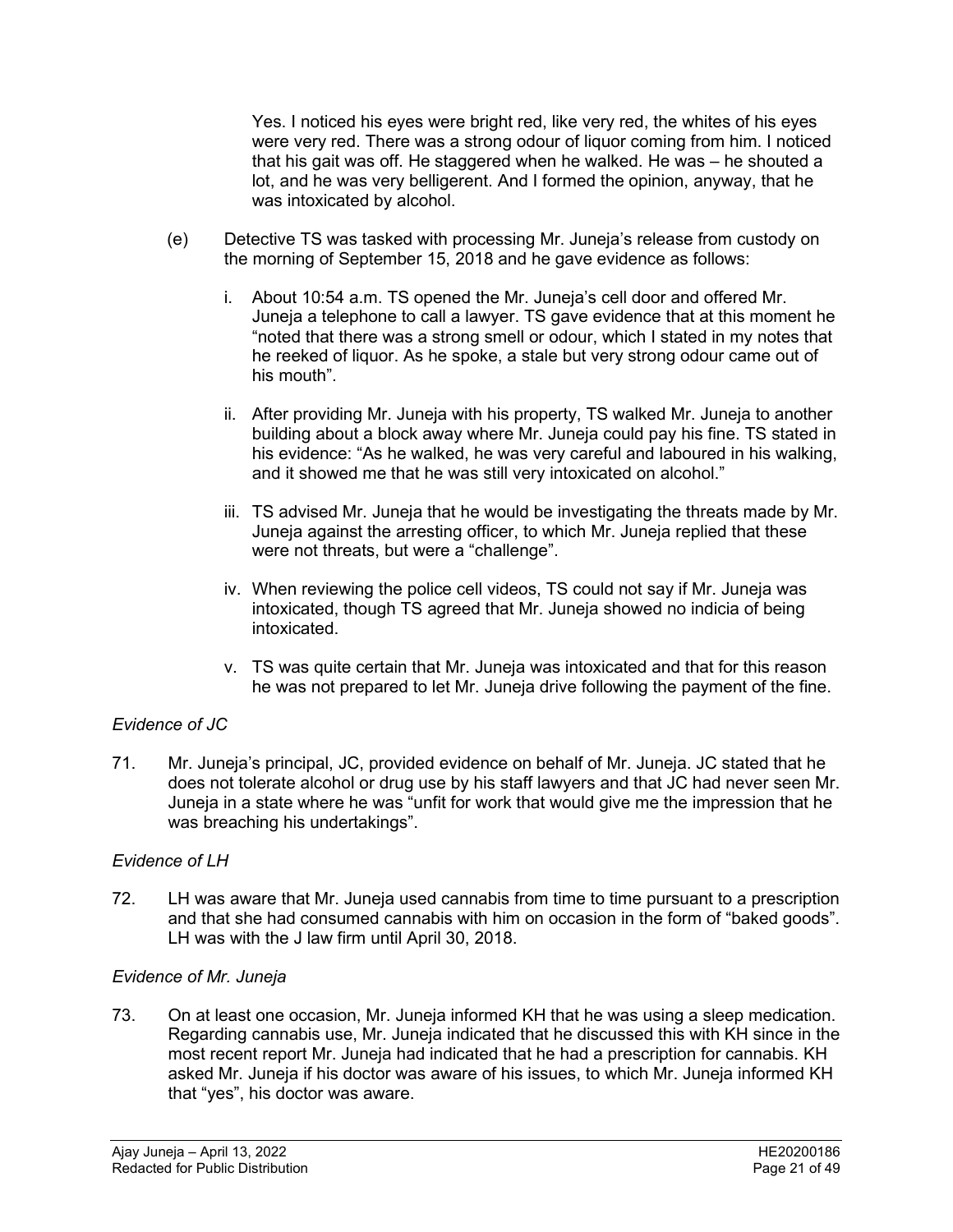- 74. At his meeting for the IME, Mr. Juneja informed CE that he suffered from alcoholism, but following treatment, had been abstaining since June 2011, other than a relapse in 2014. However, Mr. Juneja denied having any other substance abuse problems, though he did use other illegal substances, including cocaine, but only when consuming alcohol. Regarding the cannabis prescription, CE was informed that the use of cannabis was for [medical conditions].
- 75. In addition to the cannabis prescription, Mr. Juneja informed CE that he had been prescribed […]. This last item was never used by Mr. Juneja prior to his being tested.
- 76. The blood, urine and hair sample were all collected at a site in Leduc, Alberta with a registered nurse and medical doctor present. They took two blood and urine samples and several strands of hair.
- 77. Mr. Juneja was contacted by the lab twice; first to advise him of the cannabis testing results, and second to inform him of the cocaine and alcohol testing results. On this second telephone call Mr. Juneja was asked if had any explanation for these results, to which Mr. Juneja stated that the results must be wrong. The person who called then said that he was going to report the findings.
- 78. Immediately following this telephone call, Mr. Juneja sent an email to CE indicating that the results were inaccurate and expressly denying using cocaine or alcohol. At a meeting with CE the following week, Mr. Juneja said that CE advised that there could be other possible environmental factors, though CE was not prepared to say that this had happened. Based on this suggestion by CE of environmental factors, Mr. Juneja left matters at that. It was not until the Addendum Report that Mr. Juneja became aware that there were no environmental factors that could contribute to the test results.
- 79. Mr. Juneja indicated that for the time periods in question, he did not consume alcohol, other than "near beers", which are alcohol substitutes.
- 80. Following receipt of the Addendum Report of CE, Mr. Juneja was told that in order to evaluate the reliability of results, he would need to obtain a data packet, which would contain calibration records, solution authentication, chain of custody documents and other technical information. Mr. Juneja wrote the lab in Leduc on June 4, 2021 requesting the entire data packet. The reply was that the lab did not have the data packet, and a list of options from the actual testing facility was provided, but none of these included a data packet. When Mr. Juneja tried to call the testing lab that performed the cocaine analysis he was told that only the person who requested the test could obtain any information. The end result was that Mr. Juneja was unable to obtain the data packet.
- 81. Regarding the issue of consumption of cannabis after February 25, 2018, Mr. Juneja gave evidence as follows:
	- (a) Documents were entered into evidence showing that on or about October 5, 2016 Mr. Juneja consulted with a physician and obtained a prescription for the use of medical cannabis. Thereafter on November 25, 2016 Mr. Juneja registered with an online cannabis provider. This registration was approved on November 25, 2016 and it expired on February 17, 2017. On February 25, 2017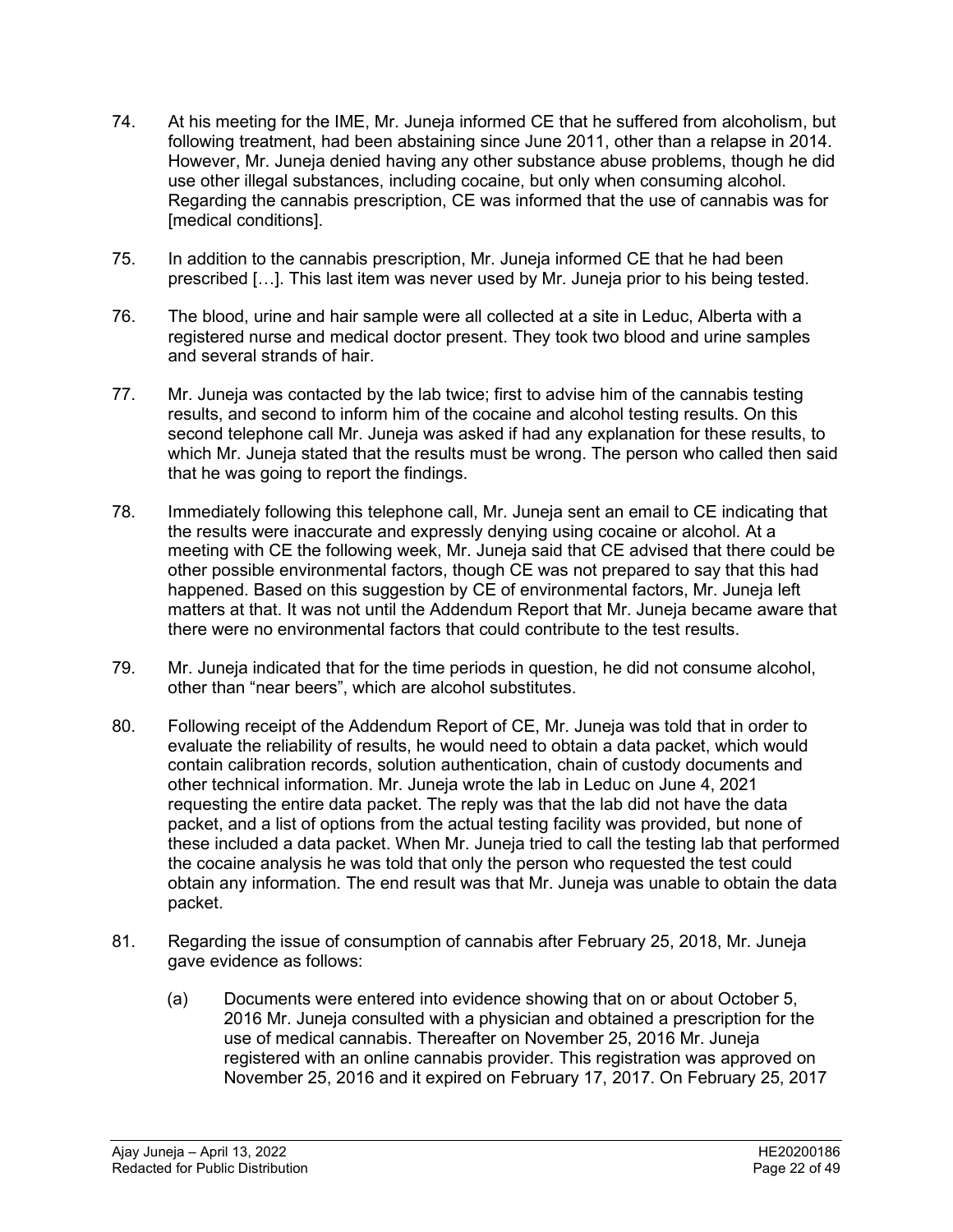Mr. Juneja registered with a different online cannabis provider and this registration expired February 25, 2018.

- (b) During his testimony, Mr. Juneja confirmed that this last registration was never renewed and that it expired February 25, 2018. Mr. Juneja stated that he did not purchase cannabis after February 25, 2018.
- (c) Prior to the expiry of the last registration, Mr. Juneja ordered the maximum quantity possible so that he would have a sufficient amount for future needs. Mr. Juneja acknowledges that he was consuming cannabis after February 25, 2018 on almost a daily basis.
- 82. In respect of the evening of September 14-15, 2018, Mr. Juneja admits to consuming cannabis edibles, though he unequivocally denies that this was recreational use. His evidence was that he used some 300 milligrams of cannabis that evening to deal with his social anxiety. In addition, Mr. Juneja admitted to smoking cannabis. During cross examination Mr. Juneja did admit that the edibles were purchased online by him and outside of the prescription timeline. When questioned about the recreational aspect of his cannabis use that evening, he stated under cross examination:
	- Q Okay. And I will suggest to you that sometimes that use is recreational, such as in the evening of September 14 and 15, 2018?
	- A I can't really dispute that to be honest with you. I mean, like I say, I don't know how you distinguish between recreational and medicinal use when you're using for [medical condition]. I took it in social settings all the time, but I had [medical condition].
- 83. Mr. Juneja also admitted to consuming edibles between October 17, 2018 (the date of legalization) and May 4, 2019 (the date of meeting with CE). This consumption was very close to being daily, but upon the suggestion of CE Mr. Juneja began tapering off after May 4, 2019 to smaller weekly doses. He further admitted that he shared "pot cookies, pot brownies and edibles" with LH in 2016 and up until the end of 2017 but denies that this was recreational in nature. Mr. Juneja acknowledges that accepting and using these various forms of cannabis was outside of the prescription period. However, Mr. Juneja's position on the use of cannabis after the expiry of the prescription was that the undertaking did not specifically prohibit his use of cannabis where that cannabis was acquired by a prescription.
- 84. Mr. Juneja purchased more cannabis than he required while his prescription was still active, with the intention of consuming it over a period of time. Mr. Juneja relies upon the Supreme Court of Canada case of *R. v. Smith*, 2015 SCC 34 (CanLII), [2015] 2 SCR 602 which dealt with the use of medical cannabis. That case apparently struck down a prosecution where the court held that where the government has legalized the sale of prescription cannabis one could not then restrict what form that cannabis takes. Mr. Juneja takes the position that cannabis is a psychoactive substance, but post legalization cannabis was no longer a psychoactive substance and thus not a breach of the undertaking.
- 85. Mr. Juneja was also of the opinion that he could consume cannabis after its legalization on October 17, 2018, and this would not be contrary to his undertaking.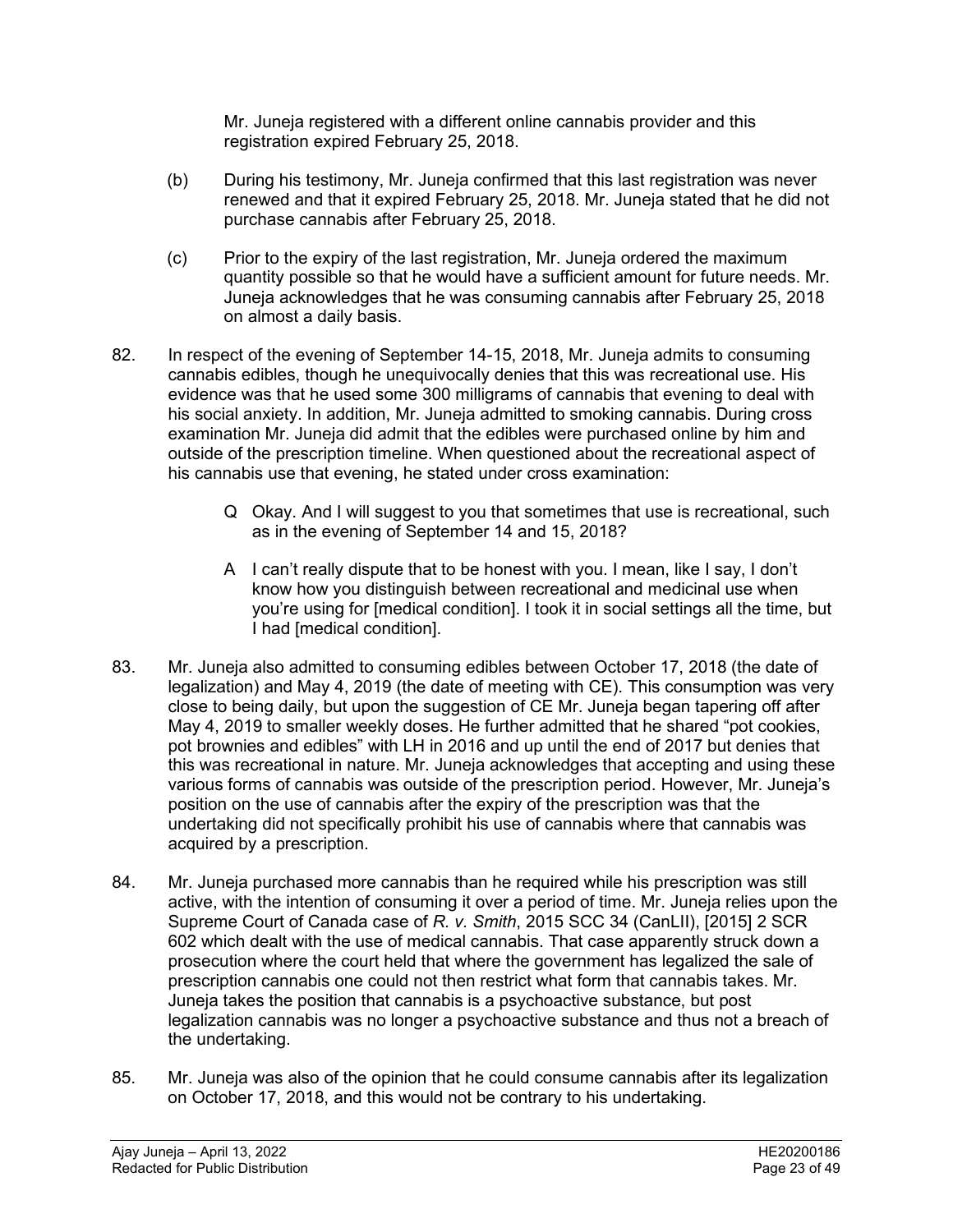# *Analysis and Decision: Citation 3*

86. It is clear on the evidence that Mr. Juneja was aware of his undertaking to abstain from alcohol and all other psychoactive (mood altering) substances unless such drugs are prescribed by a physician who is fully aware of his substance dependence and feels that their use is necessary.

#### *Toxicology Reports*

- 87. In respect of the toxicology reports, Mr. Juneja raised a number of arguments:
	- (a) That the LSA failed to have the second samples tested despite his request to the psychiatrist, CE.
	- (b) That the LSA failed to provide evidence regarding the validity of the first sample, which requires the LSA to provide a chain of custody, the storage conditions for the biological samples, evidence of instrument protocol validation and laboratory standard operating procedures.
	- (c) That the positive test results could have been a false positive result due to environmental factors.
	- (d) That an alcohol substitute could have caused a false positive result in the urine sample.
	- (e) That the LSA failed to call evidence regarding the delivery or transportation of these samples or about the testing methodologies utilized at the testing facilities. This "chain of custody" argument results in the lab results being unreliable hearsay evidence.
	- (f) Mr. Juneja advised the psychiatrist, CE, that he was contesting the lab results and that the psychiatrist took no steps to have a second set of samples tested.
- 88. There is no evidence that the toxicology reports are anything but valid and based on the best evidence available. There is nothing which would support that the tests were anything other than valid. Addressing the issues raised by Mr. Juneja, the Committee finds as follows:
	- (a) That CE, in the Addendum Report, found that Mr. Juneja's blood sample tested positive for an alcohol metabolite, with a window of detection of up to four weeks. This places the positive test within the period of time between March 3, 2019 and April 3, 2019.
	- (b) There is no evidence to support the argument that "near alcohol" can cause a false positive test result.
	- (c) Mr. Juneja is of the view that environmental factors were present and may have influenced the cocaine and alcohol test results. However, by Mr. Juneja's own evidence, CE had informed Mr. Juneja at their meeting that although such factors could be relevant, CE was not prepared at that time to say that this is a factor in this case. Mr. Juneja's reliance on this statement by CE about environmental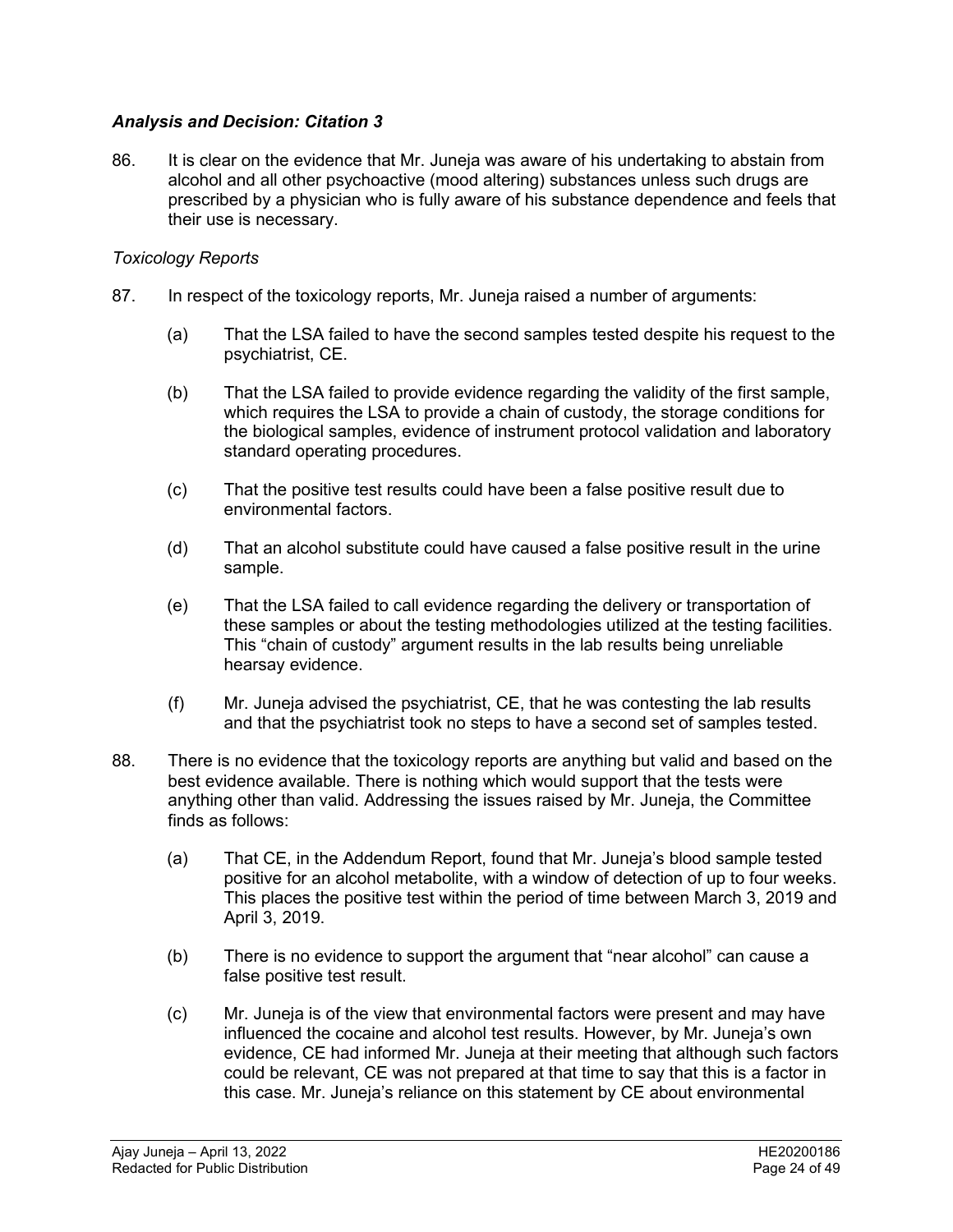factors as being a reason for not otherwise taking active steps to procure the second samples for testing makes no reasonable sense. CE at no time told or gave Mr. Juneja any indication that the test results would be shown to be unreliable for any reason. At most, the evidence can be taken to show that CE was merely speculating that such things as environmental factors could affect results, but that is a far cry from CE offering an express opinion about the validity of the test results. On the evidence presented to the Committee, there was no reasonable basis for Mr. Juneja to believe that the test results were going to be invalidated.

- (d) Once Mr. Juneja was informed of the positive test results for cocaine and alcohol, during the telephone interaction between Mr. Juneja and the person from the lab in Leduc, Mr. Juneja made no attempts to request that the second samples be tested. Furthermore, after the meeting with CE, Mr. Juneja could have taken active steps to have the second sample tested, but he did nothing.
- (e) Accordingly, the LSA is under no obligation to call witnesses to confirm the "chain of custody". The LSA called CE who gave evidence about the toxicology reports and that evidence is accepted by the Committee. The onus is on the LSA to prove the allegations on a balance of probabilities and the evidence has met that test in that it is established that the toxicology tests were valid.
- (f) The Committee agrees that admitting unreliable evidence would unfairly shift the burden of proof. However, in this case the toxicology evidence was reliable. That evidence was provided and obtained by the expert, CE, who stated that there was no reason in his opinion to bring the reliability of the toxicology reports into question. There was no evidence to the contrary.
- (g) On April 11, 2019 Mr. Juneja learned of the positive tests for cocaine and alcohol. In response, Mr. Juneja sent an email to CE informing him that he was able to account for his whereabouts during the relevant time periods and was disputing the test results. Thereafter, Mr. Juneja took no action until some two years later when he attempted to contact the testing facilities. In light of the serious implications these results would have for his practice restrictions and related obligations to the LSA, and the fact that he was disputing these results, it was not unreasonable to expect that Mr. Juneja would have been much more active in disputing the results and assembling the appropriate evidence in support of his concerns. This did not occur.

# *Recreational Cannabis Use September 14-15, 2018*

- 89. In respect of the allegation that Mr. Juneja consumed cannabis on September 14-15, 2018 for recreational purposes without a prescription, Mr. Juneja admits that he used cannabis on those dates. However, his position is that he did have a prescription and that the use was not for recreational purposes.
- 90. In respect of the allegation of the consumption of cannabis on September 14-15, 2018 without a prescription and for recreational purposes, the Committee finds: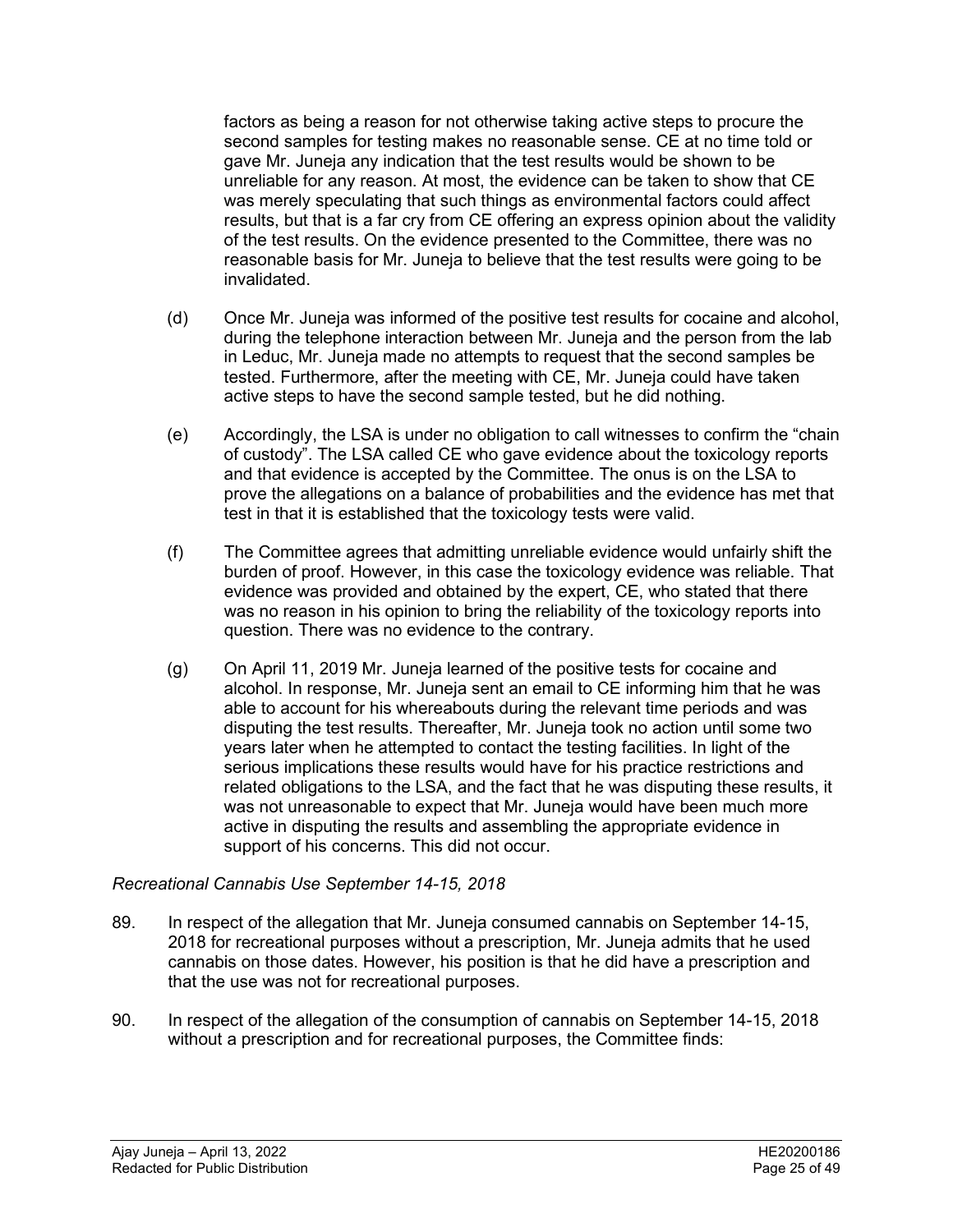- (a) Mr. Juneja admitted using cannabis on September 14-15, 2018. Mr. Juneja was not surprised that the lab results showed cannabis when he stated during direct examination that: "Yeah, I kind of expected that".
- (b) The issue revolves around the use of cannabis for a recreational purpose. Mr. Juneja testified that he was using as per his prescription for [medical conditions]. However, the Committee is of the view that this purported use does not accord with the facts. This was a Saturday night and early Sunday morning where Mr. Juneja was out socializing with friends followed by his attendance at the afterhours club. The reasonable conclusion is that Mr. Juneja was out socializing and consuming cannabis in a recreational setting. That use may have a medical component, but that medical usage is reasonably a secondary aspect related to the consumption.

# *Alcohol Consumption September 14-15, 2018*

- 91. In respect of the witnesses who testified about the consumption of alcohol on September 14-15, 2018, Mr. Juneja argues twofold: (1) that the witness evidence regarding the odour of alcohol was inconsistent and conflicting; and (2) the witnesses colluded in their testimony.
- 92. Mr. Juneja raises the following factual arguments regarding his interaction with the police officers at the police station, and regarding the officers' testimony regarding detecting the odour of alcohol on him:
	- (a) That the video evidence supports the conclusion that Mr. Juneja was not impaired by alcohol.
	- (b) That the officers' evidence regarding the odour of alcohol on Mr. Juneja was inconsistent and those officers who gave evidence that they could detect an odour of alcohol were in collusion as it relates to this evidence.
- 93. The Committee agrees that the video evidence alone would not reasonably support a conclusion that Mr. Juneja was impaired. Similarly, one cannot simply conclude from video evidence alone that impairment was not present. This was certainly the opinion of CE. However, this is not the only evidence which was presented on this point. There is credible evidence from three police officers who believed that Mr. Juneja was indeed intoxicated. These officers had close contact with Mr. Juneja and were well positioned by way of experience and proximity to observe Mr. Juneja's condition. There is no evidence that the officers conspired together, and the Committee is of the view that the evidence supports the conclusion that Mr. Juneja had consumed alcohol on September 14-15, 2018, and the Committee so finds.
- 94. Evidence from the security staff at the afterhours club regarding Mr. Juneja's behaviour and condition was also led by the LSA. Mr. Juneja expressed concerns with this evidence, which can be summarized as follows:
	- (a) The security staff knew the exact location of the exterior roof camera at the afterhours club and the bouncers intentionally pushed Mr. Juneja far enough away from the club to be out of camera range.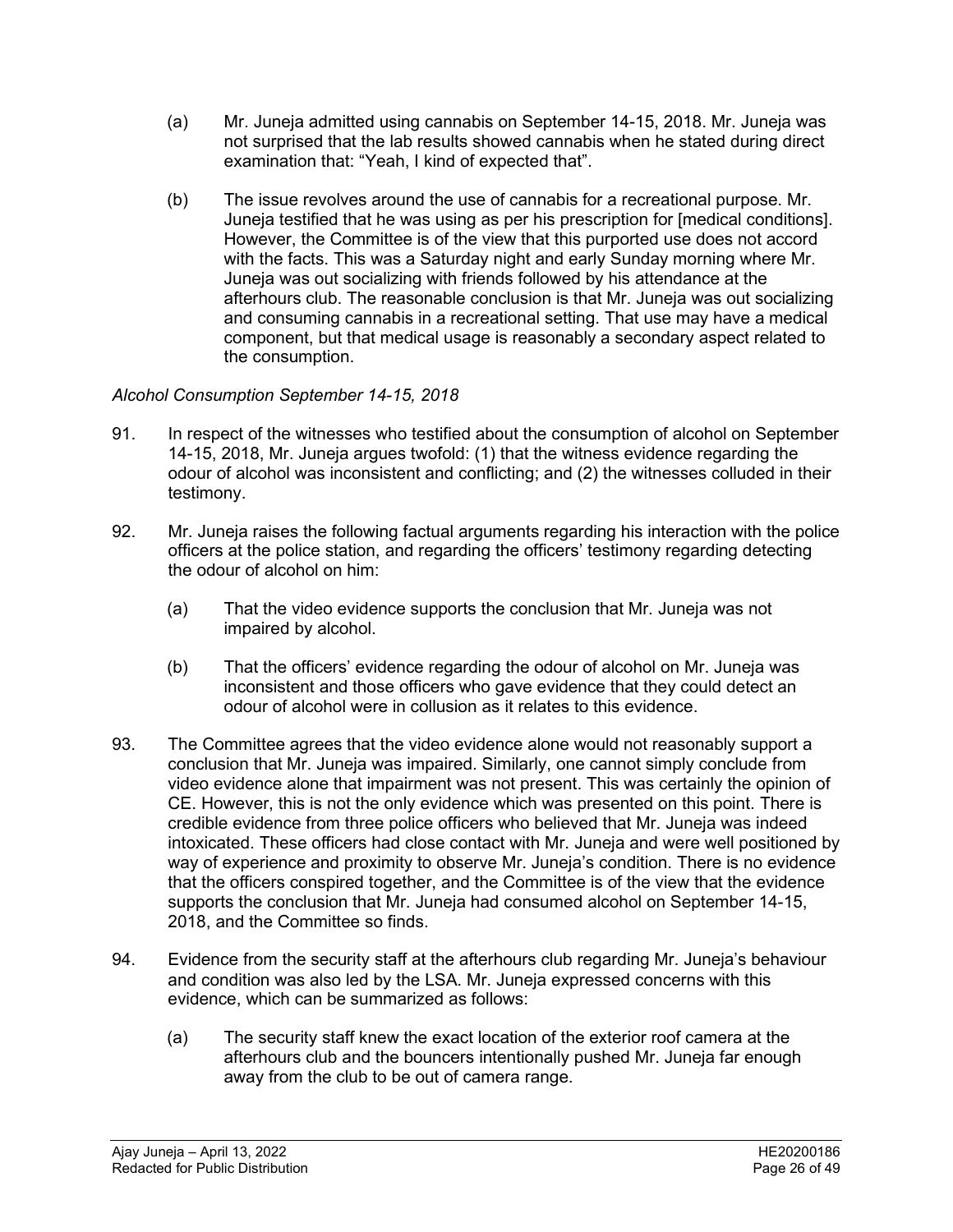- (b) The police statements from the security staff were inconsistent on certain points relating to a claim that there was a white powder substance on Mr. Juneja's upper lip and nose. Mr. Juneja suggested that both BC and CS discussing the issue about a white substance being on Mr. Juneja's face was evidence of collusion.
- (c) CS failed to mention in his police statement that he saw a residue of cocaine on Mr. Juneja's face but stated that this was in the report of another security staff, BC.
- 95. Mr. Juneja argues that in *R. v. Handy,* 2002 2 SCR 908 and *R. v. Shearing,* 2002 SCC 58 (CanLII), [2002] 3 SCR 33 the court held that before admitting similar fact evidence the trial judge must be satisfied of its reliability and exclude it if not satisfied on a balance of probabilities that the evidence is not tainted by collusion. We agree with this statement of law, but the citation as it stands makes no reference to the use of cocaine on September 14-15, 2022 and the Committee as such places no reliance on the statement by CS regarding a white substance on Mr. Juneja's upper lip.
- 96. Although the evidence of the security staff was not entirely consistent, the Committee finds that there is no evidence to support an allegation of collusion on the part of the security staff, in either giving their statements to the police or before the Committee. While we do not necessarily find evidence to support a finding of cocaine use on September 14-15, 2018 (which was in any event not part of the alleged particulars), both BC and CS provided reasonable explanations as to why they did not make any mention of the white powder in their police statements. While there may be some concern that either BC or CS merely duplicated what the other said in their police statements, that evidence is not certain and is not sufficient from an objective perspective to conclude that the witnesses colluded. The failure to mention every specific detail in a police statement is not in itself fatal to the credibility of a witness who later testifies providing further details. CS gave evidence that he was tired and wanted to go home and since BC had mentioned it in his statement to the police, he omitted it from his police statement.
- 97. The Committee finds that there is no evidence of collusion by these witnesses and in particular:
	- (a) There was evidence that Mr. Juneja smelled of alcohol from no less than two experienced police officers, one junior police officer and two security staff.
	- (b) Five of the individuals were in close proximity to Mr. Juneja.
	- (c) While the officer who did the physical search of Mr. Juneja did not note any odour of alcohol, that does not negate the evidence of the three other police officers that did smell alcohol.
	- (d) CE, after reviewing the police station videos, was asked about whether Mr. Juneja appeared to be intoxicated. CE stated that he could not say one way or the other about the state of intoxication based strictly on these videos.
- 98. Mr. Juneja by his own admission was impaired that night, and his evidence must be approached with caution and is not to be preferred to that of the police officers and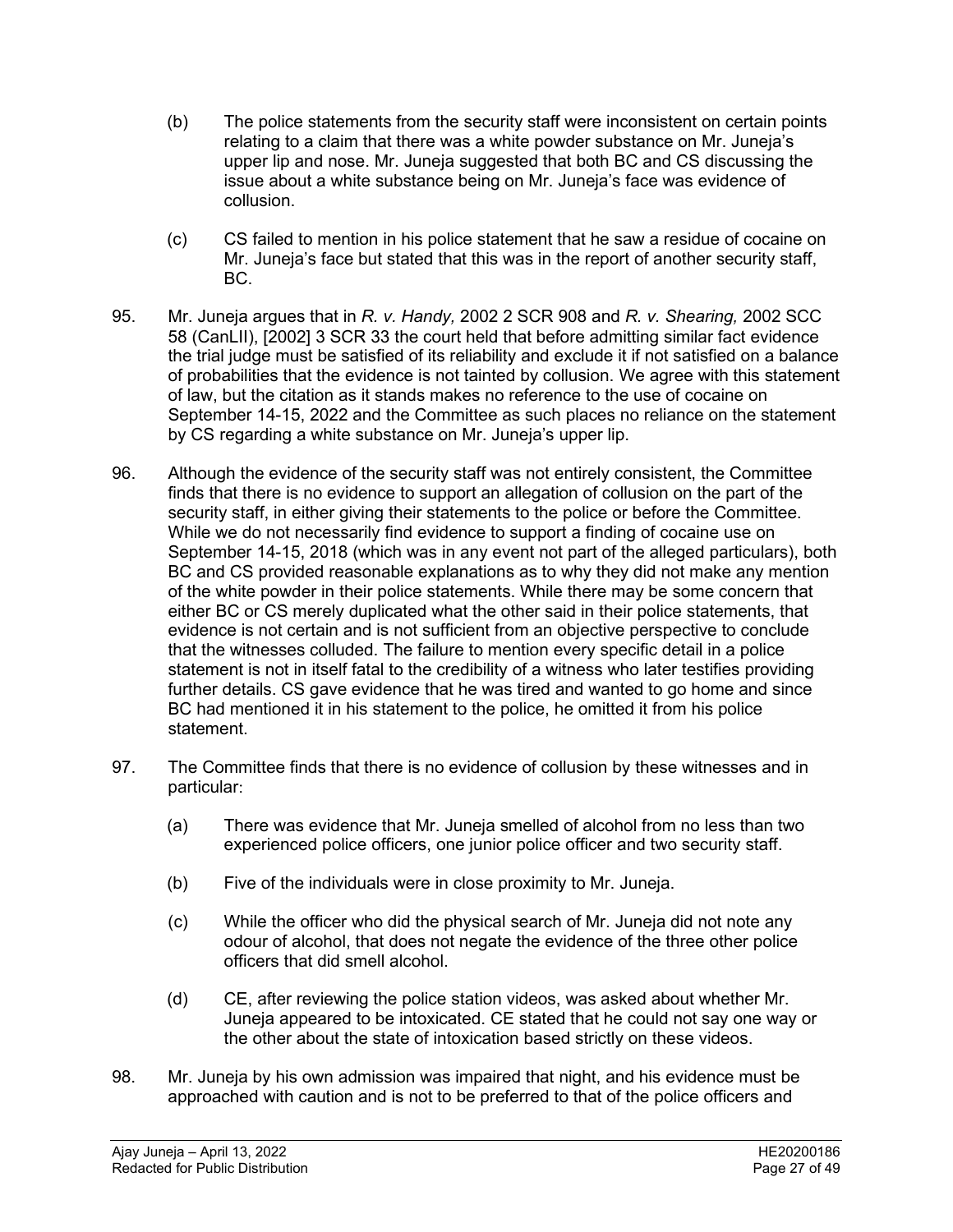security staff. The Committee is therefore of the opinion that Mr. Juneja had consumed alcohol on September 14-15, 2018.

# *Cannabis Use Starting February 25, 2018*

- 99. Mr. Juneja takes the position that the cannabis he consumed after February 25, 2018 was purchased during the period of time when he had a prescription. However, the relevant undertaking to the LSA expressly provides Mr. Juneja is to abstain from such drugs unless prescribed by a physician. We accept that the cannabis was purchased with a prescription, but that does not allow for continued consumption once the prescription had expired. The maximum purchase of cannabis prior to the expiry of the prescription is merely a method of subverting the intention and purpose of the undertaking.
- 100. The Committee also does not accept the argument that post legalization cannabis was no longer considered a psychoactive substance. Legalization does not change the chemical makeup of the substance. While no evidence was specifically placed before the Committee about cannabis being a psychoactive substance, that was not otherwise disputed by any of the parties. It is therefore reasonable to conclude that cannabis remains a psychoactive substance.
- 101. The Committee accepts the evidence of DM that she had made two requests of Mr. Juneja that he provide a copy of his cannabis prescription (on May 1, 2018 and again on September 6, 2018). Despite these requests, no such prescription was ever provided to DM.
- 102. The Committee notes that it was the intention of DM to approach the prescribing physician to ensure that they were aware of the substance dependency issues of Mr. Juneja. However, there was never any written request by the LSA to Mr. Juneja for a copy of his cannabis prescription or any follow-up requests in writing. DM did state that a written request was in the works, but that until a date for the IME was established, no written request had been made.
- 103. Mr. Juneja offers the decision in *R. v. Smith* in support of his argument that the purchase of cannabis edibles by prescription users was legalized by the court. The Committee finds that *R. v. Smith* is not germane or supportive of the position taken by Mr. Juneja. That case dealt with persons who are legally authorized to possess cannabis for medical purposes. Mr. Juneja did not have a prescription after February 25, 2018 and as such he was not lawfully able to possess cannabis for medical purposes.
- 104. Furthermore, the legalization of cannabis has no bearing on the undertaking. That undertaking does not have an exception for possession on the basis of legalization.

# *Decision*

105. Mr. Juneja was bound by an undertaking of March 3, 2015 to the LSA to abstain from alcohol and all other psychoactive (mood altering) substances unless such drugs are prescribed by a physician who is fully aware of his substance dependence and feels that their use is necessary. There is no evidence that Mr. Juneja sought to vary or amend this undertaking with the Practice Review Committee.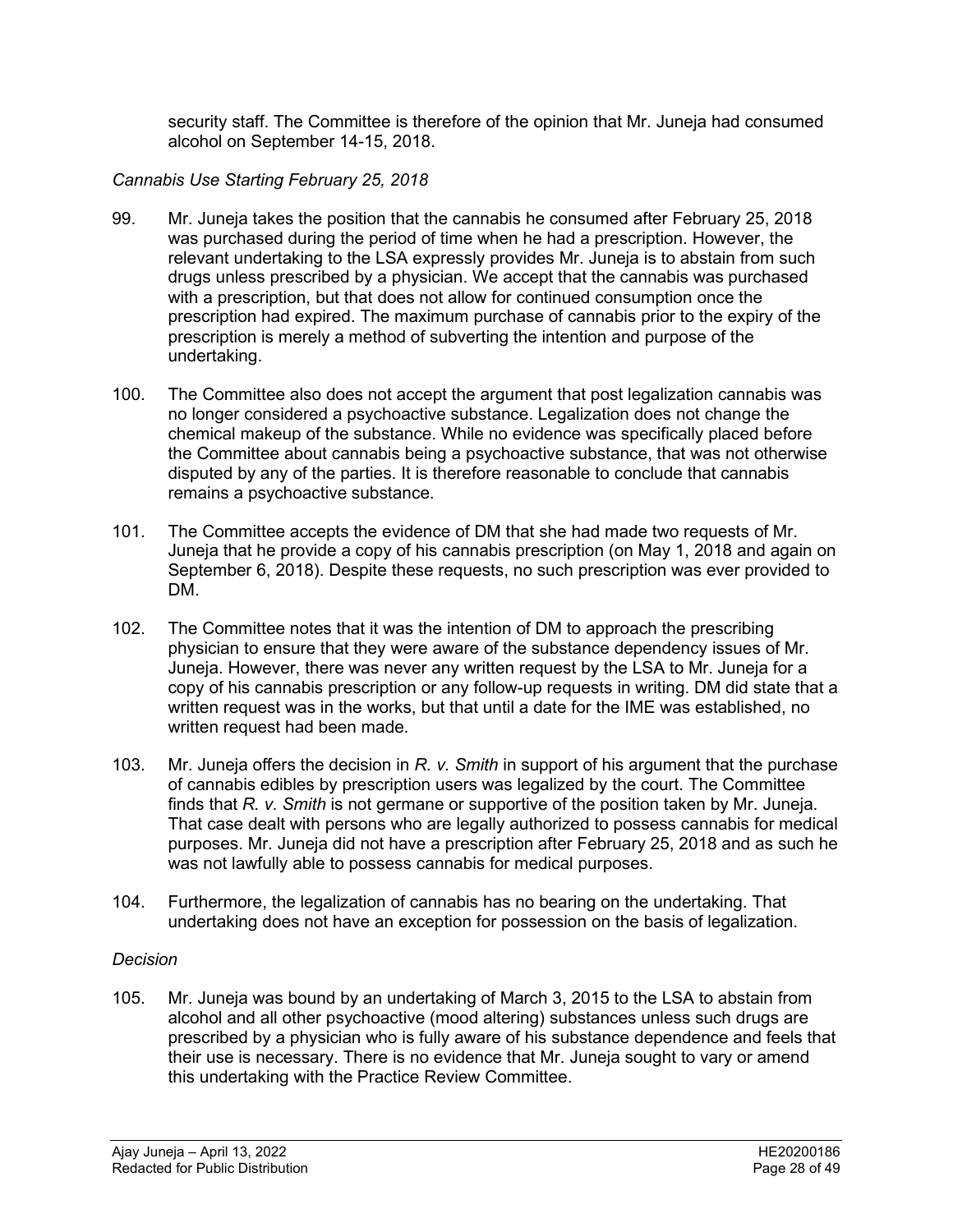- 106. There was no dispute by Mr. Juneja that cocaine is a psychoactive substance. The hair test was positive for cocaine and there was no evidence that would explain the presence of cocaine due to some other source or accidental ingestion. The conclusion is that Mr. Juneja consumed cocaine sometime during the period of January 3, 2019 to April 3, 2019.
- 107. Alcohol use is also prohibited by the terms of the undertaking. The hair and blood samples tested positive for alcohol and the conclusion is that alcohol was consumed between March 3, 2018 and April 3, 2019.
- 108. On September 14-15, 2018, five witnesses testified that they could smell alcohol on Mr. Juneja or that he appeared to be intoxicated. This evidence is accepted, and as a result, the Committee finds that Mr. Juneja consumed alcohol on these dates in contravention of his undertaking.
- 109. The Committee therefore finds that citation 4 has been proven such that Mr. Juneja breached his abstinence undertaking and in particular:
	- (a) Mr. Juneja did consume cocaine around January 3, 2019 to April 3, 2019.
	- (b) Mr. Juneja did consume alcohol sometime between March 3, 2019 to April 3, 2019 and on September 14-15, 2018.
	- (c) Mr. Juneja did consume cannabis regularly starting February 25, 2018 without a prescription and also on September 14-15, 2018 for recreational purposes without a prescription.
- 110. Section 7.2-14 of the Code states:

7.2-14 A lawyer must not give an undertaking that cannot be fulfilled and must fulfil every undertaking given and honour every trust condition once accepted.

109. As such this breach is contrary to the Code and is conduct deserving of sanction.

# **Citation 4: Failure to be Candid**

# *Particulars: Citation 4*

- 110. The particulars of this citation are as follows:
	- (a) Mr. Juneja in a quarterly report to the LSA dated March 15, 2018 stated that he had a prescription for medical cannabis, which was not true.
	- (b) During an interview with an LSA investigator on July 9, 2019 Mr. Juneja stated that he had not used alcohol since 2014 and that he had not consumed cocaine since 2009, both statements being untrue.
	- (c) During another interview with an LSA investigator on November 19, 2019 Mr. Juneja again stated that he had not used alcohol since 2014, which was not true.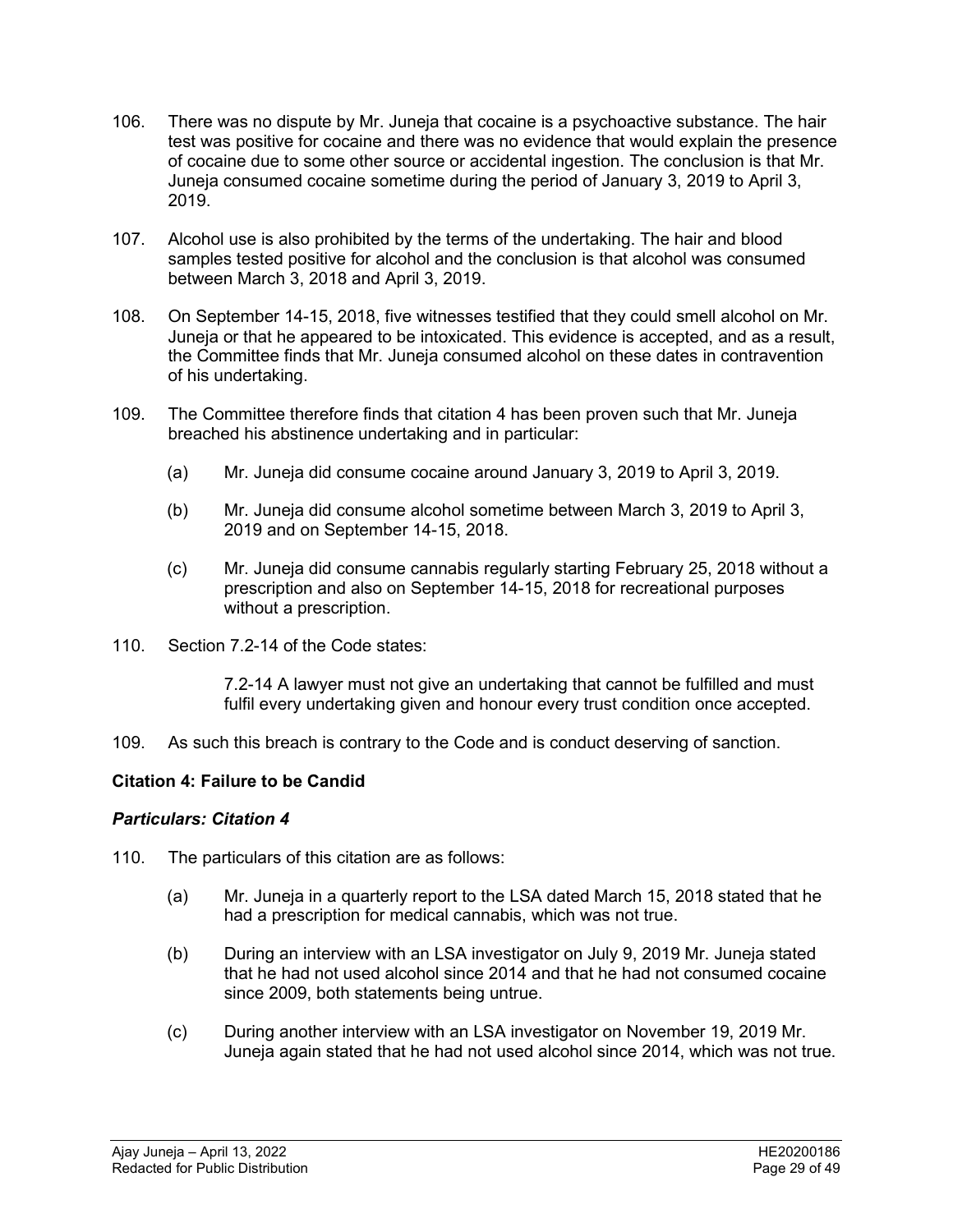(d) In Mr. Juneja's response letter to the LSA of March 10, 2020, Mr. Juneja denied using alcohol or any other psychoactive substance, other than cannabis with a medical prescription, none of which was true.

# *Evidence: Citation 4*

111. As part of his reinstatement in 2015 Mr. Juneja undertook to provide monthly, then quarterly, reports to the LSA. On March 15, 2018 Mr. Juneja provided the following report:

> I am abstinent from the use of alcohol, and all non-prescription psycho-active substances. I do have a prescription for the use of medical marihuana, and have been using marijuana to assist me with [medical conditions].

- 112. Mr. Juneja's evidence was that he had a prescription for medical cannabis but the prescription had expired about March 1, 2018, some two weeks before the report of March 15, 2018. Mr. Juneja indicated that he did not seek a renewal of the prescription since the legalization of cannabis was imminent. Cannabis use was legalized October 17, 2018.
- 113. Mr. Juneja in his evidence confirmed that he told the investigator on July 9, 2019 that he had not used alcohol since 2014 and he had not used cocaine since March 2010. Mr. Juneja does not deny telling the same investigator on November 19, 2019 that he had not used alcohol since 2014.
- 114. In a response letter from Mr. Juneja to the LSA dated March 10, 2020, Mr. Juneja stated in part:

I have not used alcohol or any other psychoactive substances, except Cannabis for which I obtained a medical prescription.

# *Particularization of Citation 4*

- 115. It is argued by Mr. Juneja that section 56[1](#page-29-0) of the *Legal Profession Act* (*Act*) requires that the conduct in question under citation 4 must be submitted to the Conduct Committee prior to being referred to a hearing. The argument being raised is that the member must be given an opportunity to respond to the allegations as particularized before the citations are issued. Mr. Juneja is of the view that once the citations have been issued it is not appropriate to review the member's practice and files to find any other conduct that might fall within the parameters of the citations issued.
- 116. As such Mr. Juneja takes issue with the particularization of citation 4 where it is alleged that Mr. Juneja lacked candour when he confirmed to the LSA on July 8, 2019 that he had not used alcohol or cocaine in the recent past, and in reporting that he used prescribed cannabis to the LSA in March 2018. Mr. Juneja argues that this alleged conduct was not referenced before the Conduct Committee that issued the citations and therefore, being an entirely new allegation, should not be considered by the Committee.

<span id="page-29-0"></span><sup>&</sup>lt;sup>1</sup> The Written Submissions of Mr. Juneja referenced section 63, but that section deals with suspensions arising during proceedings and would not therefore appear to be the correct section.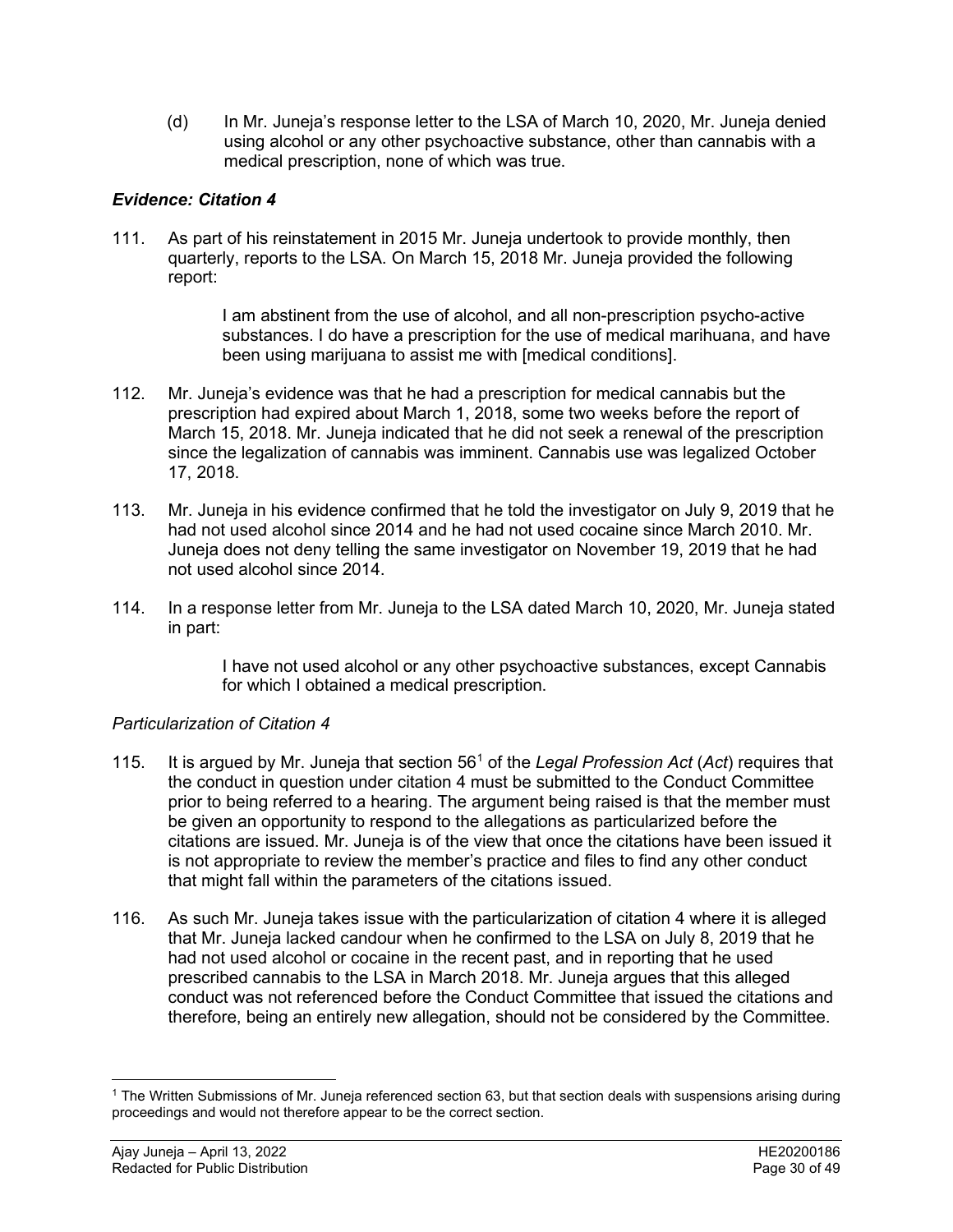The LSA in their Rebuttal Submissions sets out the "additional" particulars that are in dispute:

- (a) Particular 4(a), which concerns an inaccurate quarterly report dated March 15, 2018;
- (b) Particular 4(b), which concerns inaccurate statements to an LSA investigator during an interview on July 9, 2019; and
- (c) Particular 5(c), which concerns Mr. Juneja's procurement and consumption of cannabis, doing so at a time when it was illegal in the absence of a current medical prescription.
- 117. Section 56 of the *Act* states:

56(1) The Conduct Committee shall review any conduct of a member referred to it under section 53, 54 or 57.

- (2) The Conduct Committee, in the course of its review under subsection (1), may do either or both of the following:
	- (a) require the complainant or the member concerned to answer any inquiries or to produce any records that the Committee considers relevant for the purpose of the review;
	- (b) direct that the conduct be investigated or further investigated.
- (3) On completing its review under subsection (1), the Conduct Committee shall either
	- (a) direct that the matter be dismissed, or
	- (b) direct that the conduct be dealt with by a Hearing Committee.
- 118. There is nothing in section 56 of the *Act* which specifically addresses what information is to be considered by the Conduct Committee. Furthermore, no evidence was presented by Mr. Juneja to confirm that the Conduct Committee did not in fact have the necessary evidence.
- 119. The Committee is of the opinion that the fundamental concern is whether Mr. Juneja had a fair opportunity to respond to the allegations as particularized. This issue therefore raises the *audi alteram partum* rule, which requires that an individual must know the case against them so that they can make full answer and defence. This rule, when dealing with professional misconduct, requires adequate and fair disclosure by the LSA of the particulars of the case. If the disclosure was inadequate, then that would certainly amount to a procedural unfairness. However, the Committee is of the view that appropriate disclosure and sufficient particulars were provided to Mr. Juneja and that he has had an opportunity to make a full answer and defence regarding these particulars. As Mr. Juneja was aware of the citation particulars prior to the commencement of this hearing, thus affording him the opportunity to make full answer and defence, the Committee is prepared to allow the particulars as provided in citation 4 to stand.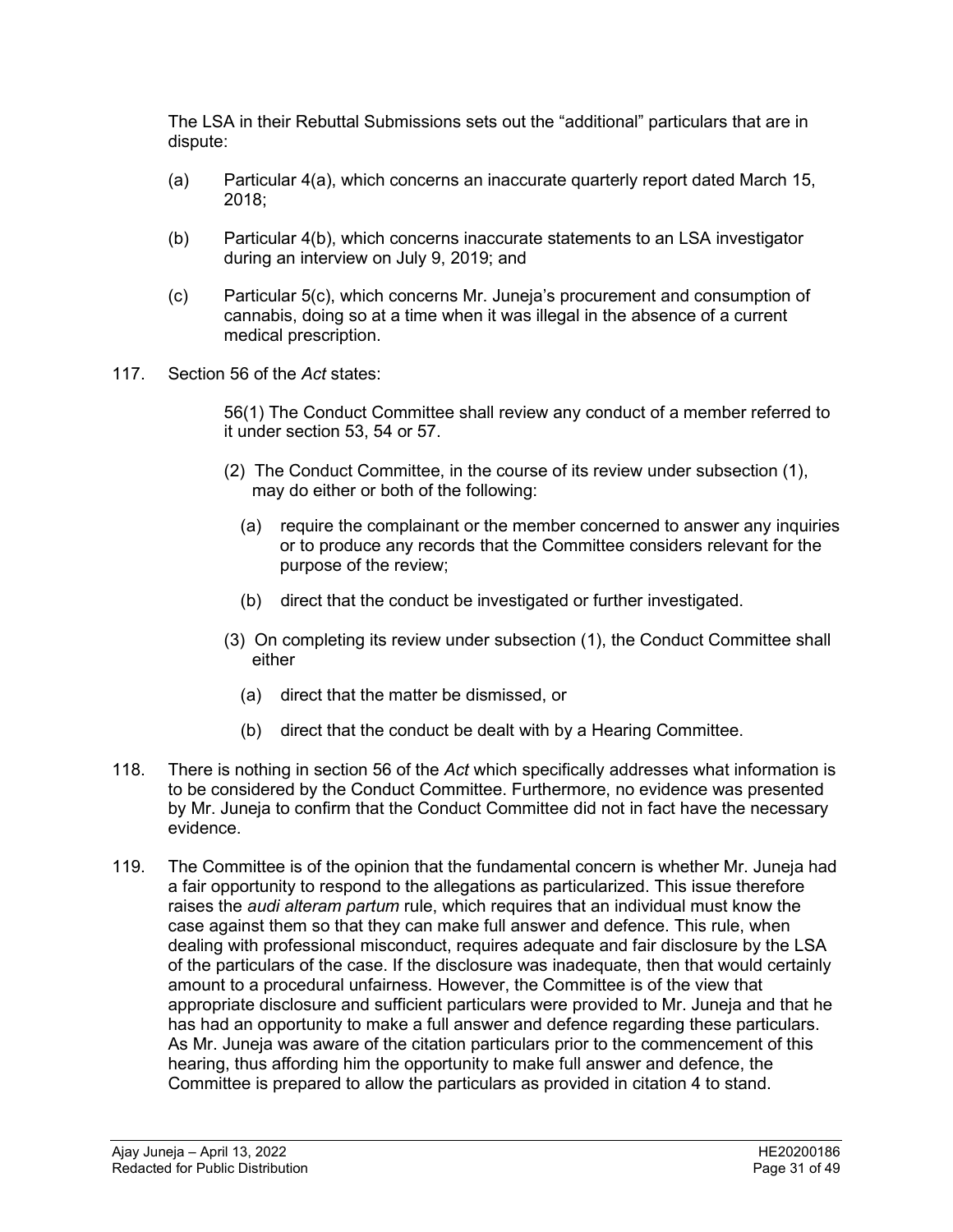### *Analysis and Decision: Citation 4*

- 120. It is clear from the evidence and our findings that Mr. Juneja's denial of the use of alcohol and cocaine is unsupported by the evidence. The toxicology reports are conclusive in showing that Mr. Juneja had in fact been drinking alcohol and using cocaine. As such the statements to the investigator on July 9, 2019 and November 19, 2019 are not true.
- 121. In the response letter of March 10, 2020, the statement that Mr. Juneja had a medical prescription for cannabis is at best a half-truth. The prescription had expired shortly before that date and Mr. Juneja was thereafter consuming cannabis without a prescription.
- 122. This citation raises the question of candour. In *Law Society of Alberta v. Sharma,* 2021 ABLS 2, an appeal panel of the LSA agreed with the analysis of the Hearing Committee, which defined "candour" as follows:
	- [27] ... The Committee held that candour was the quality of being forthcoming. In particular, the Committee held:

Omitting or modifying salient information in situations where the reasonable person would expect that it would be disclosed demonstrates a lack of candour.

97. … the Committee found the following:

… Candour is the quality of being forthcoming. Omitting or modifying salient information in situations where the reasonable person would expect that it would be disclosed demonstrates a lack of candour.

- 123. "Candour" requires a reasonable person to disclose all salient and important information.
- 124. The Committee is satisfied that the untrue statements, either to the investigator or in the response letter, show a lack of candour. This failure to be candid amounts to a breach of section 7.1 -1 of the Code, which states:
	- 7.1-1 A lawyer must reply promptly and completely to any communication from the Society.
- 125. A lack of candour cannot in any instance be compatible with the public interest or the interests of the LSA and its members and as such the conduct is deserving of sanction.

# **Citation 5: Discreditable Conduct**

#### *Particulars: Citation 5*

- 126. This citation concerns a breach of section 2.1-1 of the Code. The particulars as alleged by the LSA are as follows:
	- (a) On September 15, 2018 Mr. Juneja, while at an afterhours club in Edmonton, engaged in a physical altercation with the security staff during which he swore at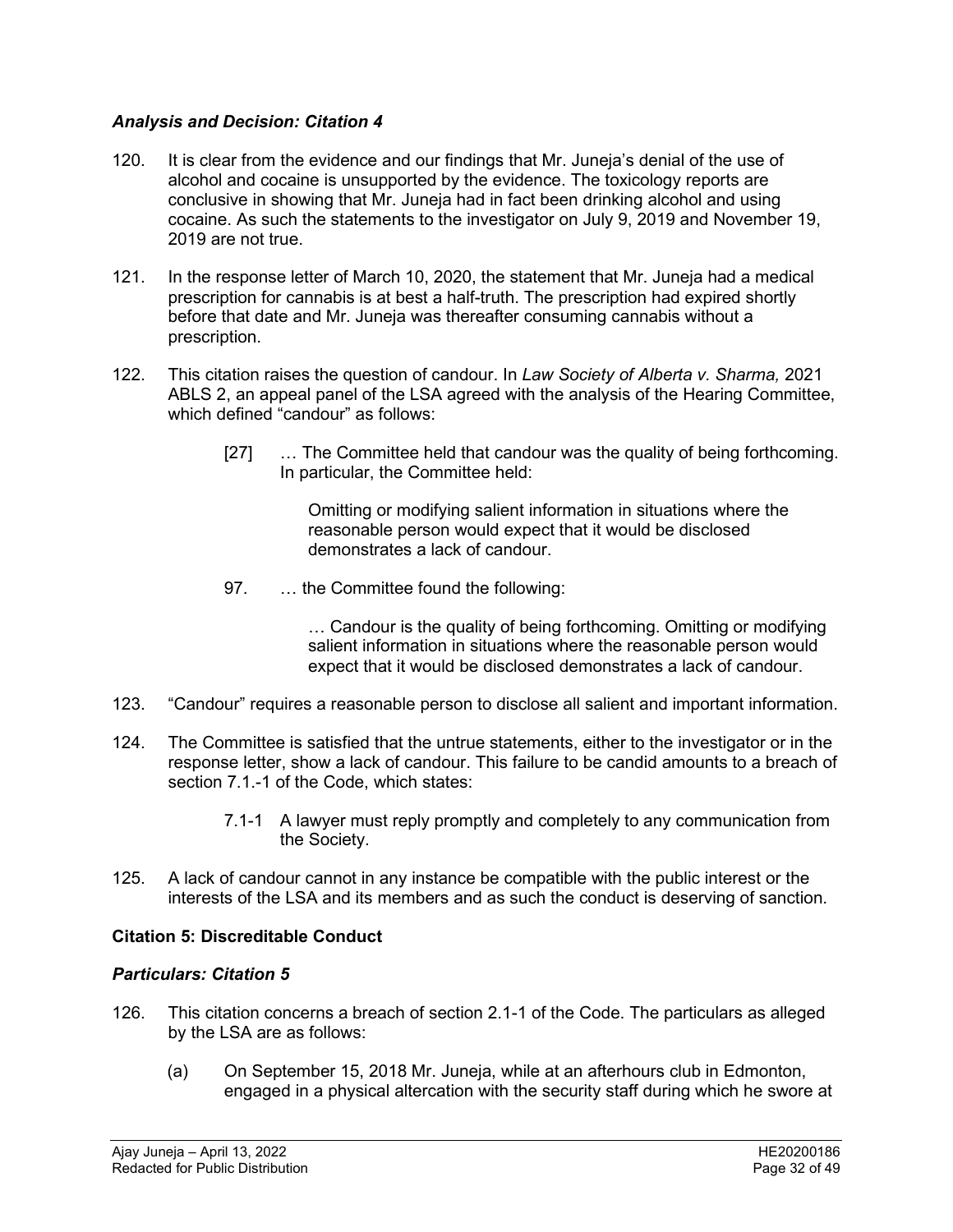them, threatened to kill them, attempted to punch all of them and punched one of them;

- (b) On September 15, 2018, while in the custody of the Edmonton Police Service, Mr. Juneja resisted attempts to place him into a holding cell, resulting in a physical altercation with the officers during which Mr. Juneja swore at the officers and threatened to kill them; and
- (c) Mr. Juneja procured and consumed an illegal substance, namely cannabis,
	- i. on September 14-15, 2018, which was illegal at that time in any form for a non-medical purpose; and
	- ii. between October 17, 2018 and October 17, 2019, in the form of edibles, which were illegal during that time period.
- 127. This citation concerns events that transpired in the early hours of a Sunday morning at an afterhours club in Edmonton. Mr. Juneja had arrived at the afterhours club around 2:00 a.m. on the morning of September 15, 2018. Shortly after his arrival, an altercation took place between Mr. Juneja and the security staff at the afterhours club, which resulted in the police being called. Mr. Juneja was arrested at the afterhours club and taken to police headquarters where a further altercation took place between Mr. Juneja and various police officers. These altercations were partially caught on camera at both the afterhours club and at the police station.
- 128. The LSA called a total of nine witnesses in respect of this citation: six police officers and three security staff. In addition to these witnesses, the Committee reviewed video footage (without audio) from inside the afterhours club and from the rear alley and parking lot behind the afterhours club where a fenced smoking area was located. Video footage (without audio) was also reviewed from inside the police station.

# *Evidence: Citation 5*

# *Altercation with Security Staff at the Afterhours Club*

- 129. On September 15, 2018 around 2:00 a.m. Mr. Juneja arrived at an afterhours club. At some point shortly after his arrival, Mr. Juneja was accused of touching a female patron. This led to a series of events which culminated in an altercation with security staff in an area outside and to the rear of the club, followed by his arrest and a further physical altercation with the police at the station.
- 130. BC was the front door staff person at the afterhours club, and was the first to interact with Mr. Juneja. BC gave evidence as follows:
	- (a) BC noted that Mr. Juneja smelled of alcohol, had obviously been drinking and had a "white" residue on the bottom of his nose and upper lip. BC says he gave Mr. Juneja a napkin. Prior to entry into the afterhours club, a thorough search was done of Mr. Juneja and nothing was confiscated. Mr. Juneja was cordial and though BC believes he had been drinking, Mr. Juneja was not overly intoxicated and accordingly was allowed to enter the afterhours club. BC admitted that he did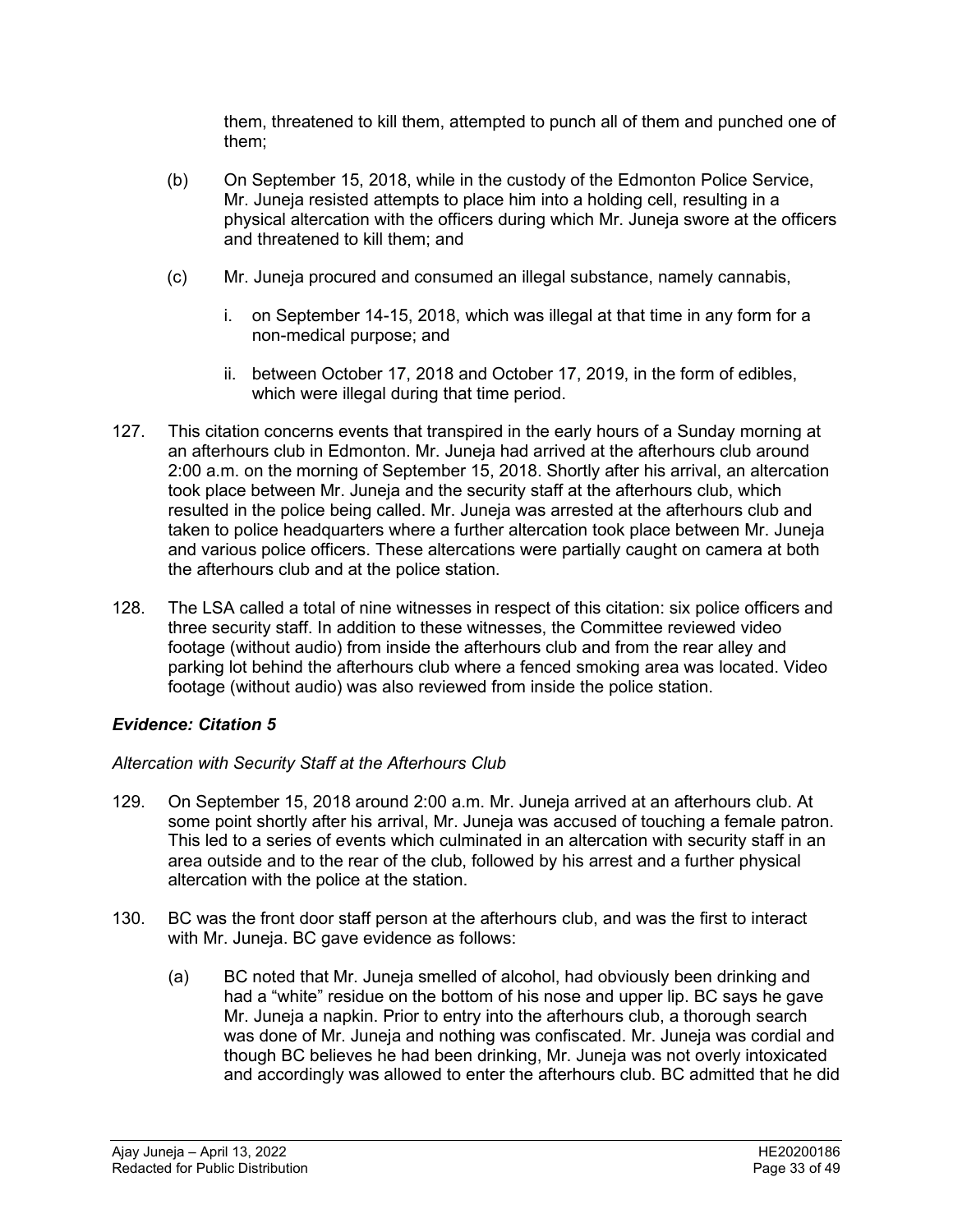not mention anything about the white residue in his police statement, but BC stated that he did tell the police that he suspected cocaine use.

- (b) Later that evening BC was called out to the rear parking area of the afterhours club where the altercation had started between Mr. Juneja and three other security staff. BC believes he arrived in the back area about three quarters of the way through the altercation and at that point observed Mr. Juneja fighting with three other security staff (CR, CS, WL). BC helped restrain Mr. Juneja.
- (c) BC stated that Mr. Juneja was threatening and spitting, and that WL had been holding Mr. Juneja's head to the side to stop Mr. Juneja from spitting. Mr. Juneja was also threatening to "fuck everyone" and "murder everyone".
- (d) BC stated that he had taken training in both ProTect and ProServe, which are courses that provide instruction on recognizing signs of intoxication or drug use.
- 131. The head doorman at the afterhours club, CR, testified to the following:
	- (a) CR had received a "creeping complaint" against Mr. Juneja by a female patron. CR first saw Mr. Juneja in the afterhours club talking to WL and CR went over and asked Mr. Juneja to leave. Mr. Juneja was arguing, with his hands up, saying that he did not want to leave.
	- (b) WL, CS and CR walked with Mr. Juneja to the outside area at the back of the afterhours club also known as the smoking pit where Mr. Juneja exited through a rear gate into a parking lot area. According to CR Mr. Juneja was "egging us on" and "yelling at us". CR told Mr. Juneja to go home, but Mr. Juneja said he wanted to fight the bouncers, to which CR replied: "What happened to the peaceful guy that did not want to fight inside?" Mr. Juneja replied that he would fight inside too, at which point Mr. Juneja "runs" at the gate. Mr. Juneja made it clear he wanted to fight and that he was coming back through the gate to start fighting. CR stated that there was no taunting by the staff.
	- (c) When Mr. Juneja grabbed the gate the three security staff rushed out, pushing Mr. Juneja backwards. Punches were thrown by Mr. Juneja which hit WL. While on the ground Mr. Juneja was spitting, swearing, making threats and using homophobic slurs such as "you guys are a bunch of faggots" and "you guys want to fuck me in the ass". Once the police arrived and placed Mr. Juneja in a police cruiser, CR observed that Mr. Juneja was kicking the inside of the police cruiser.
	- (d) In his statement to the police, CR made no reference to the homophobic slurs or spitting and he indicated that he did not mention this because he did not want to see Mr. Juneja charged.
- 132. CS gave evidence as follows:
	- (a) He received a radio call that the other staff needed assistance with escorting Mr. Juneja out of the afterhours club. CS asked Mr. Juneja if they could go talk in the smoking pit and inside the club Mr. Juneja's demeanour was fine, but once Mr. Juneja exited the gated area, he started to say he wanted to fight the security staff.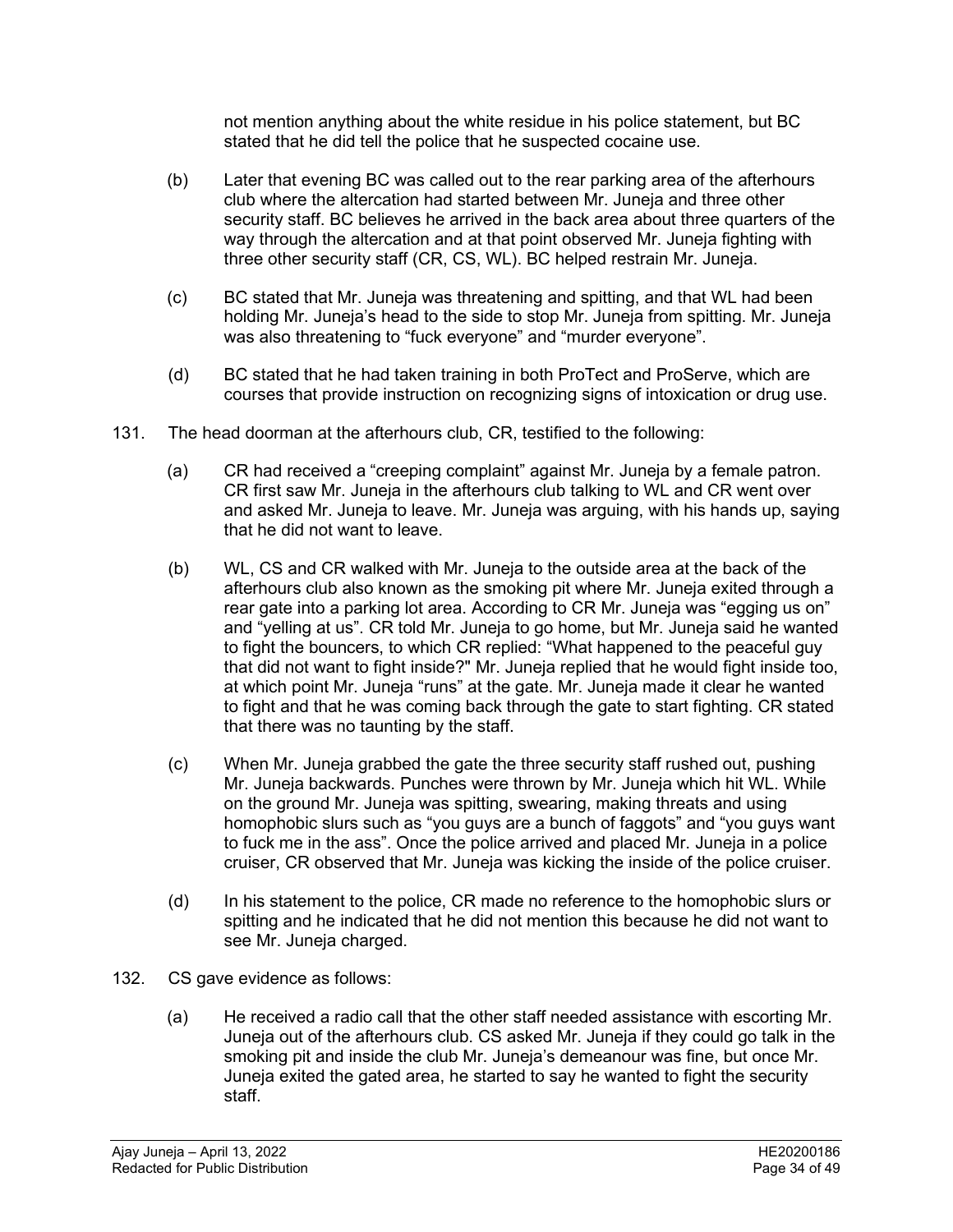- (b) Mr. Juneja did not appear sober since he smelled of alcohol and he had white powder residue around his nose and upper face area. CS believed Mr. Juneja was using cocaine.
- (c) Mr. Juneja left peacefully and once outside the gate CS told Mr. Juneja to have a good night and to go home. However, once outside the gate Mr. Juneja's demeanour completely changed. CS huddled with other security staff inside the smoking pit to try and steer attention away from Mr. Juneja. Mr. Juneja was calling the security staff homophobic slurs and was saying that he was going to fight them. Mr. Juneja came back towards the exit gate and tried to get back into the afterhours club.
- (d) At this point the security staff came through the gate and an altercation and fight ensued. During the fight Mr. Juneja said that he was going to "fuck us up" and was using homophobic slurs. CS saw WL being punched in the head by Mr. Juneja, but CS made no mention of this in his police statement, nor did he make any mention of the cocaine residue or the use of homophobic slurs. CS stated that he did not mention these particulars because they were in the police statement done by BC. The police statement was done at around 6:00 a.m. and CS indicated that he was tired and wanted to go home and so his police statement was only about six lines.

# *Police Attendance at the Afterhours Club*

- 133. Constable AL gave evidence that he and his partner, Constable LM were on duty the morning of September 15, 2018 when they received a call shortly after 4:00 a.m. about an adult male being ejected from the afterhours club. The call was indicated as being a high priority because the security staff had to physically restrain the guest.
- 134. AL testified about the events at the afterhours club as follows:
	- (a) The two officers arrived at the back alley of the afterhours club where AL saw the security staff holding an individual on the ground, later confirmed to be Mr. Juneja.
	- (b) AL was informed by a member of the security staff that Mr. Juneja had assaulted one of the security staff and AL placed Mr. Juneja under arrest for assault.
	- (c) The two officers took Mr. Juneja to the police cruiser where he was placed in the vehicle. LM remained in the vehicle while AL took statements from a security staff, CR, who advised AL that Mr. Juneja had been ejected from the afterhours club because of an allegation that he had groped a woman. After being ejected Mr. Juneja tried to re-enter the premises at which time the security staff had to wrestle Mr. Juneja to the ground. CR also indicated to AL that Mr. Juneja had assaulted another security person, WL. AL spoke with WL, who indicated he had been punched in the head by Mr. Juneja, but that he was not interested in pressing any charges.
	- (d) After speaking with security staff AL returned to the police cruiser where LM advised him that Mr. Juneja had an outstanding warrant arising from a failure to pay fines. When Mr. Juneja was asked if he understood the nature of the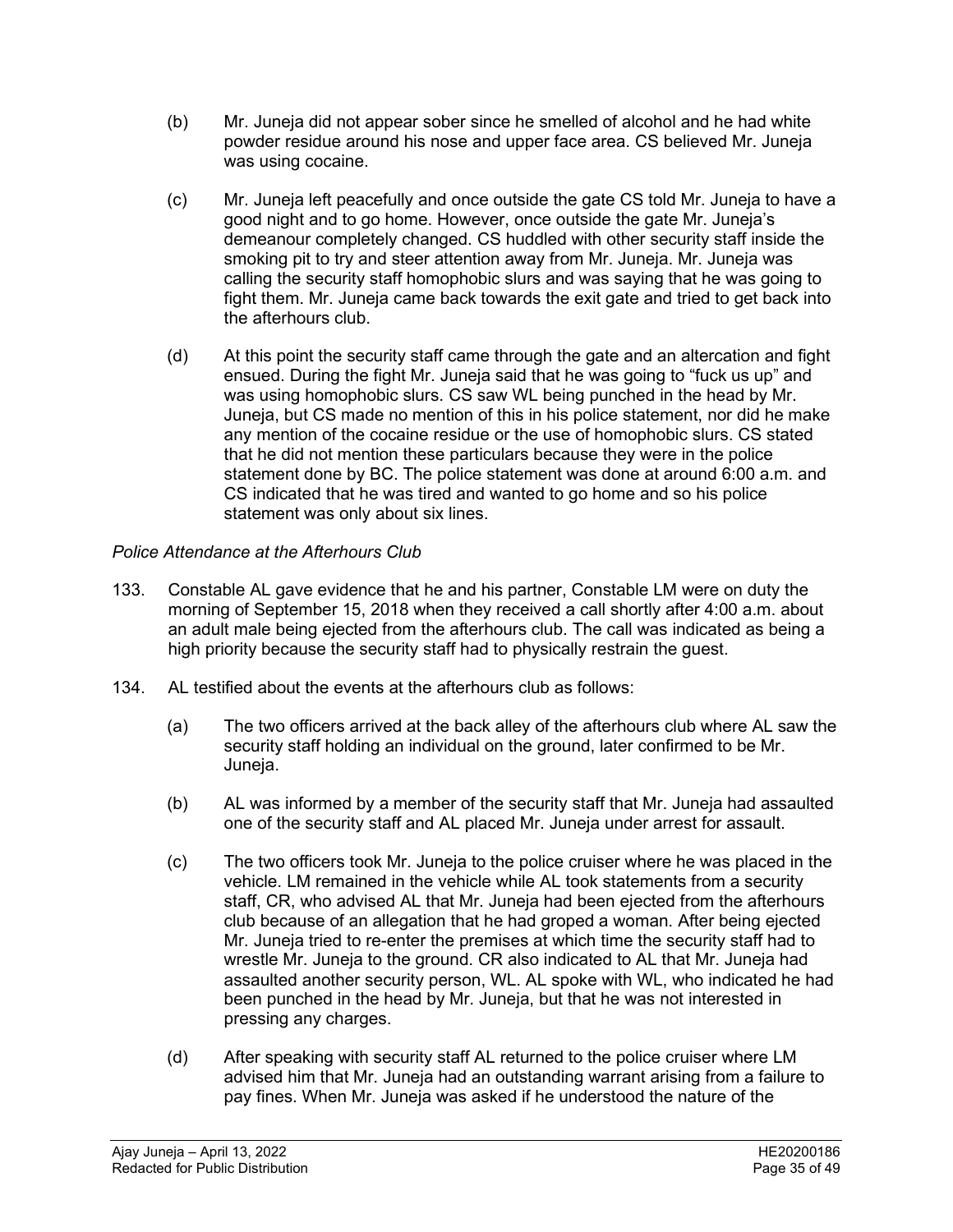warrant, he replied "fuck off". Mr. Juneja did however acknowledge that he understood his legal rights.

- 135. LM testified that he and AL received a call on September 15, 2018 about a male who had been ejected from the afterhours club because of an allegation of groping a female. The evidence of LM was as follows:
	- (a) LM and AL arrived at the afterhours club around 4:13 a.m. and upon arrival saw a male being held down on the ground by security staff.
	- (b) Mr. Juneja appeared to be relieved to see the police and was calling for help. LM did not observe any injuries on anyone at the scene.
	- (c) LM took Mr. Juneja into custody and placed him in the police cruiser. After providing his name, Mr. Juneja indicated he was a criminal defence lawyer. After running Mr. Juneja's name through police information checks it was discovered that Mr. Juneja had an outstanding Form 21 warrant for his arrest, which was due to the non-payment of a fine.
	- (d) Initially Mr. Juneja's demeanour in the police cruiser was fine, but as time progressed Mr. Juneja became more belligerent. Mr. Juneja was upset about being taken into custody and was blaming the police officers. LM indicated that he explained the process a number of times to Mr. Juneja, but Mr. Juneja seemed not to comprehend why he was in custody.
- 136. Mr. Juneja admitted in his evidence to being "without question, definitely impaired" and that he had consumed 300 mg of edible cannabis and had also smoked cannabis. Mr. Juneja denied having consumed any other drugs that evening.

# *Altercation at the Police Station*

- 137. Mr. Juneja was transported to the police station by LM and AL, and he informed the officers that he wanted to pay his outstanding fines by credit card. Unfortunately, it was about 5:00 a.m. and the building for payment by credit card was not open until 8:00 a.m.
- 138. At the station, AL did the physical search of Mr. Juneja and was in close proximity to Mr. Juneja. Despite this close proximity AL did not recall smelling any alcohol on Mr. Juneja. AL testified that he was fairly confident that he would have noted such a smell in his notes. AL did not recall during the search procedure what may have been discussed between LM and Mr. Juneja. During the video of the search, it did not appear that Mr. Juneja showed any indicia of impairment, such as a loss of balance. When questioned about this, AL indicated that some detainees can show in "some circumstances" a lack of balance while in certain postures (forehead against the wall, feet apart, hands behind back).
- 139. LM testified that soon after entering the police station Mr. Juneja was very confrontational and was blaming LM for his being at the police station. LM stated that Mr. Juneja was challenging him to a fight and swearing at him. This challenge was repeated later in the search area at the station. While being searched by AL, Mr. Juneja was asked by LM if he was on any medications or if he was injured. Mr. Juneja remained very belligerent. Once at the police station, LM testified that he could smell alcohol on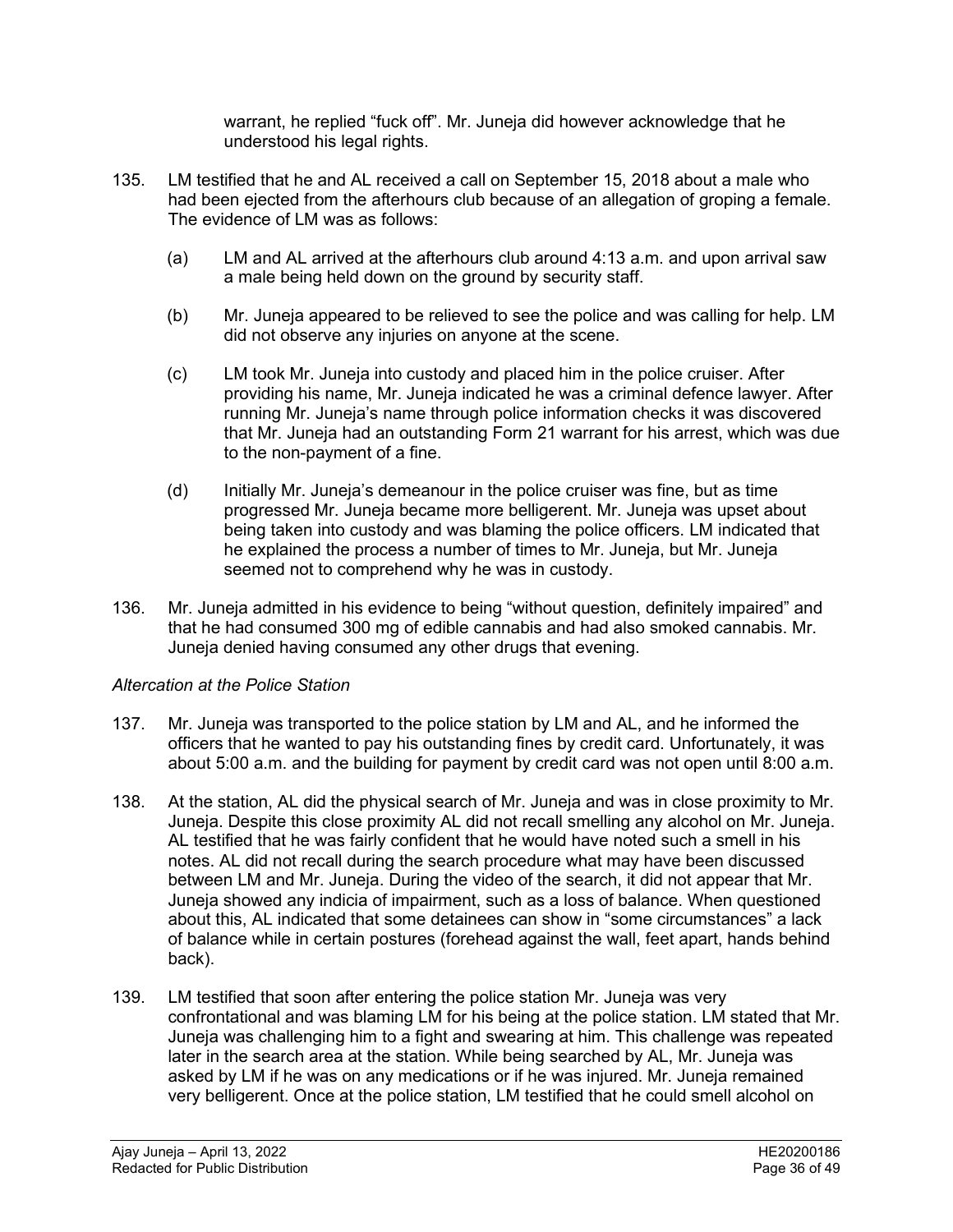Mr. Juneja's breath and that he was slurring his words. LM concluded based on the aggressive behaviour of Mr. Juneja and his slurring of words that Mr. Juneja was under the influence of alcohol.

- 140. LM acknowledged that he carried two cell phones, one personal and one for work, but denied videotaping Mr. Juneja at any time. LM indicated that at the station Mr. Juneja seemed to become fixated on him and was blaming LM for Mr. Juneja being at the police station. LM indicated that Mr. Juneja had been challenging him to a fight, swearing and saying, "fuck you" to LM. At one point Mr. Juneja did say he was going to "kill" LM.
- 141. During the search of Mr. Juneja, AL testified that Mr. Juneja appeared to be very tense and was clenching his fists. Mr. Juneja was very hostile and verbally abusive to both officers. When being questioned Mr. Juneja would simply give a hostile reply of "fuck off". At one point Mr. Juneja challenged LM to a fight. While Mr. Juneja was being searched by AL, LM was completing a detainee log and asking questions of Mr. Juneja about medications or injuries. Mr. Juneja continued to respond by swearing at LM. This behaviour was shocking to LM given that by this time he knew that Mr. Juneja was a lawyer.
- 142. When LM asked Mr. Juneja if he was on any medication or had any injuries, which are standard questions, Mr. Juneja replied "fuck you". These questions seemed to provoke Mr. Juneja, who kept asking LM to fight.
- 143. At the station, Mr. Juneja became fixated on LM, swearing at him and challenging him to a fight. LM was surprised by Mr. Juneja's behaviour given that he was a lawyer and LM could not understand why Mr. Juneja was fixated upon him. Mr. Juneja continued with the "fuck you" comments.
- 144. When AL attempted to take Mr. Juneja to a holding cell, Mr. Juneja "became immediately physically resistive." AL went on to say that Mr. Juneja tensed up his arms, flexed his entire body and straightened out his legs in such a manner as to resist any forward movement. All the while Mr. Juneja was looking at LM and saying: "I'm going to kill you."
- 145. Mr. Juneja was ultimately physically restrained by AL, LM and two other officers: Sergeant JM and Staff Sergeant SD. AL had to knee Mr. Juneja a number of times in the back of his leg so as to collapse his knees. Eventually AL was able to apply handcuffs and place him into a holding cell. LM also applied one knee strike to Mr. Juneja to try and gain compliance.
- 146. Officer SC was the peace officer in charge of the holding cells during the early morning hours of September 15, 2018 and part of his duties were to monitor detainees. SC testified that the situation with Mr. Juneja was "remarkable" in that there was rarely a situation where police officers had to physically restrain a detainee. SC also stated that at no time did he see or hear LM provoking or taunting Mr. Juneja.
- 147. JM testified that he formed the opinion that Mr. Juneja was intoxicated based on a strong odour of alcohol, red eyes, unsteady gait and very belligerent behaviour.
- 148. Later that morning, Mr. Juneja was escorted by Officer WS from the police station to another building where Mr. Juneja could pay his fine.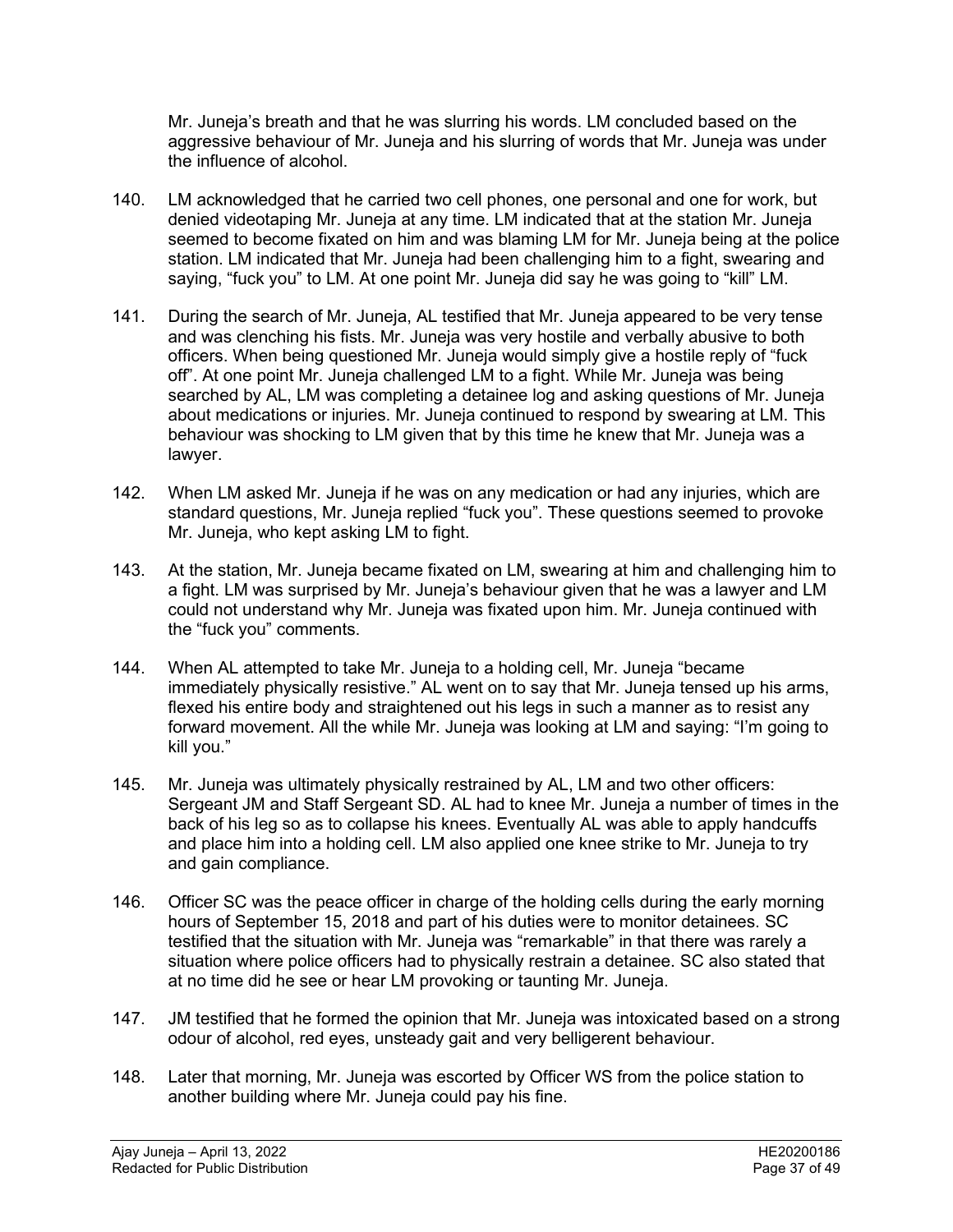### *Criminal Charge*

- 149. Mr. Juneja was charged on October 11, 2018 with uttering a threat against LM. On October 11, 2018 Mr. Juneja met with Officer WP at the police headquarters to sign a Promise to Appear and an Undertaking. One of the conditions was that Mr. Juneja abstain from the possession and use of alcohol.
- 150. On November 14, 2019 Mr. Juneja received an absolute discharge in respect of the uttering threat charge. Mr. Juneja admitted at Provincial Court that he began taunting the security staff and challenging them to a fight.

### *Evidence of Mr. Juneja*

- 151. In addition to the evidence outlined in paragraph 138, Mr. Juneja gave the following evidence:
	- (a) He attended at the afterhours club, which is a sober club that does not sell alcohol and as such it can stay open for longer hours. Mr. Juneja had been to licensed establishments earlier in the evening with friends, but he denies consuming alcohol. He does admit to using cannabis.
	- (b) The afterhours club has an extensive search procedure prior to entry and Mr. Juneja had been at this particular club about ten prior times. There was nothing noteworthy about the search and Mr. Juneja denies that he had cocaine on his nose or that the bouncer offered him a napkin.
	- (c) After about 45 minutes at the afterhours club, Mr. Juneja was approached by a male patron who told Mr. Juneja that if "you touch that woman again that way, I'm going break your face." Mr. Juneja denies this allegation and noted that this person mistook him for someone else or was just looking for a fight. Mr. Juneja and this male person began exchanging heated words when a security staff person walked by, and the male patron told the staff person that Mr. Juneja had grabbed his wife. The staff person asked Mr. Juneja to leave, and Mr. Juneja said he would leave, but that he did not touch anyone.
	- (d) At this point Mr. Juneja walked peacefully to the rear exit where he walked out of the gate and onto the other side of the fenced smoking area. At this point the staff person, WL, said to Mr. Juneja: "Don't come back, you molester". Mr. Juneja then turned and said "What are you talking about? I didn't molest anyone. What's your problem?" At this point the head doorman CR, who had come into the fenced smoking area, said "What happened to leaving peacefully?" Mr. Juneja and WL continued to argue through the fence and the other staff were trying to get WL to go back inside, then the security staff huddled.
	- (e) WL then challenged Mr. Juneja to a fight, and Mr. Juneja replied in the positive. WL told Mr. Juneja "if you want to go, just open the gate". Mr. Juneja proceeded to open the gate and the three security staff charged at him. Mr. Juneja backed up and before throwing the first punch he was surrounded. He admitted to striking WL, who fell to the ground. Mr. Juneja then grabbed WL and went to the ground, at which time the others were trying to stomp and hit Mr. Juneja. Staff person BC then joined the altercation and tried to stomp on Mr. Juneja's head but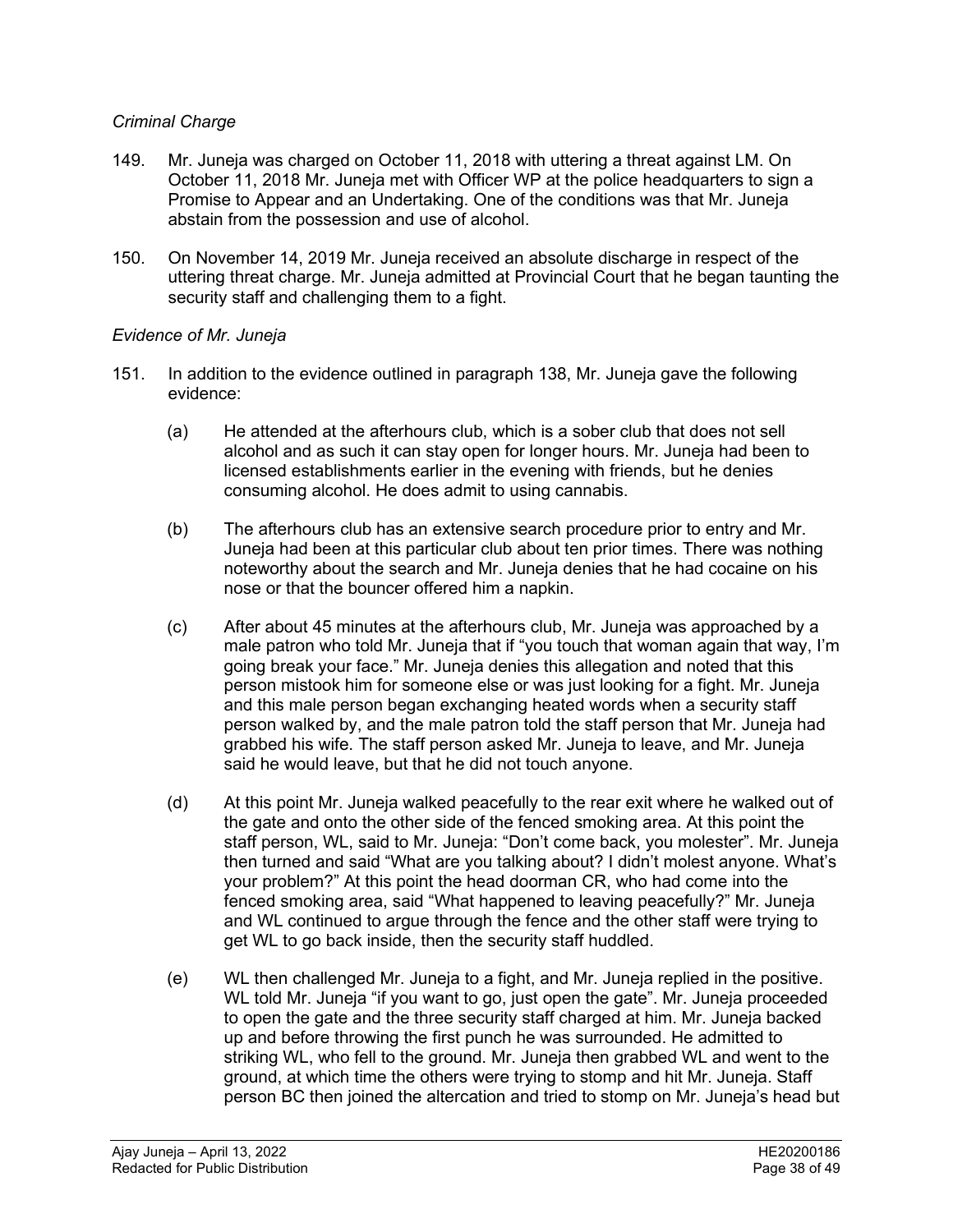missed. At no time was Mr. Juneja ever pinned to the ground. Mr. Juneja denies using racial or homophobic slurs or threatening to "rape" anyone's parents.

- 152. Mr. Juneja denies trying to kick out the police car window.
- 153. The police arrived and told Mr. Juneja he was under arrest for assault. While in the police cruiser, Officer LM discovered a warrant arising from an outstanding unpaid ticket from Hinton. This warrant could not be confirmed until the Hinton station opened later that morning.

### *Analysis and Decision: Citation 5*

- 154. Regarding the security staff evidence, Mr. Juneja raises a number of factual arguments:
	- (a) That the security staff instigated the rear alley altercation by provoking him.
	- (b) That Mr. Juneja had hesitated in grabbing the gate, and that the security staff had the option of not coming forward and pushing him back into the alley.
	- (c) That Mr. Juneja denies trying to spit on the staff, threatening them or using homophobic slurs.
	- (d) That the security staff had colluded (this issue is addressed earlier in this Hearing Report).
	- (e) Mr. Juneja challenges the evidence of BC in that the police statement prepared by BC made no specific mention of either a white substance on Mr. Juneja's nose and lip or that Mr. Juneja had spat at the security staff. The evidence from BC was that he did tell the police that he suspected cocaine use.
	- (f) Mr. Juneja challenges the evidence of CR regarding the allegations of homophobic slurs, spitting and kicking inside of the police cruiser as having been fabricated after the fact. None of these allegations were made by CR in his police statement. CR testified that he did not mention the slurs and spitting because did not want to see Mr. Juneja charged. As for the kicking inside the police cruiser, CR stated that since Mr. Juneja was now in police custody this was not a matter that he needed to address in his police statement.
	- (g) Mr. Juneja also challenged the evidence of CS on the basis that CS knew the exact location of the exterior roof camera and that the bouncers intentionally pushed Mr. Juneja far enough to be out of camera range. CS stated that it was Mr. Juneja who backed away as evidenced by the video; it was not due to the security staff pushing Mr. Juneja out of camera range. Further, CS did not mention cocaine residue in his police statement.
- 155. After consideration of all of the evidence presented, the Committee concludes that the evidence supports the conclusion that it was Mr. Juneja who initiated the altercation with the security staff. There is no audio to confirm what was being said in the area to the rear of the afterhours club, but the evidence of the security staff was consistent in stating that Mr. Juneja was the instigator and was belligerent in words and actions.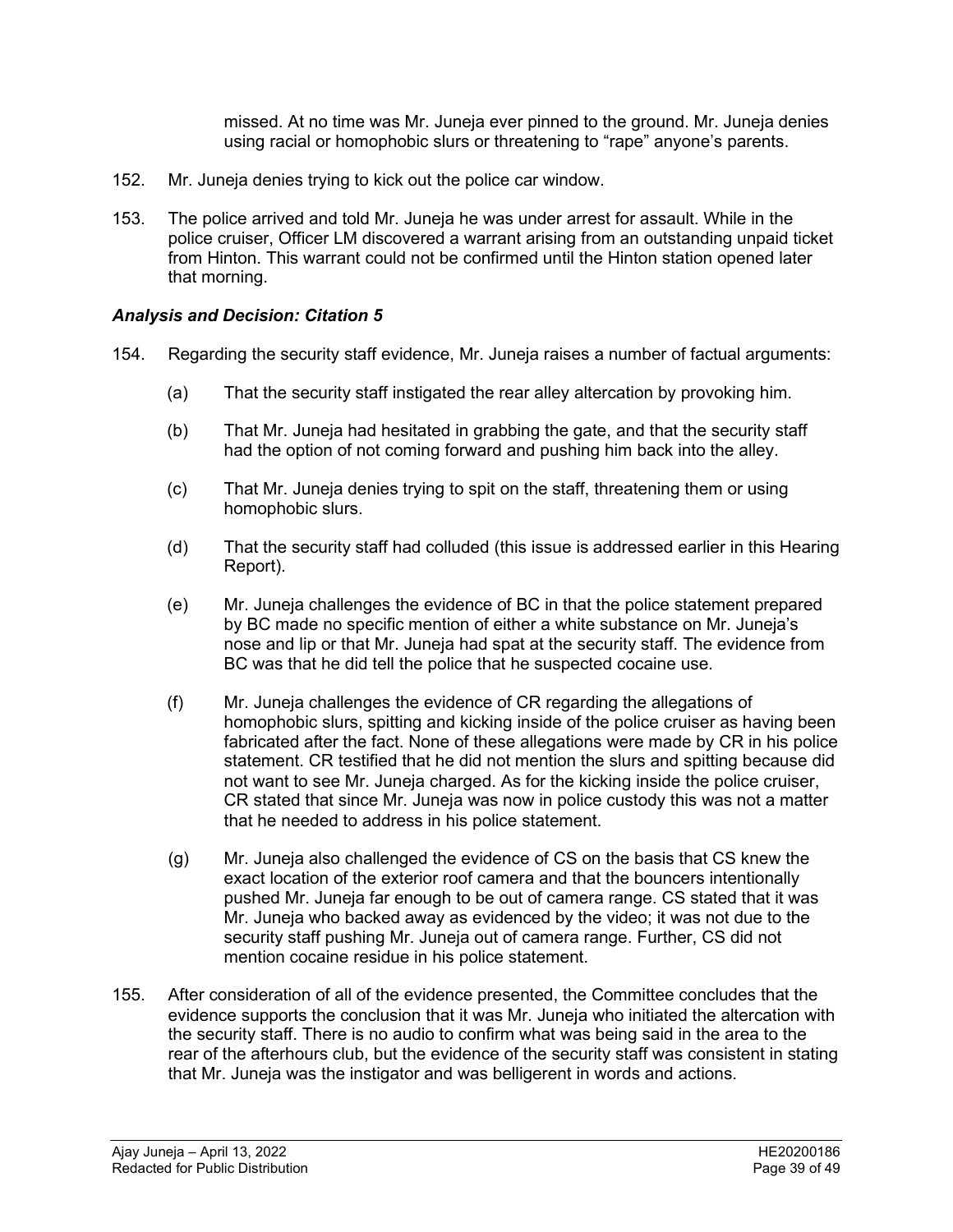156. What also appears evident from the video of the altercation at the rear of the afterhours club is that after Mr. Juneja left the enclosed smoking area, then returned towards the gate, he appeared to be attempting to re-enter the smoking area. It was at this point that three of the security staff, who had been standing in a huddle just inside the gate, rushed forward through the gate pushing Mr. Juneja backwards out of camera range. Mr. Juneja, by his own admission, landed a number of punches on security staff person WL and he attempted to strike other staff during the scuffle. The evidence of the security staff is consistent with the video footage. Mr. Juneja's fists are cocked, and he appears to be trying to re-enter the fenced area. From an objective point of view, it appears clear that Mr. Juneja was trying to re-enter the fenced area. The argument that Mr. Juneja never intended to re-enter the premises is not consistent with the video footage or the evidence of the staff. Furthermore, Mr. Juneja had stated in his Statement of Facts in Provincial Court on November 14, 2019 that he had been walked to the exit door and that once there, Mr. Juneja grabbed the exit gate and began swinging his arms at the security staff.

# *Credibility*

- 157. One of the key aspects of the arguments put forward by Mr. Juneja is that the security staff were not credible. Witness credibility can often be a challenging aspect for any trier of fact. In attempting to view the conflicting evidence between the security staff and Mr. Juneja, the Committee finds that where a conflict exists we accept the evidence of the security staff. In making this determination the Committee has considered the following:
	- i. Honesty: The security staff appeared to be making a good faith effort to fully and accurately give evidence and there was nothing which would suggest that they were deliberately lying or failing to disclose relevant information.
	- ii. Memory: All of the security staff had provided police statements, which were created at the time of the altercation. All the witnesses indicated that they had a good recollection of the events and they were able to refresh their memories if needed.
	- iii. Suggestibility: There was nothing to indicate that any of the witnesses' memories had been distorted as a result of conversations with others.
	- iv. Communication ability: All the security staff understood the questions and they were able to clearly articulate what had happened.
	- v. Compatibility: The evidence from the security staff was largely compatible with the other witnesses. While not every security staff person necessarily heard or reported that Mr. Juneja made derogatory comments, that does not necessarily detract from the evidence of the witnesses who claim that those statements were made.
	- vi. Demeanour: The security staff all appeared confident in their testimony and there was nothing in their manner of speech or physical demeanour to suggest that they were not being honest.
	- vii. Consistency: The evidence from the witnesses was consistent from one witness to the others. While there were some inconsistencies in the police statements,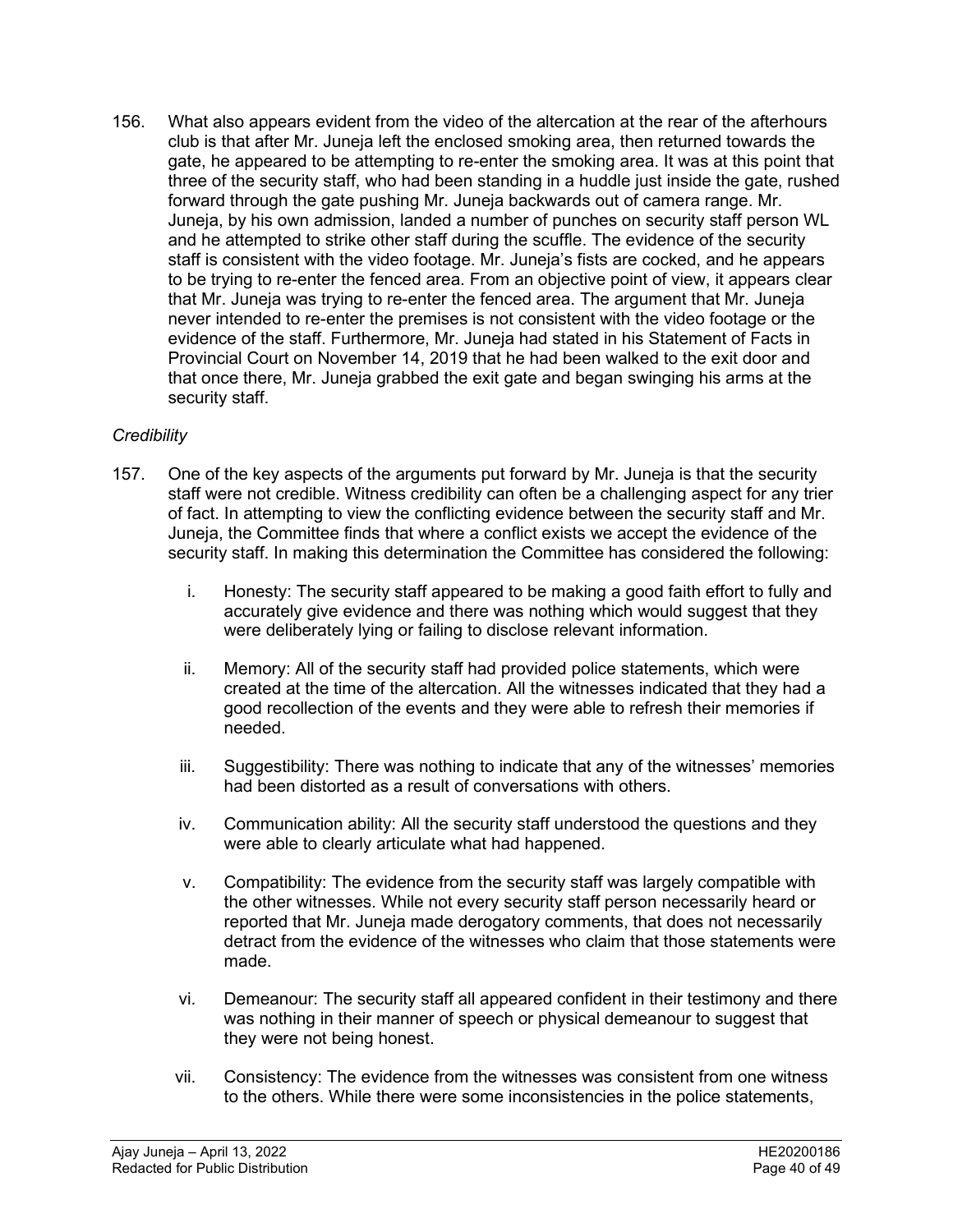these inconsistencies were not of such a degree as to amount to a finding of collusion or dishonesty. It is not surprising that the witnesses do not recall every detail of the evening nor that their recollections may differ in some respects, but the Committee did not find any discrepancies which would lead it to reject or place less weight on the evidence of these witnesses.

- viii. Sense: The evidence from the security staff made sense from the perspective of what transpired on the video. On the other hand, the evidence from Mr. Juneja that he was provoked is not consistent with that video evidence.
- ix. Reputation: There was nothing in the evidence to suggest that any of the security staff had a reputation for dishonesty.
- 158. Furthermore, the Committee is of the view that the conduct of the security staff is not the issue; the issue is the behaviour of Mr. Juneja. It does not matter whether the security staff were being verbally provocative. Mr. Juneja needed to simply walk away regardless of any jeers. Mr. Juneja needed to conduct himself in a professional manner and disengage from any further communications with the staff. Mr. Juneja had every opportunity to diffuse the situation by simply leaving. He chose not to do so and in staying on site behaved poorly towards both the security staff and the police officers.
- 159. Mr. Juneja's argument that he was taunted, as if in some school yard clash, by the security staff person, WL, into a fight is no excuse for his behaviour. The response is childish to say the least. Furthermore, the argument that the security staff could have "easily pulled the gate shut" rather than charging at Mr. Juneja also is not relevant. The fact that the security staff could have done so does not discredit their version of the events. It is not the behaviour of the security staff that concerns the Committee, but rather it is the conduct of Mr. Juneja.
- 160. The incident at the police station is well described by both AL and LM, along with the corroborating video footage. It is clear that following the search Mr. Juneja was actively resisting the police officers when they tried to place him into a holding cell. The Committee sees no reason not to accept the evidence of the police officers.

#### *Legal Issues*

- 161. Mr. Juneja has raised certain legal issues in his Written Argument, in particular:
	- (a) What is the ability of a professional regulatory body to regulate a member's private life; more particularly, that there is no nexus between the events in question and the duties of Mr. Juneja as a lawyer.
	- (b) Should an adverse inference be drawn against the LSA for their failure to call four other witnesses: RL (security staff person), Staff Sergeant SD, DC (former LSA employee) and MC (former LSA employee)?
	- (c) What is the appropriate test for collusion, if established, on the credibility of witnesses?

#### *Regulation of Private Conduct*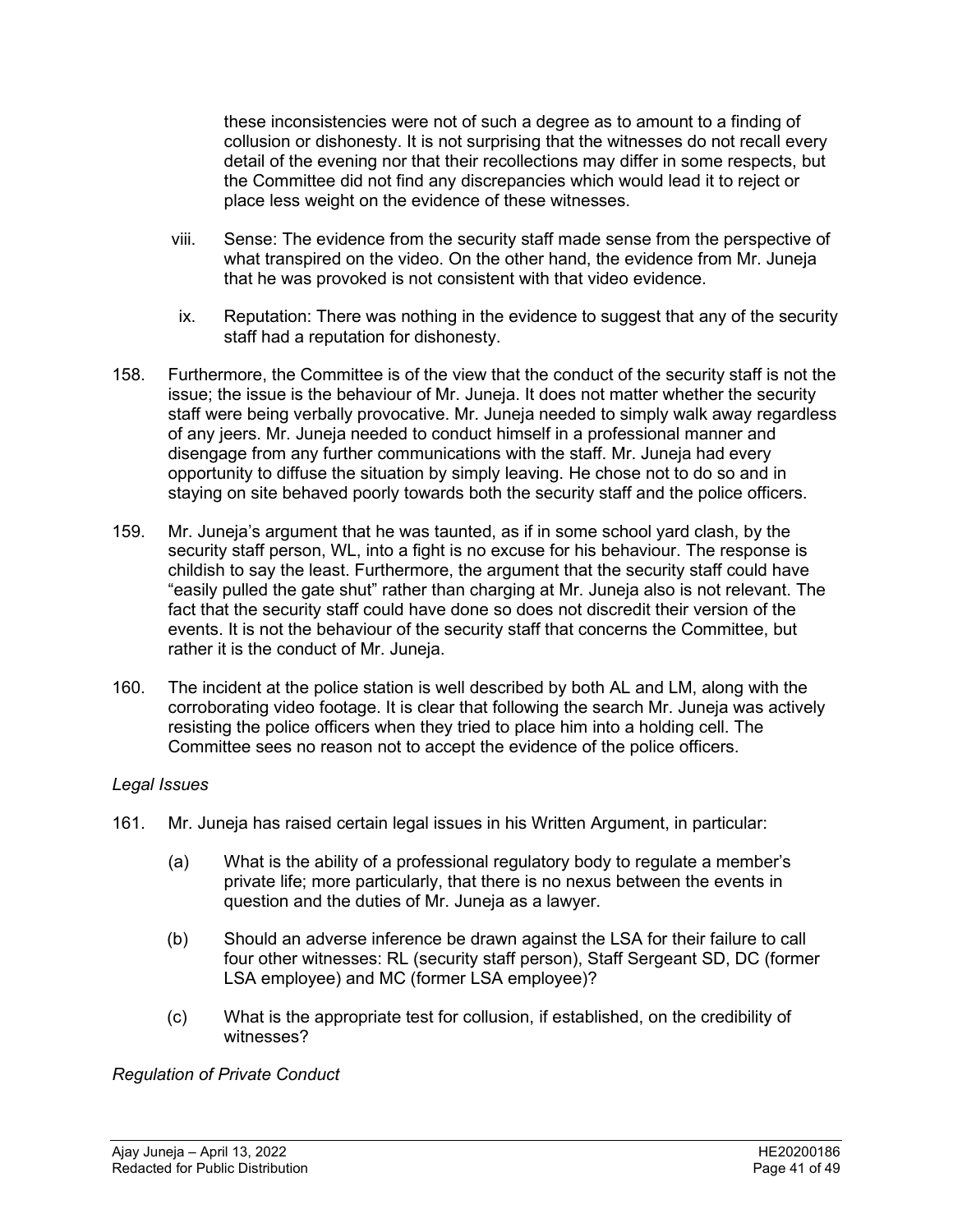162. Section 49 of the *Act* states:

49(1) For the purposes of this Act any conduct or a member, arising from incompetence or otherwise, that

- (a) is compatible with the best interests of the public or the members of the Society, or
- (b) tends to harm the standing of the legal profession generally, is conduct deserving of sanction, whether or not that conduct relates to the member's practice as a barrister and solicitor and whether or not that conduct occurs in Alberta. [emphasis added]
- 163. Of further assistance to the Committee is section 2.1-1 of the Code, which states:

A lawyer has a duty to carry on the practice of law and discharge all responsibilities to clients, tribunals, the public and other members of the profession honourably and with integrity.

164. The ability of a professional regulatory body to regulate a member's private life was addressed by the Alberta Court of Appeal in *Yee v. Chartered Professional Accountants of Alberta*, 2020 ABCA 98. In this case the principal concept was stated by the Court at paragraph 45:

> Many factors can be considered to determine if private conduct amounts to professional misconduct: *Fountain v British Columbia College of Teachers*, 2013 BCSC 773 at paras. 32-3. The closer the conduct comes to the activities of the profession, the more possible it is that personal misconduct will amount to professional misconduct. That is the lesson of *Marten* and *Ratsoy*. It is, however, an error for a discipline committee to assume that because certain "events happened that are is some sense undesirable or improper, that automatically amounts to "professional misconduct". An accountant may, as one member of the Discipline Tribunal put it, be an accountant "from the time you get up until you go to bed at night", but that does not make everything an accountant does a matter of professional misconduct. Section 1(t), and the cases just cited, recognize that private actions can amount to professional misconduct, but they are not intended to allow the Institute to regulate every aspect of its members' private lives.

- 165. It is certainly axiomatic that a lawyer's personal life outside their professional activities can be subject to the disciplinary process. While this is certainly the case, it is fair to say that being part of the legal profession will necessarily mean that a lawyer will have a diminished expectation of privacy. Lawyers are ultimately required to account for their conduct to the public and as stated in the Code, commentary 7.3-1(3): "…lawyers should aspire to the highest standards of behaviour at all times and not just when acting as lawyers."
- 166. The more fundamental issue is where to draw the draw line between the competing interests of a member's private life and when the private behaviour becomes conduct deserving of sanction. The *Act* provides us with two factors that need to be considered: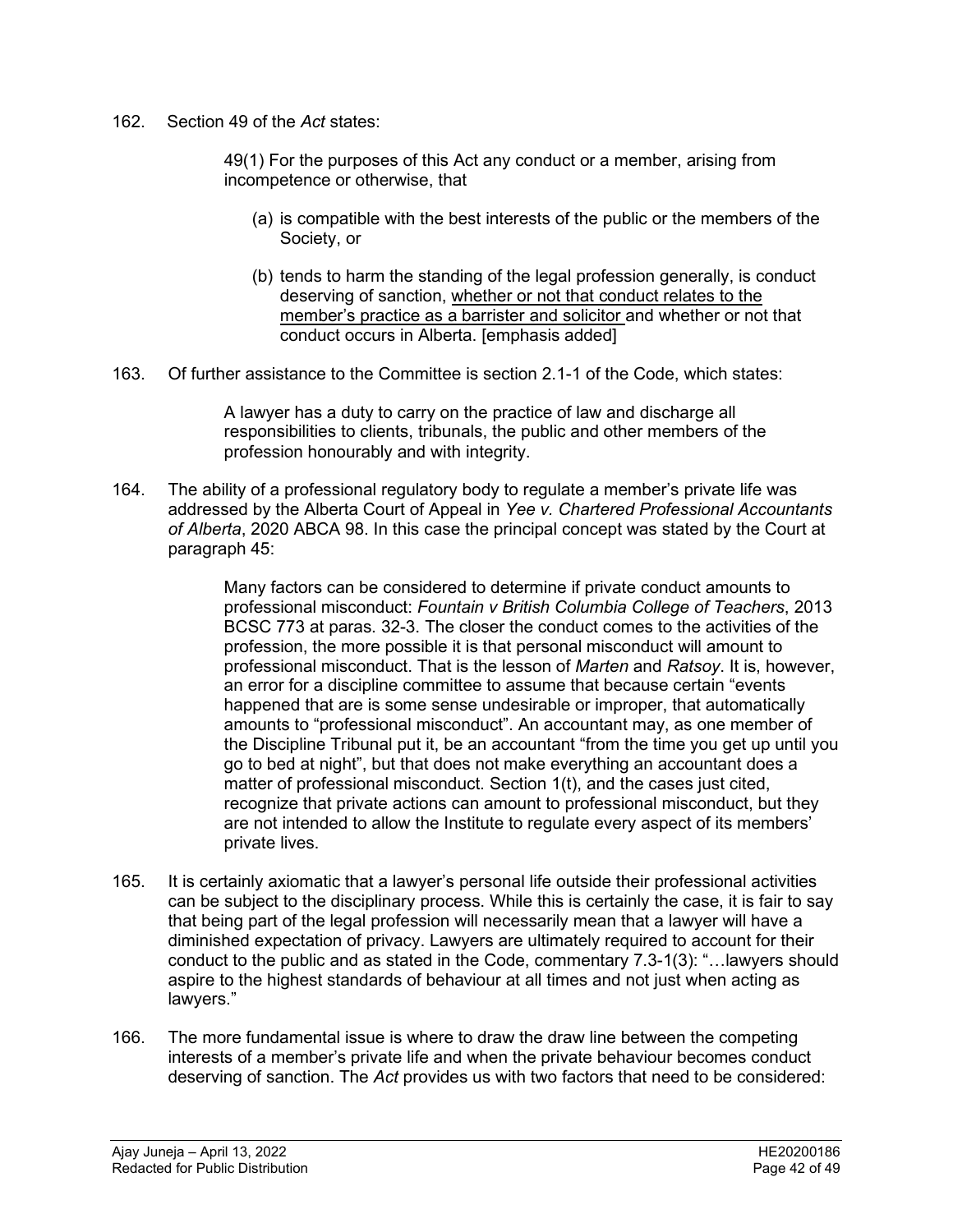- (1) Is the conduct incompatible with the best interests of the public?
- (2) Does the conduct tend to harm the standing of the legal profession?
- 167. Our investigation of the cases starts with *Erdmann v. Complaints Inquiry Committee of Alberta*, 2013 ABCA 147, and the following passage at paragraphs 28-29:

The test for professional misconduct is set out in *Ratsoy v Architectural Institute of British Columbia* at para 11, where Taylor J endorsed the following reasons of Lord Parker CJ, speaking for a Divisional Court of the Queen's Bench Division in *Marten v Royal College of Veterinary Surgeons*, [1965] 1 All ER 949 at 953:

… If the conduct, however, though reprehensible in anyone is in the case of the professional man so much more reprehensible as to be defined as disgraceful, it seems to me that it may, depending on the circumstances, amount to conduct disgraceful to him in a professional respect in the sense that it tends to bring disgrace on the profession which he practices.

Taylor J went on to say in para.11:

I would paraphrase those words by saying that reprehensible conduct outside actual practice of the profession may render a professional person liable to disciplinary action if it can be said to be significantly more reprehensible in someone of his particular profession than in the case of others.

168. The "*Ratsoy* test", as described in *Erdmann*, was recently addressed in the recent decision by the Saskatchewan Court of Appeal in *Strom v. Saskatchewan Registered Nurses' Association*, 2020 SKCA 112 where the court stated at paragraph 89:

> The phrase "reprehensible in anyone" – which I take to mean conduct that would be reprehensible regardless of whether the person charged was a professional – has occasionally been referred to in decisions relating to off-duty conduct. However, I do not agree the jurisprudence reflects a general principle that conduct can constitute professional misconduct only if it is found to be reprehensible in this sense. Rather, off-duty conduct may be found to be professional misconduct if there is a sufficient nexus or relationship of the appropriate kind between the personal conduct and the profession to engage the regulator's obligation to promote and protect the public interest. More specifically, I would state the issue this way: was the impugned conduct such that it would have a sufficiently negative impact on the ability of the professional to carry out their professional duties or on the profession to constitute misconduct? (See *The Regulation of Professions in Canada*, vol 2 at 13.4.)

- 169. In the *Strom* case the court articulated the central question as whether there is a nexus between the off-duty conduct and the profession that demonstrates a sufficiently negative impact on the profession or the public interest. The "nexus" concept was also addressed by the Alberta Court of Appeal in the *Yee* case in the quote above at paragraph 166 of this Hearing Report.
- 170. The Court in the *Strom* case went on to outline certain factors to be considered at paragraph 90: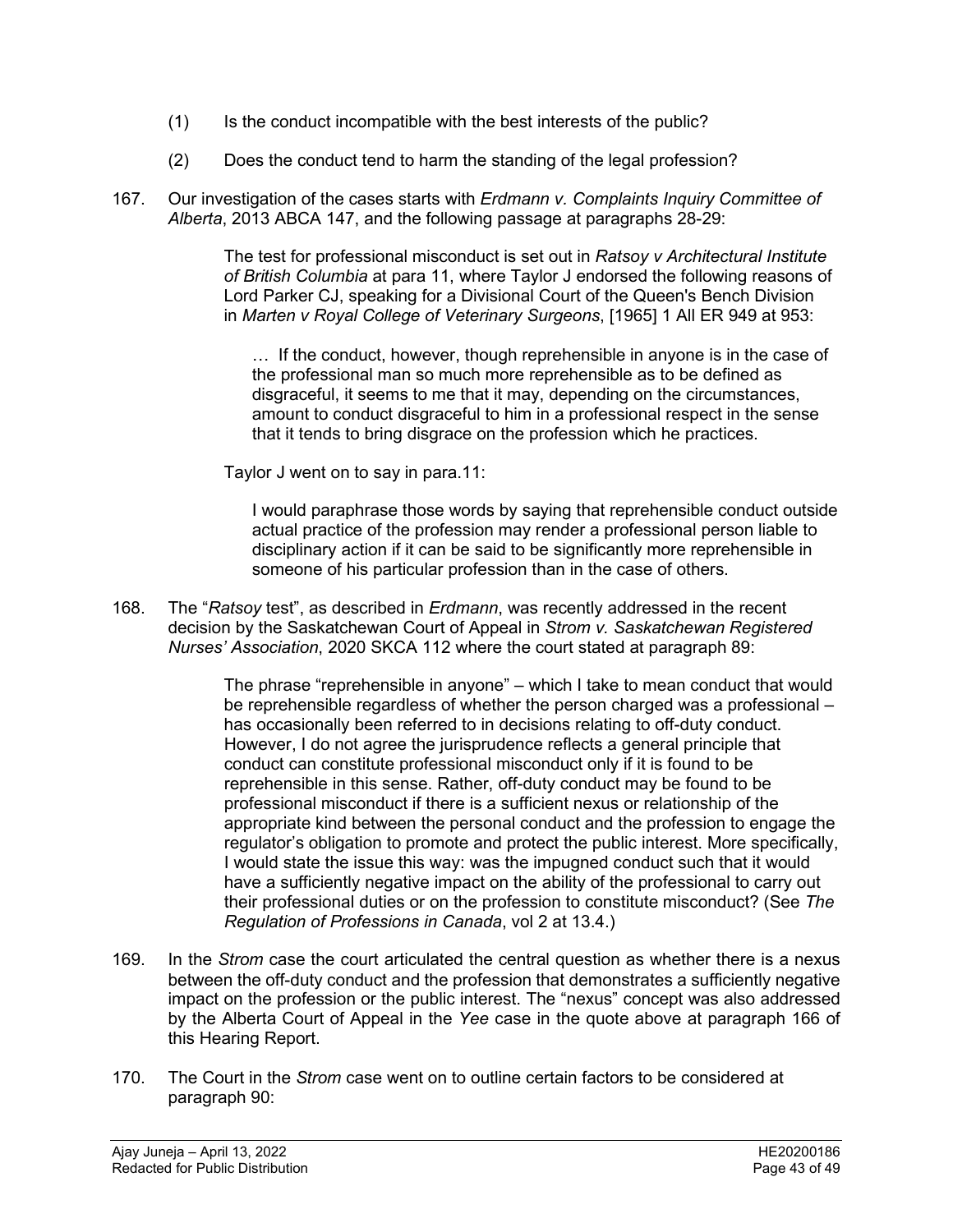Indeed, I read the passages in *Erdmann* and *Ratsoy* relied on by Ms. Strom as making this very point, rather than that proposed by Ms. Strom. Although they refer to conduct being "reprehensible in anyone", they do so to make the point that reprehensible conduct may bring disgrace to the profession due to the relationship between that conduct and the characteristics considered to be important for those in the profession. It is for that reason that factors such as the nature of the profession; the relationship of the misconduct to the work of the profession or the personal characteristics considered necessary to practice the profession; and whether the person charged is identified or purported to act as a member of that profession are relevant. [Emphasis added]

- 171. The factors listed by the court in the *Strom* case (which we do not take as being exhaustive) require that we engage in a contextual analysis to determine if private conduct constitutes conduct deserving of sanction. In the framework of section 49(1) of the *Act*, we would summarize the relevant circumstances and factors (recognizing that there is some overlap of factors) as follows:
	- I Is the conduct incompatible with the best interests of the public?
		- (a) Does the misconduct impair the ability of the individual to perform as a member of the profession?
		- (b) How closely connected is the misconduct to the practice of the profession?
	- II Does the misconduct engage the broader public interest?
		- (c) Does the conduct negatively reflect on the characteristics required to be a competent and ethical member of the profession?
		- (d) Does the conduct tend to harm the standing or reputation of the legal profession?
		- (e) What is the nature of the profession and what is the nature of the misconduct?
		- (f) Is the conduct more reprehensible by a member of the profession in the case of others?
		- (g) Was the individual identified as a member of the profession? Did they purport to act as a member of the profession?
		- (h) Would the misconduct impair a client's trust in the profession?
- 172. In considering these factors and applying a contextual analysis the Committee is of the view that the conduct of Mr. Juneja falls within conduct that is deserving of sanction for the following reasons:
	- (a) The conduct would reasonably tend to harm the standing or reputation of the legal profession. A reasonable person, when viewing these circumstances objectively, would be left with an almost certain negative view of lawyers.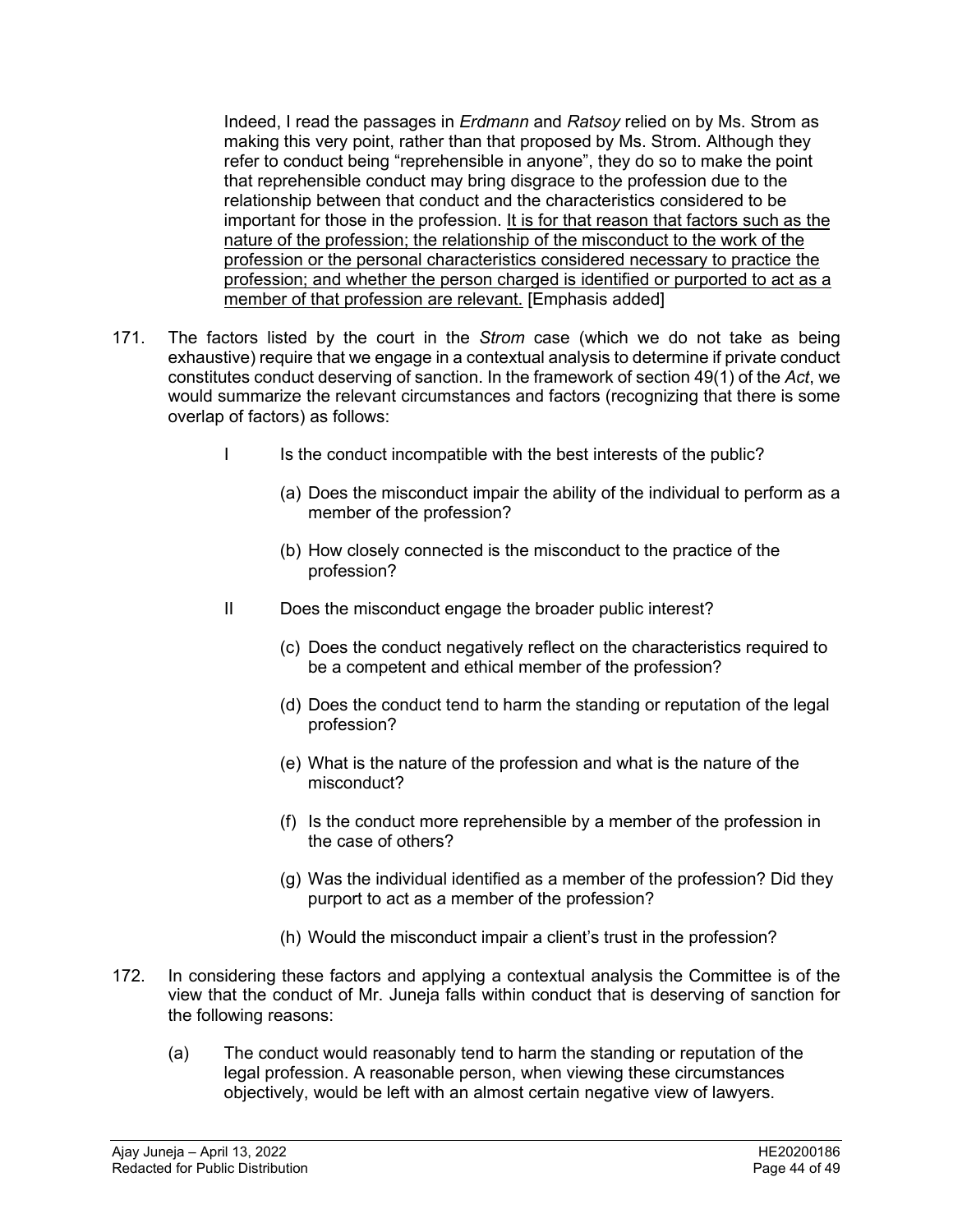- (b) A client would correspondingly find their trust in the profession impaired by the behaviour of Mr. Juneja.
- (c) Mr. Juneja went out of his way to tell everyone that he was a lawyer, which objectively paints a more negative picture of his conduct.
- (d) The behaviour also reflects to some degree on the characteristics required to be a competent and ethical member of the profession. Competent and professional lawyers simply do not engage in early morning brawls at night clubs, and even more unbelievably do not become engaged in a fight with the police.

# *Adverse Inference*

173. In *Singh v. Reddy*, 2019 BCCA 79, the British Columbia Court of Appeal stated the legal principles regarding drawing an adverse interest at paragraph 9:

> As noted in *Rohl*, it is now generally accepted that that court is not *required* as a matter of law to draw an adverse inference where a party fails to call a witness. Thus in *Witnesses* (looseleaf), A.W. Mewett and P.J. Sankoff write:

A considerable number of cases reinforce the view that there is no such thing as a "mandatory adverse inference" to be drawn where a party fails to call a witness. Rather, the question of whether to make such an inference seems to depend upon specific circumstances, in particular whether:

- There is a legitimate explanation for the failure to call the witness;
- The witness is within the "exclusive control" of the party, and is not "equally available to both parties"; and
- The witness has material evidence to provide; and
- The witness is the only person or the best person who can provide the evidence.
- 174. The Committee finds that no adverse inference should be drawn against the LSA for its failure to call the stated four other witnesses: RL (security staff person), Staff Sergeant SD, DC (former LSA employee) and MC (former LSA employee). Firstly, none of these witnesses were in the exclusive control of the LSA and Mr. Juneja could have certainly called any one of them. Furthermore, it does not reasonably appear that any one of these witnesses could have added anything further to the evidence and most certainly were not the only persons or the best person to provide evidence.

#### *Decision*

- 175. Based on the evidence, the Committee finds as follows:
	- (a) On September 15, 2018 Mr. Juneja, while at an afterhours club, instigated and engaged in a physical altercation with security staff. During this altercation Mr. Juneja swore at the staff, threatened to harm them, used homophobic slurs and punched one of them several times.
	- (b) While in custody at the police station on September 15, 2021, Mr. Juneja resisted attempts to place him in a holding cell, resulting in a physical altercation with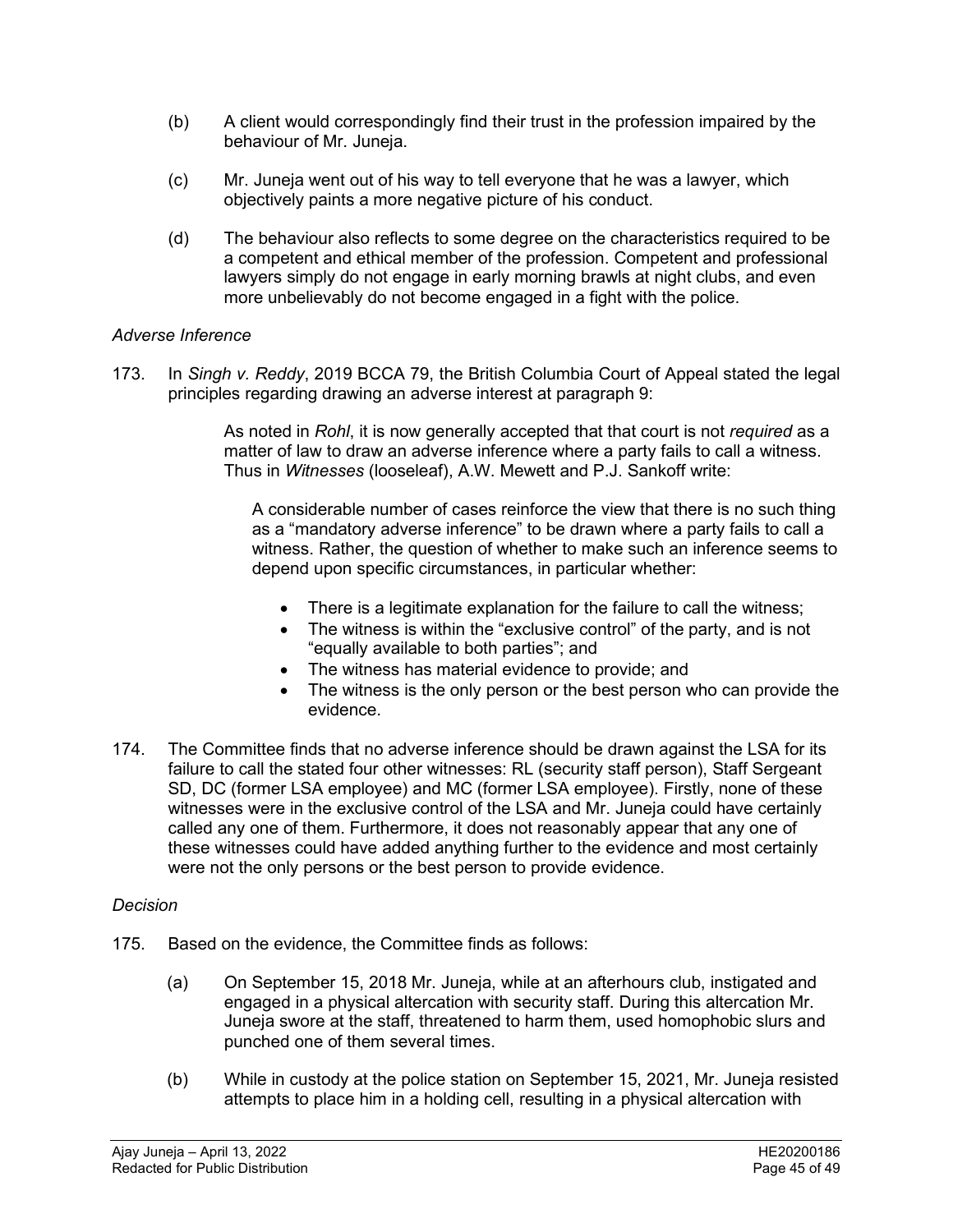police officers. During this altercation Mr. Juneja swore repeatedly at the officers and threatened to harm at least one of the officers.

- (c) By his own admission, at some point during the evening of September 14, 2018, or the early hours of September 15, 2018 Mr. Juneja consumed cannabis. At this particular date cannabis was not yet legalized and there was no medical purpose for the consumption of the cannabis.
- (d) Mr. Juneja has admitted to consuming cannabis during the period of October 17, 2018 to October 17, 2019 in the form of edibles.
- 176. The Committee therefore finds that Mr. Juneja has conducted himself in a manner that has brought discredit to the profession contrary to section 2.1-1 of the Code and as such that conduct is deserving of sanction.

# **Citation 6: Lack of Candour**

### *Particulars: Citation 6*

177. This citation alleges that Mr. Juneja failed to be candid with the LSA in that when informing the LSA about being criminally charged, Mr. Juneja failed to inform the LSA that he was the instigator of the altercation with the afterhours club staff and that he further failed to advise the LSA about the altercation with the police officers.

# *Evidence: Citation 6*

- 178. The Committee heard evidence from SE, a former LSA employee, who testified to the following:
	- (a) On October 28, 2018 Mr. Juneja informed the LSA by letter that he had been charged with uttering threats, resisting a police officer and disturbing the peace.
	- (b) This initial letter provided no particulars and SE wrote to Mr. Juneja on October 28, 2018 informing Mr. Juneja that the LSA required a written report outlining the circumstances of events leading to the charges.
	- (c) Near the end of November 2018, SE became aware of an article published online by […] about a confrontation and altercation involving Mr. Juneja which SE assumed might be related to the three criminal charges Mr. Juneja was facing.
	- (d) Mr. Juneja replied to the LSA by letter on November 30, 2018 and in that letter Mr. Juneja addressed the incident at the afterhours club in part as follows:

Once we got to the exit, the security member commented on how I should not be touching girls. I said again I did no such thing. At this time I was surrounded by three security personnel, who began closing in on me. I was attacked and fought back in self-defence. I was in the course of defending myself when the police arrived.

(e) Regarding the conflict at the police station, Mr. Juneja informed the LSA in part as follows: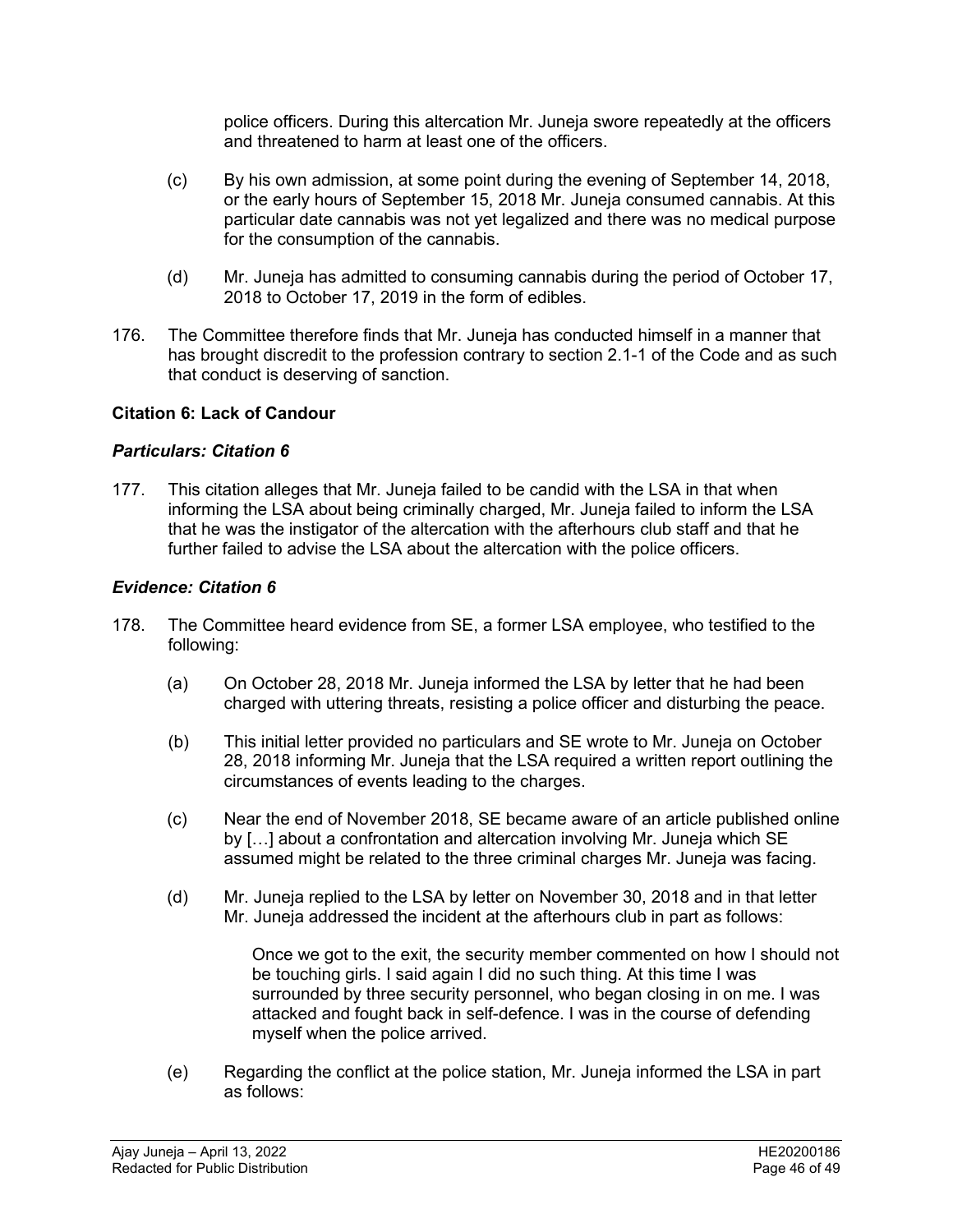There were two officers involved in transporting me to the downtown detachment; one was a younger officer the other was an older officer. The older officer started asking me why I was going around touching girls in a club. I told him repeatedly, that I did no such thing. I would never engage in that type of activity. He persisted and an argument escalated. I definitely raised my voice as did he, and insults were exchanged. I was released hours later when the Edmonton Police Service received the warrants from the R.C.M.P. detachment in Edson, and I paid the ticket.

(f) SE stated that the November 30, 2018 letter did not address the concerns that the LSA had regarding the allegation in the article about Mr. Juneja being intoxicated. SE then requested by correspondence further information from Mr. Juneja, but none was every provided. However, no evidence was tendered by the LSA of the actual correspondence.

# *Analysis and Decision: Citation 6*

- 179. The position of Mr. Juneja regarding citation 6 can be summarized as follows:
	- (a) That the altercation at the police station was not the basis for the charge but rather the uttering threats charge arose when Mr. Juneja challenged the police officer.
	- (b) The resisting arrest charge resulting from the police attempts to move Mr. Juneja towards the police cells and not afterwards.
	- (c) The provision of the Crown disclosure to the LSA would have been in conflict with case authority that provides that there is an implied undertaking to the Court by an accused not to use such disclosure for any purpose other than defending the criminal charges.
- 180. Rule 105 of the Rules of the LSA (Rules) requires that a lawyer who is criminally charged "shall within a reasonable time after the charge is laid or the investigation commences, give a written notice to the Executive Director containing the particulars of the charge or investigation, and forthwith notify the Executive Director of the disposition of the charge or investigation and any agreement arising out of the charge or investigation."
- 181. Mr. Juneja informed the LSA he was attacked. The totality of the evidence leads to the conclusion however that it was Mr. Juneja who instigated the altercation at the afterhours club.
- 182. The LSA argues that Mr. Juneja admitted in Provincial Court in his criminal proceedings that he instigated the fight. The Committee cannot speculate as to what negotiations or discussions took place during the criminal process, but we are not prepared to connect the admissions at the criminal sentencing to a failure to provide particulars.
- 183. While SE indicated he sought further disclosure in writing, no actual letter was tendered into evidence. The particulars of this citation deal only with the response of Mr. Juneja on November 30, 2018 and as such do not directly refer to a failure by Mr. Juneja to respond to any request for further particulars. As such the Committee does not rely upon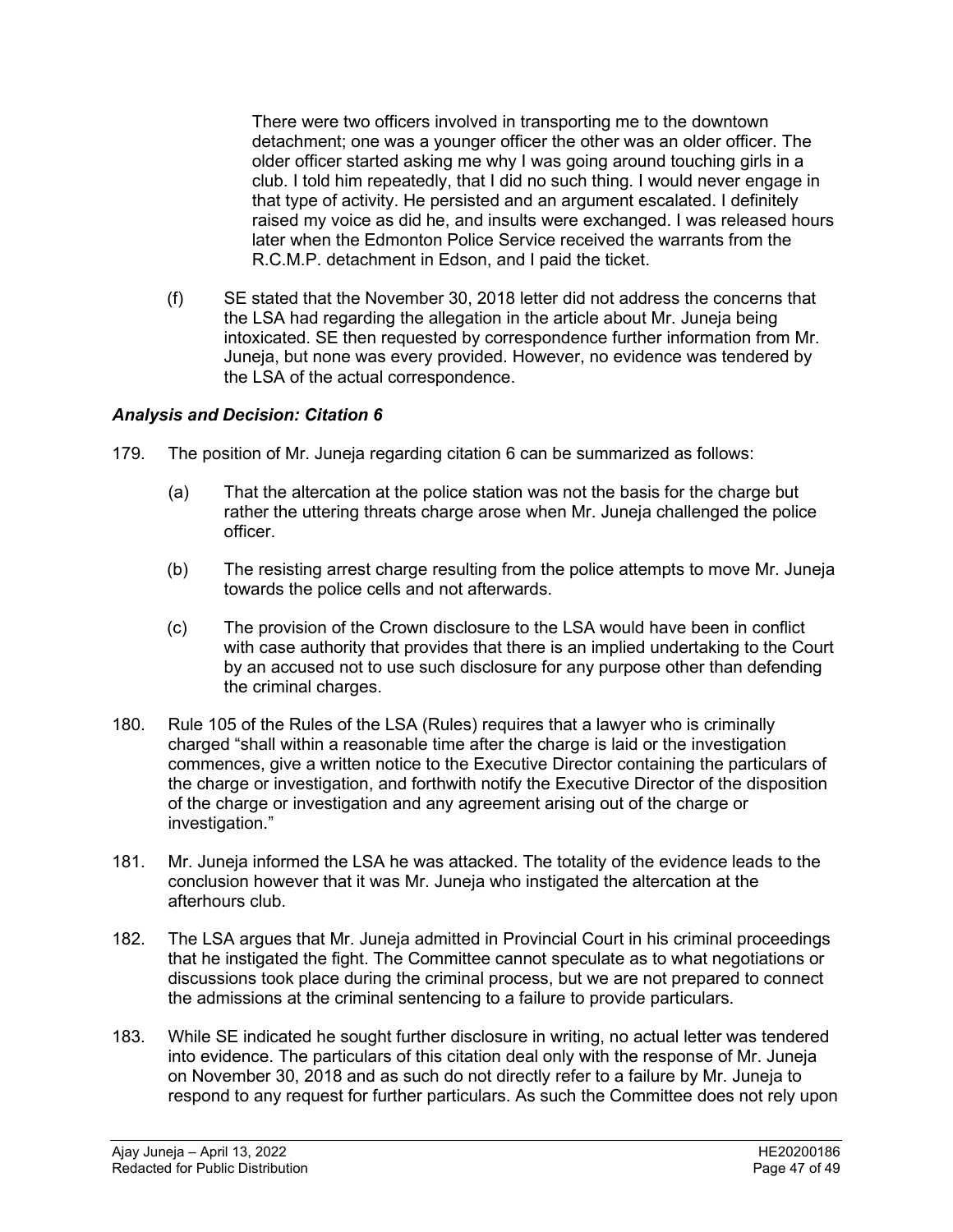any of the evidence of SE regarding a subsequent written request for further particulars and disclosure.

- 184. In respect of the incident at the police station, Mr. Juneja makes no mention whatsoever about the physical altercation with the police. In fact, Mr. Juneja stated the contrary in his reply letter of November 30, 2018 when he stated that he "completely cooperated". Under cross examination Mr. Juneja admitted that there was nothing in his November 30, 2018 letter regarding a physical altercation with the police or any description of what happened at the police station.
- 185. The Committee finds the explanation given by Mr. Juneja lacking in credibility, which evidence given under cross examination about the November 30, 2018 letter was as follows:
	- Q Where does it say that I was use the wording you want, that you had a physical interaction with two police officers and a peace officer that evening that resulted in me getting my head banged and the back of my head knocked, that's not in there. There's no description whatsoever of what happened in the cells, correct?
	- A That's correct.
	- Q And you definitely knew, though, by this time, that you had gotten into an altercation with the Edmonton Police Service, correct?
	- A I knew there was a altercation, but I didn't think that this was the basis of the charge. I believe the uttering threats was when we were in EPS holding where Corporal [SC] intervened and where I said it was a challenge and not a threat, and I believe the arrest happened that second afterwards when they were trying to move me towards the cell. After that, I don't think it related to the charge. I did see the video at that point, and I did not have disclosure, as I indicated.
- 186. The rationale of Mr. Juneja for failing to inform the LSA about the altercation and scuffle with the police is an attempt to create a fine and unsupportable distinction between the nature of the charges and the actual events. As noted above under citation 4, candour requires a reasonable person to disclose all salient and important information. It is an objective test. Candour requires openness and forthrightness. Incorrect statements, or omissions of salient information, exhibits a lack of candour.
- 187. The Committee finds that Mr. Juneja lacked candour when:
	- (a) he informed the LSA about being criminally charged but failed to admit that he had a physical altercation with the police on September 15, 2018;
	- (b) he failed to inform the LSA that he was the instigator of the altercation with the afterhours club staff; and
	- (c) he further failed to inform the LSA about the altercation with the police officers.